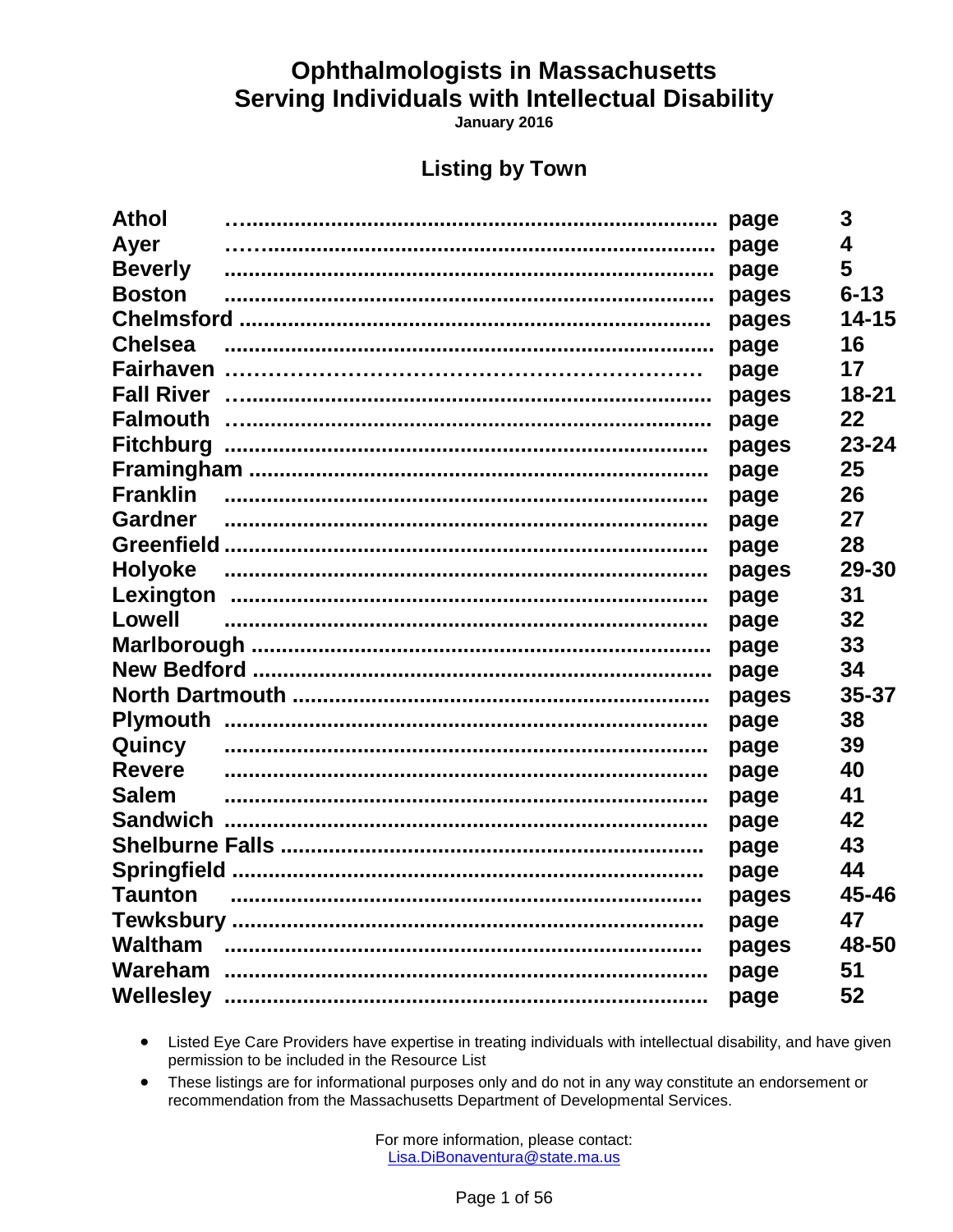**January 2016**

### **Listing by Town (continued)**

| page | 53 |
|------|----|
| page | 54 |
| page | 55 |
| page | 56 |

- Listed Eye Care Providers have expertise in treating individuals with intellectual disability, and have given permission to be included in the Resource List
- These listings are for informational purposes only and do not in any way constitute an endorsement or recommendation from the Massachusetts Department of Developmental Services.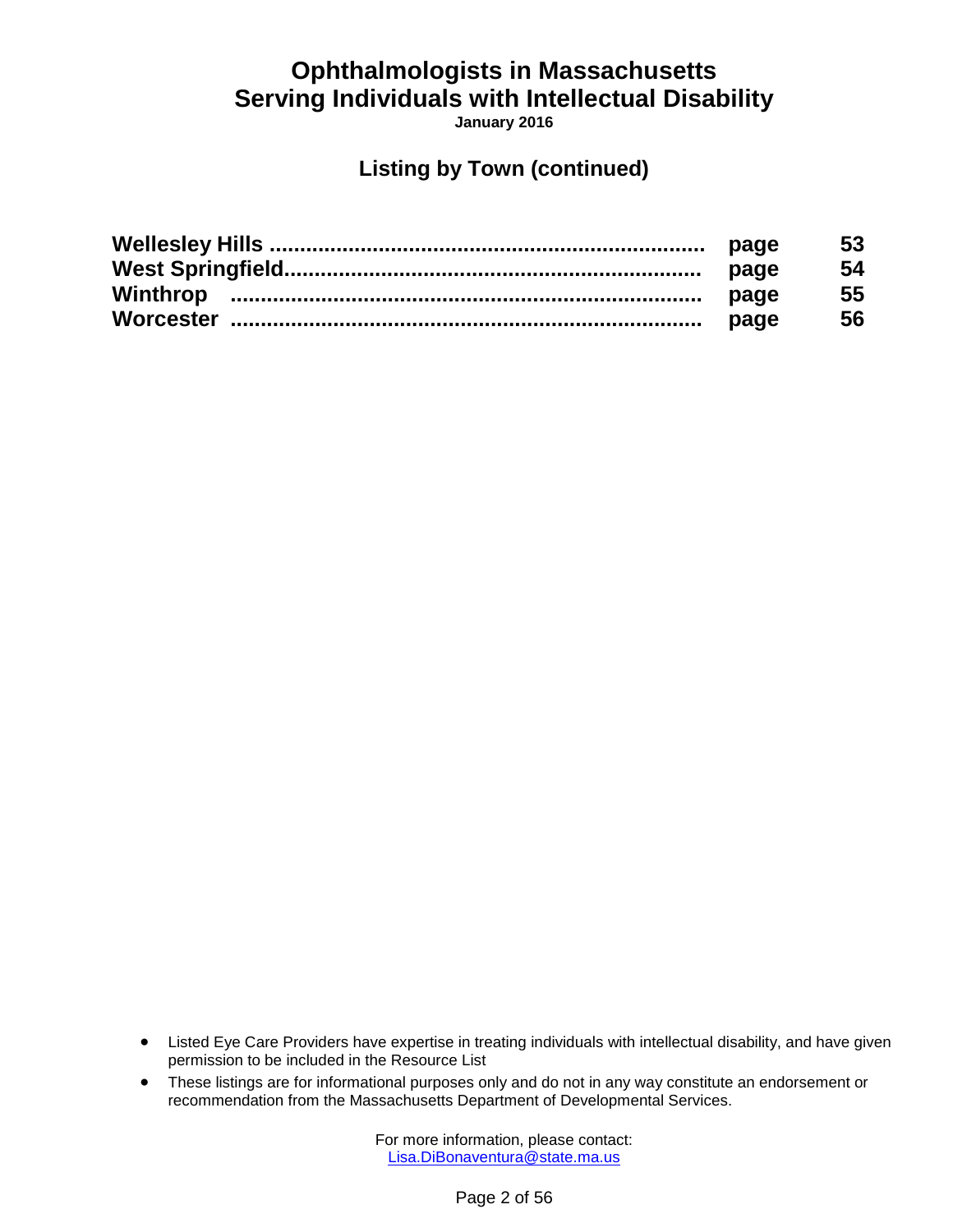**January 2016**

**Athol, MA**

| Pierre R. Alfred, M.D.<br>Fotios N. Ganias, M.D.<br>Michal A. Golden, M.D.<br>Alfred Hutt, M.D.<br>David G. Lotufo, M.D.<br>Rattul K. Patel, M.D.<br>John F. Warren, M.D.<br>Eye & Lasik Center<br>201 South Main Street<br>Athol, MA 01331 |                                  |                                        |           |
|---------------------------------------------------------------------------------------------------------------------------------------------------------------------------------------------------------------------------------------------|----------------------------------|----------------------------------------|-----------|
| Office: 413-774-7016<br>www.eyeandlasik.com                                                                                                                                                                                                 | Office is wheelchair accessible. |                                        |           |
| <b>Provides care for Adults</b><br>Provides care for Children<br>Works with individuals who are non-verbal                                                                                                                                  |                                  | <b>YES</b><br><b>YES</b>               | NO        |
| Services:<br>General / Comprehensive<br><b>Emergency Eye Care</b><br>Low Vision<br>Optical                                                                                                                                                  |                                  | <b>YES</b><br><b>YES</b><br><b>YES</b> | <b>NO</b> |

Subspecialties: Cataract, Cornea, Diabetic Eye Disease, Glaucoma, Refraction

Insurances Accepted: Medicaid (MassHealth), Medicare, Private Insurance including most medical and vision plans.

Please also see listing in Gardner, Greenfield, Holyoke, Shelburne Falls, and West Springfield, MA.

- Listed Eye Care Providers have expertise in treating individuals with intellectual disability, and have given permission to be included in the Resource List
- These listings are for informational purposes only and do not in any way constitute an endorsement or recommendation from the Massachusetts Department of Developmental Services.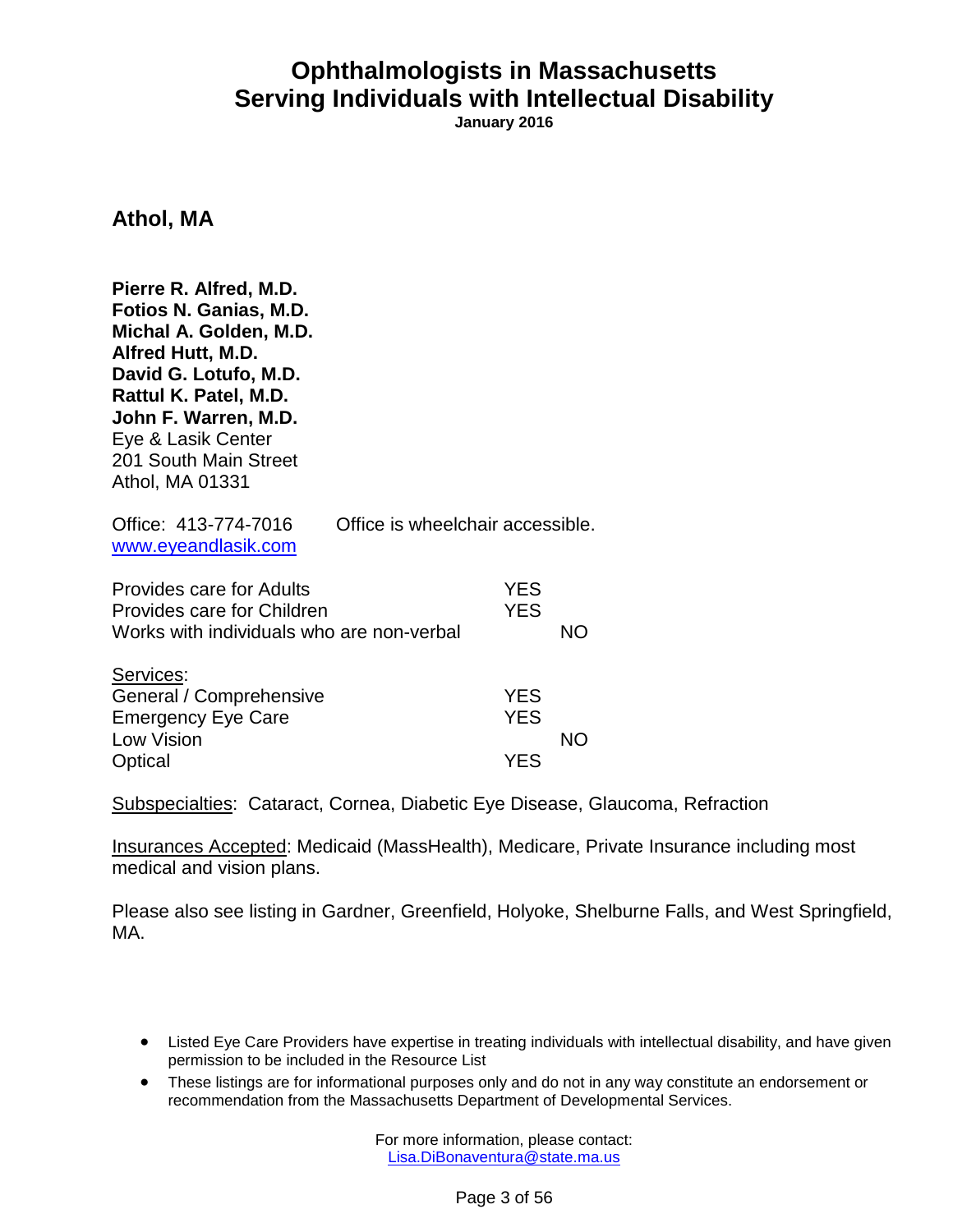**January 2016**

#### **Ayer, MA**

#### **Steven Brusie, M.D.**

Valley Eye Physicians and Surgeons 190 Groton Road, Suite 240 Ayer, MA 01432

Office: 978-772-4000 Office is wheelchair accessible.

| <b>Provides care for Adults</b><br>Provides care for Children                              | <b>YES</b>                                           | NΟ |
|--------------------------------------------------------------------------------------------|------------------------------------------------------|----|
| Works with individuals who are non-verbal                                                  | <b>YES</b>                                           |    |
| Services:<br>General / Comprehensive<br><b>Emergency Eye Care</b><br>Low Vision<br>Optical | <b>YES</b><br><b>YES</b><br><b>YES</b><br><b>YFS</b> |    |

Subspecialties: Cataract, Diabetic Eye Disease, Glaucoma, Refraction, Retina

Insurances Accepted: Medicaid (MassHealth), Medicare, Private Insurance including HMO's.

- Listed Eye Care Providers have expertise in treating individuals with intellectual disability, and have given permission to be included in the Resource List
- These listings are for informational purposes only and do not in any way constitute an endorsement or recommendation from the Massachusetts Department of Developmental Services.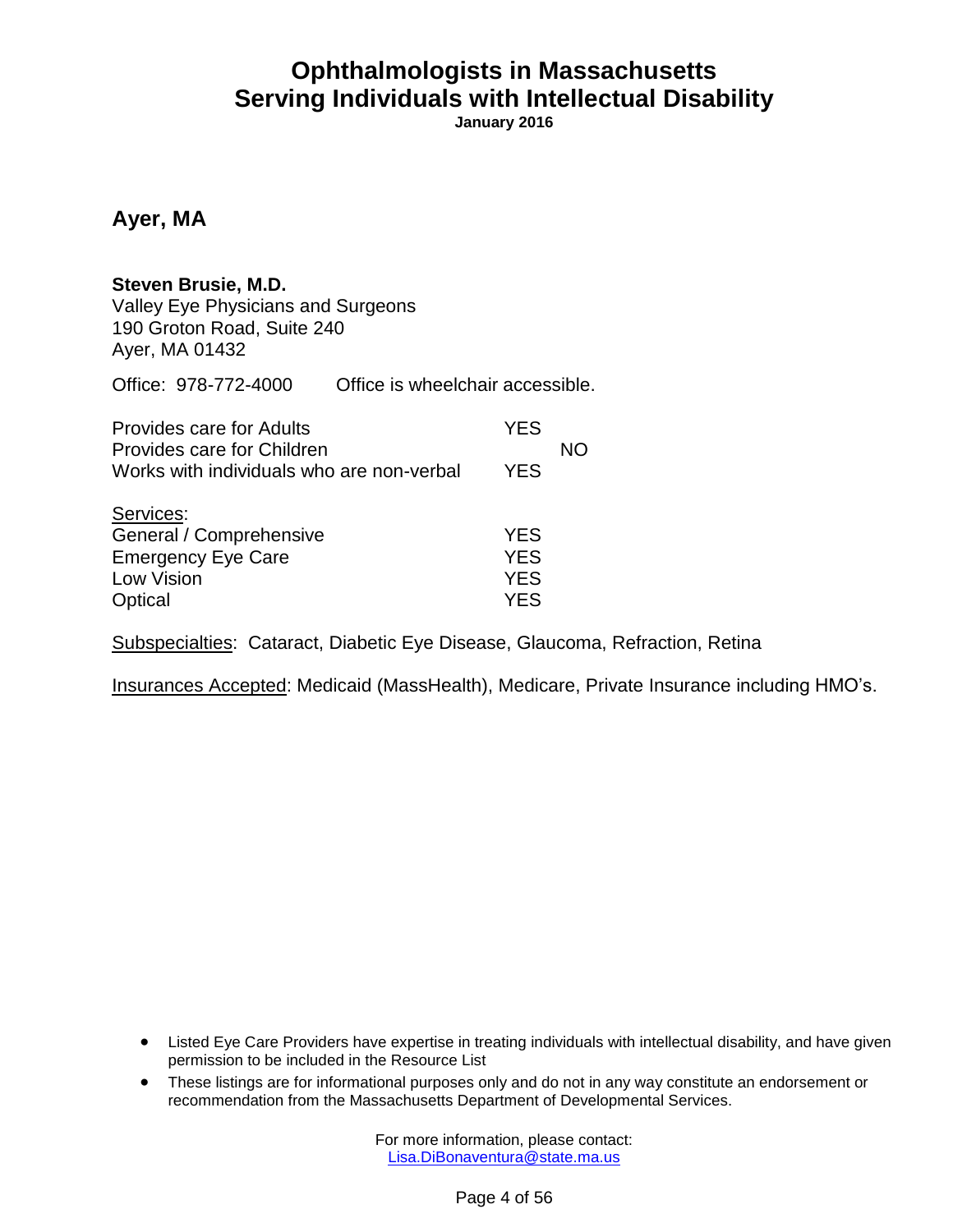**January 2016**

#### **Beverly, MA**

#### **Danielle Ledoux, M.D.**

Specialized Pediatric Eye Care 77 Herrick St, Unit 102 Beverly, MA, 01915

Office: 978-338-4321 Office is wheelchair accessible. <www.specializedpediatriceyecare.com>

| <b>Provides care for Adults</b><br>Provides care for Children<br>Works with individuals who are non-verbal | <b>YES</b><br><b>YES</b>               | YES (with developmental disability) |
|------------------------------------------------------------------------------------------------------------|----------------------------------------|-------------------------------------|
| Services:<br>General / Comprehensive<br><b>Emergency Eye Care</b><br>Low Vision<br>Optical                 | <b>YES</b><br><b>YES</b><br><b>YES</b> | NO.                                 |

Subspecialties: Failed Vision Screenings, Contact Lenses, Vision Therapy, Adult Strabismus

Insurances Accepted: Medicaid (MassHealth), Medicare, Private Insurance

- Listed Eye Care Providers have expertise in treating individuals with intellectual disability, and have given permission to be included in the Resource List
- These listings are for informational purposes only and do not in any way constitute an endorsement or recommendation from the Massachusetts Department of Developmental Services.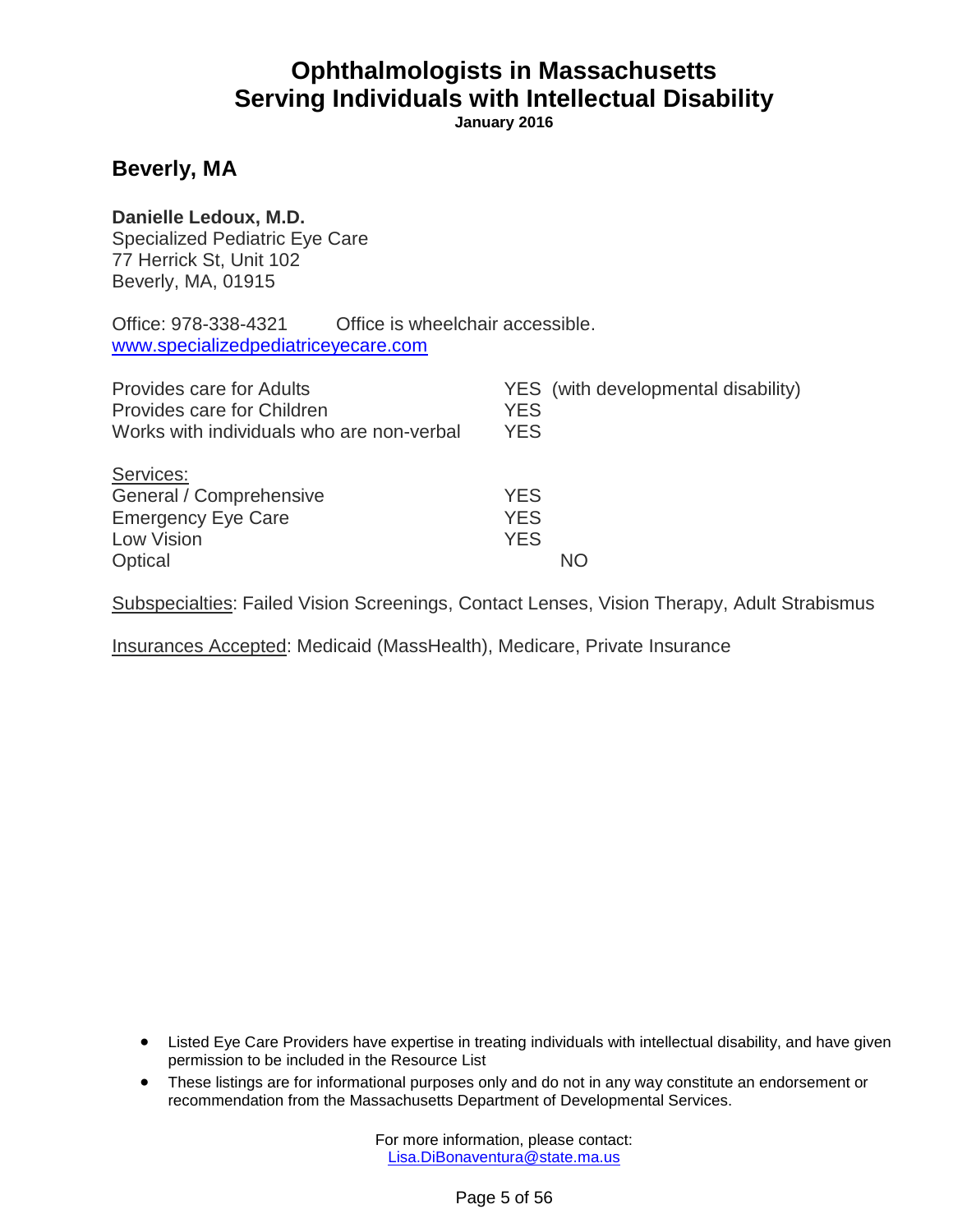**January 2016**

#### **Boston, MA**

#### **Aaron Fay, M.D.**

Zero Emerson Place Suite 2A Boston, MA 02114

Office: 617-936-4350 Office is wheelchair accessible.

| Provides care for Adults<br>Provides care for Children | YES<br><b>YES</b> |     |
|--------------------------------------------------------|-------------------|-----|
|                                                        |                   | NO. |
| Works with individuals who are non-verbal              |                   |     |
| Services:                                              |                   |     |
| General / Comprehensive                                | <b>YES</b>        |     |
| <b>Emergency Eye Care</b>                              | <b>YES</b>        |     |
| Low Vision                                             |                   | NΟ  |
| Optical                                                |                   |     |

Subspecialties: Oculoplastic

Insurances Accepted: Medicaid (MassHealth), Medicare, Private Insurance

Please also see listing in Fitchburg, MA.

- Listed Eye Care Providers have expertise in treating individuals with intellectual disability, and have given permission to be included in the Resource List
- These listings are for informational purposes only and do not in any way constitute an endorsement or recommendation from the Massachusetts Department of Developmental Services.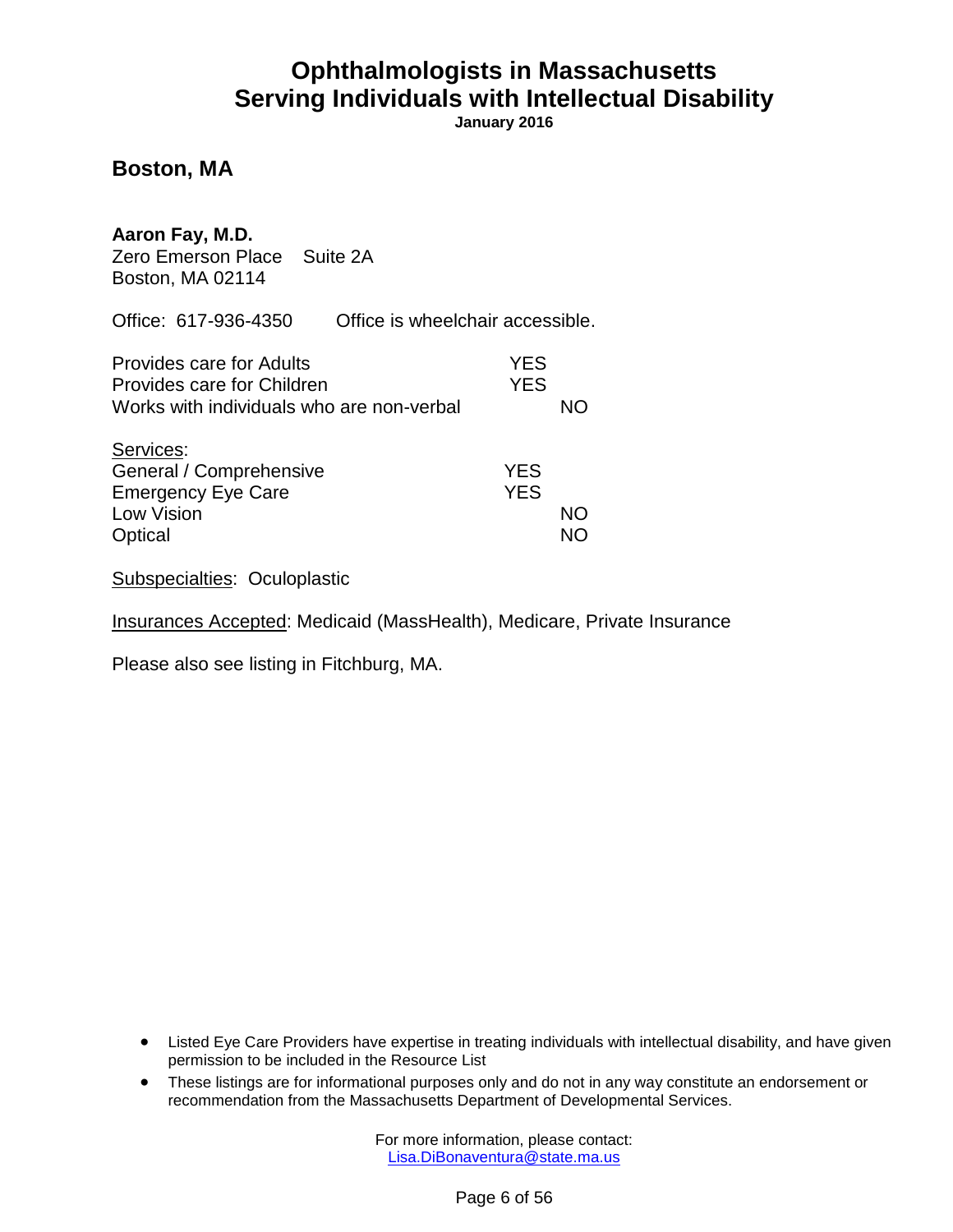**January 2016**

### **Boston, MA (continued)**

#### **Anne B. Fulton, M.D.**

Boston Children's Hospital Dept. of Ophthalmology 300 Longwood Ave Fegan 4 Boston, MA 02115

Office: 617-355-5685 Office is wheelchair accessible. [www.childrenshospital.org](http://www.childrenshospital.org/)

| Provides care for Adults<br>Provides care for Children<br>Works with individuals who are non-verbal | <b>YES</b><br><b>YES</b>               |  |
|-----------------------------------------------------------------------------------------------------|----------------------------------------|--|
| Services:<br>General / Comprehensive<br><b>Emergency Eye Care</b><br>Low Vision<br>Optical          | <b>YES</b><br><b>YES</b><br><b>YES</b> |  |

Subspecialties: Retina

Insurances Accepted: Medicaid (MassHealth), Medicare, Private Insurance

- Listed Eye Care Providers have expertise in treating individuals with intellectual disability, and have given permission to be included in the Resource List
- These listings are for informational purposes only and do not in any way constitute an endorsement or recommendation from the Massachusetts Department of Developmental Services.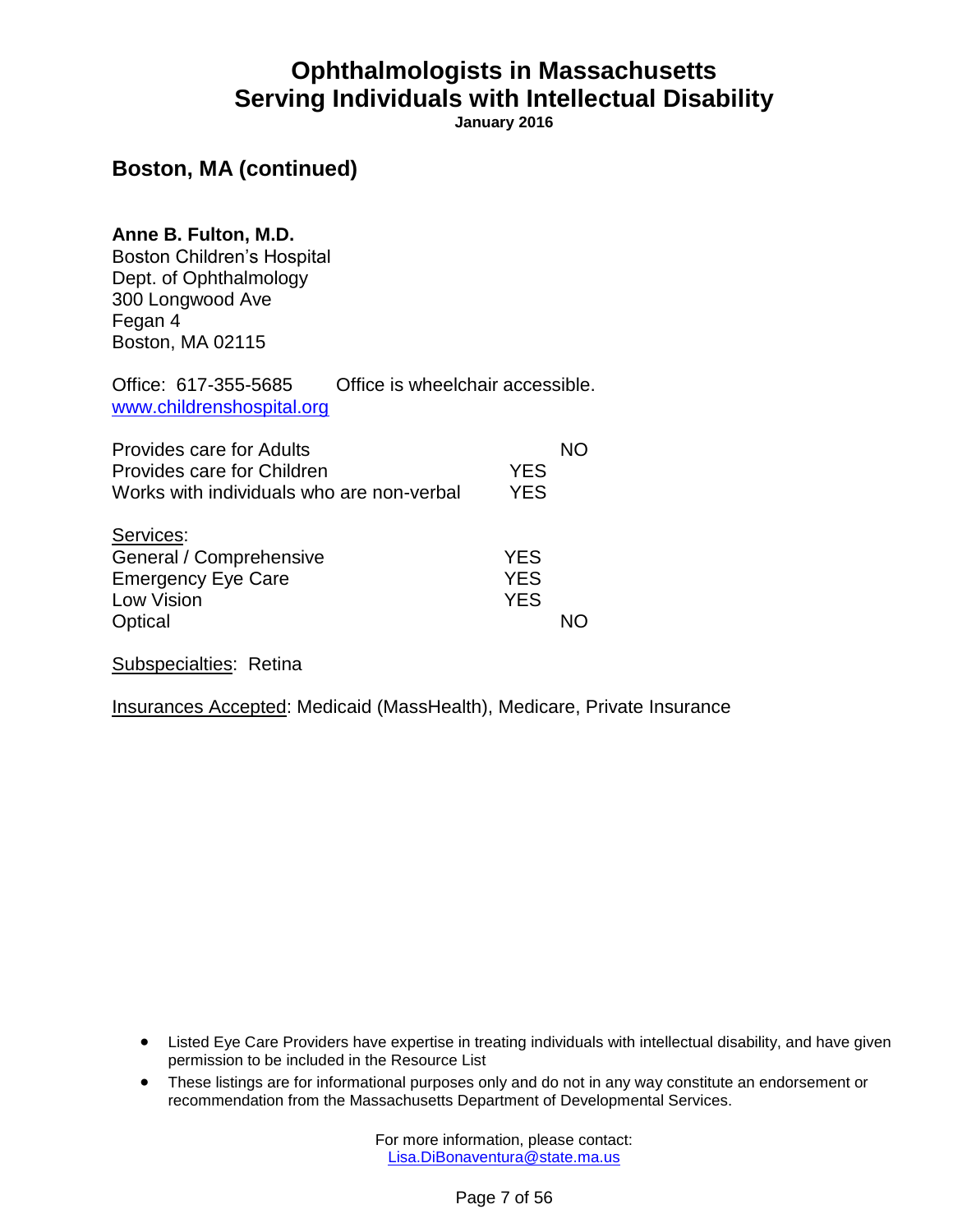**January 2016**

### **Boston, MA (continued)**

#### **Robert Petersen, M.D.**

Children's Hospital Ophthalmology Foundation 300 Longwood Ave. Boston, MA 02115

Office: 617-355-6401 Office is wheelchair accessible. [www.childrenshospital.org](http://www.childrenshospital.org/)

| Provides care for Adults only with Strabismus<br>Provides care for Children | <b>YES</b><br><b>YES</b> |
|-----------------------------------------------------------------------------|--------------------------|
| Works with individuals who are non-verbal                                   | <b>YES</b>               |
| Services:<br>General / Comprehensive                                        | <b>YES</b>               |
| <b>Emergency Eye Care</b>                                                   | <b>YES</b>               |
| <b>Low Vision</b>                                                           | <b>YES</b>               |
| Optical                                                                     | YES                      |

Subspecialties: Cataract, Cornea, Diabetic Eye Disease, Glaucoma, Neuro Ophthalmology, Oculoplastic, Pediatrics, Strabismus, Refraction, Retina

Insurances Accepted: Medicaid (MassHealth), Medicare, Private Insurance, Self-Pay

Please also see listings in Lexington and Waltham, MA.

- Listed Eye Care Providers have expertise in treating individuals with intellectual disability, and have given permission to be included in the Resource List
- These listings are for informational purposes only and do not in any way constitute an endorsement or recommendation from the Massachusetts Department of Developmental Services.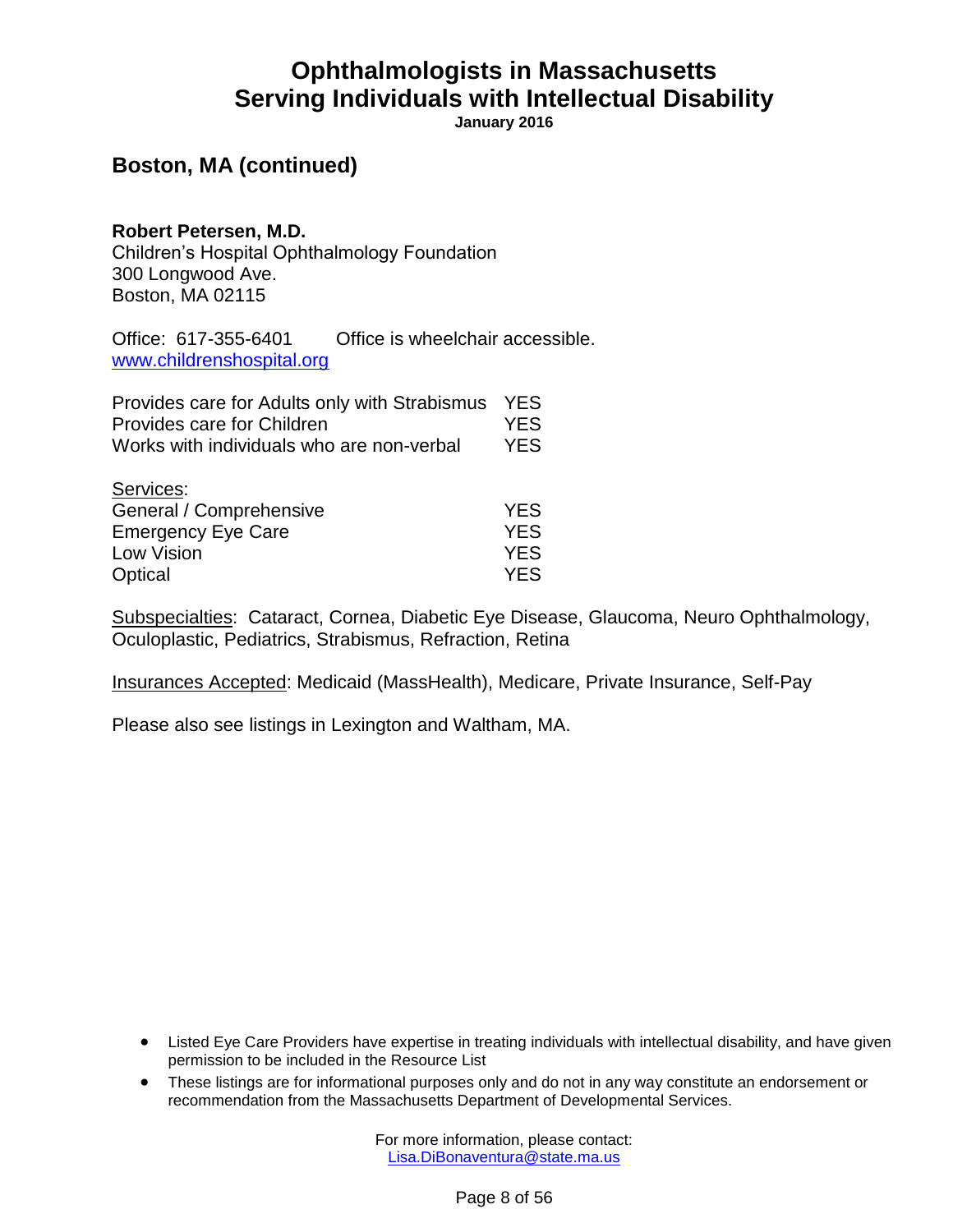**January 2016**

### **Boston, MA (continued)**

**Claudia U. Richter, M.D.** Ophthalmic Consultants of Boston 50 Staniford St. Suite 600 Boston, MA 02114

Office: 800-635-0489 Office is wheelchair accessible. [www.eyeboston.com](http://www.eyeboston.com/)

| <b>Provides care for Adults</b>                                         | <b>YES</b> |    |
|-------------------------------------------------------------------------|------------|----|
| Provides care for Children<br>Works with individuals who are non-verbal | <b>YES</b> | NΟ |
|                                                                         |            |    |
| Services:<br>General / Comprehensive                                    | <b>YES</b> |    |
| <b>Emergency Eye Care</b>                                               |            | NΟ |
| Low Vision                                                              | <b>YES</b> |    |
| Optical                                                                 | YFS        |    |

Subspecialties: Cataract, Cornea, Diabetic Eye Disease, Glaucoma, Neuro Ophthalmology, Oculoplastic, Strabismus, Refraction, Retina

Insurances Accepted: Medicaid (MassHealth), Medicare, Private Insurance.

Please also see listings in Waltham, MA.

- Listed Eye Care Providers have expertise in treating individuals with intellectual disability, and have given permission to be included in the Resource List
- These listings are for informational purposes only and do not in any way constitute an endorsement or recommendation from the Massachusetts Department of Developmental Services.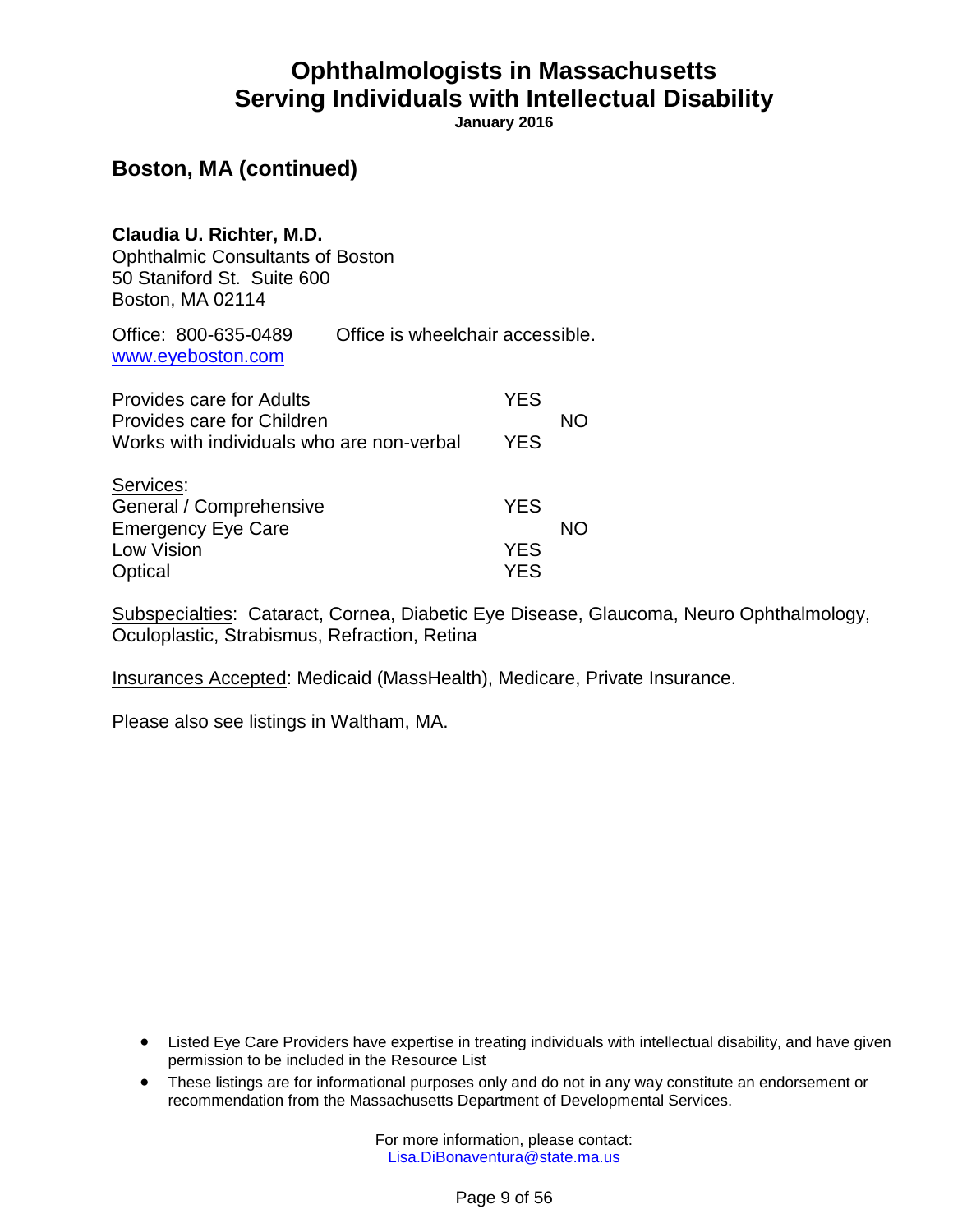**January 2016**

### **Boston, MA (continued)**

#### **Susannah Rowe, M.D., M.P.H.**

Department of Ophthalmology, Boston University School of Medicine Boston Medical Center Yawkey Ambulatory Care Center Boston, MA 02118

Office: 617-414-4020 Office is wheelchair accessible. [www.bmc.org](http://www.bmc.org/)

| Provides care for Adults<br>Provides care for Children<br>Works with individuals who are non-verbal | YES<br><b>NO</b><br><b>YES</b> |                       |
|-----------------------------------------------------------------------------------------------------|--------------------------------|-----------------------|
| Services:<br>General Retina / Comprehensive<br><b>Emergency Eye Care</b><br>Low Vision<br>Optical   | <b>YES</b>                     | NΟ<br><b>NO</b><br>NN |

Subspecialties: Cataract

Insurances Accepted: Medicaid (MassHealth), Medicare, Private Insurance.

- Listed Eye Care Providers have expertise in treating individuals with intellectual disability, and have given permission to be included in the Resource List
- These listings are for informational purposes only and do not in any way constitute an endorsement or recommendation from the Massachusetts Department of Developmental Services.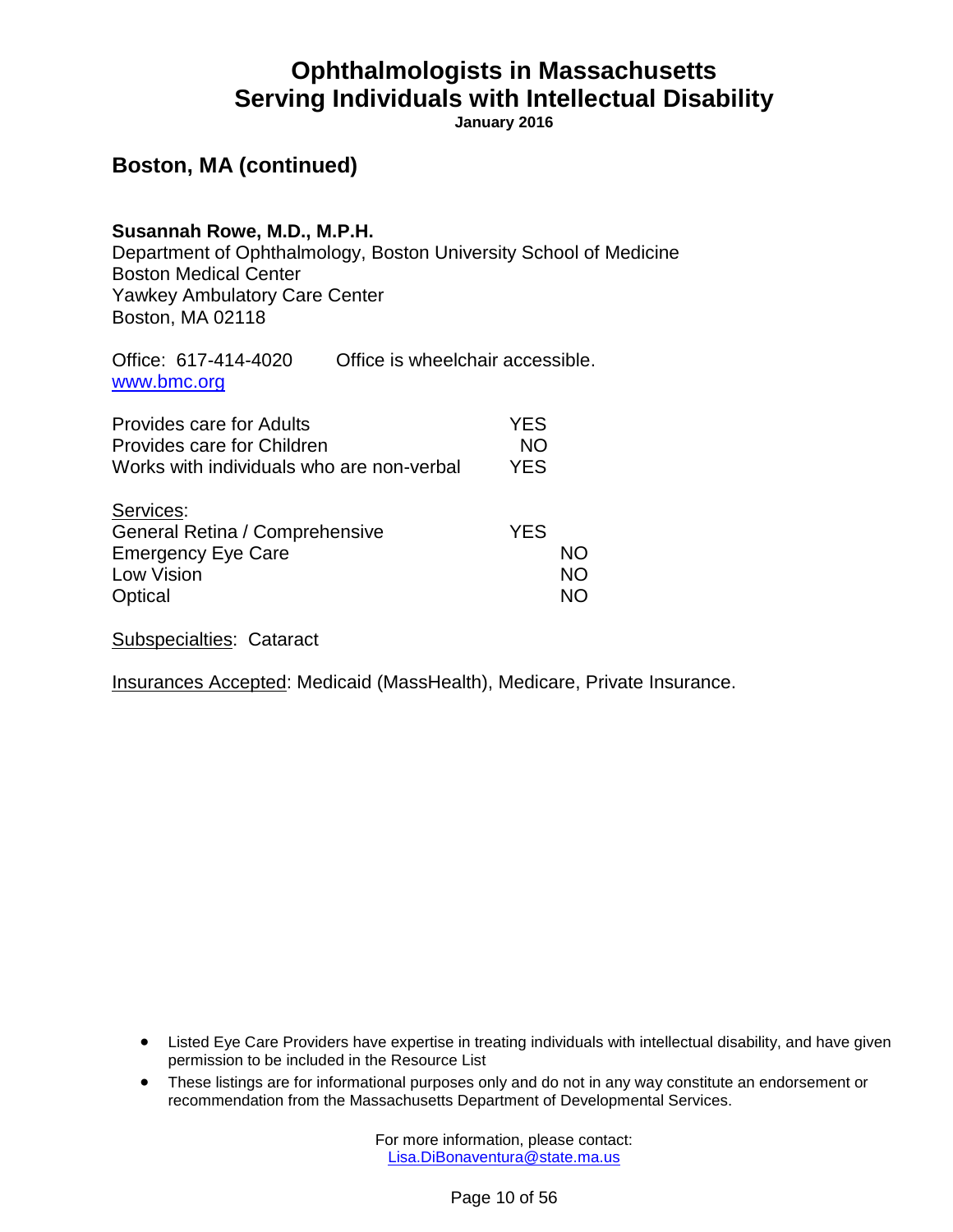**January 2016**

### **Boston, MA (continued)**

#### **Chirag Shah, M.D., M.P.H.** Ophthalmic Consultants of Boston 50 Staniford Street, Suite 600 Boston, MA 02114

| Office: 617-314-2693 | Office is wheelchair accessible. |
|----------------------|----------------------------------|
| www.eyeboston.com    |                                  |

| <b>Provides care for Adults</b>           | <b>YES</b> |    |
|-------------------------------------------|------------|----|
| Provides care for Children                | <b>YES</b> |    |
| Works with individuals who are non-verbal | <b>YES</b> |    |
| Services:                                 |            |    |
| General Retina / Comprehensive            | <b>YES</b> |    |
| <b>Emergency Eye Care</b>                 | <b>YES</b> |    |
| Low Vision                                |            | NΟ |
| Optical                                   |            |    |

Subspecialties: Diabetic Eye Disease, Retina

Insurances Accepted: Medicaid (MassHealth), Medicare, Private Insurance- must be under a medical plan, not a vision insurance plan.

- Listed Eye Care Providers have expertise in treating individuals with intellectual disability, and have given permission to be included in the Resource List
- These listings are for informational purposes only and do not in any way constitute an endorsement or recommendation from the Massachusetts Department of Developmental Services.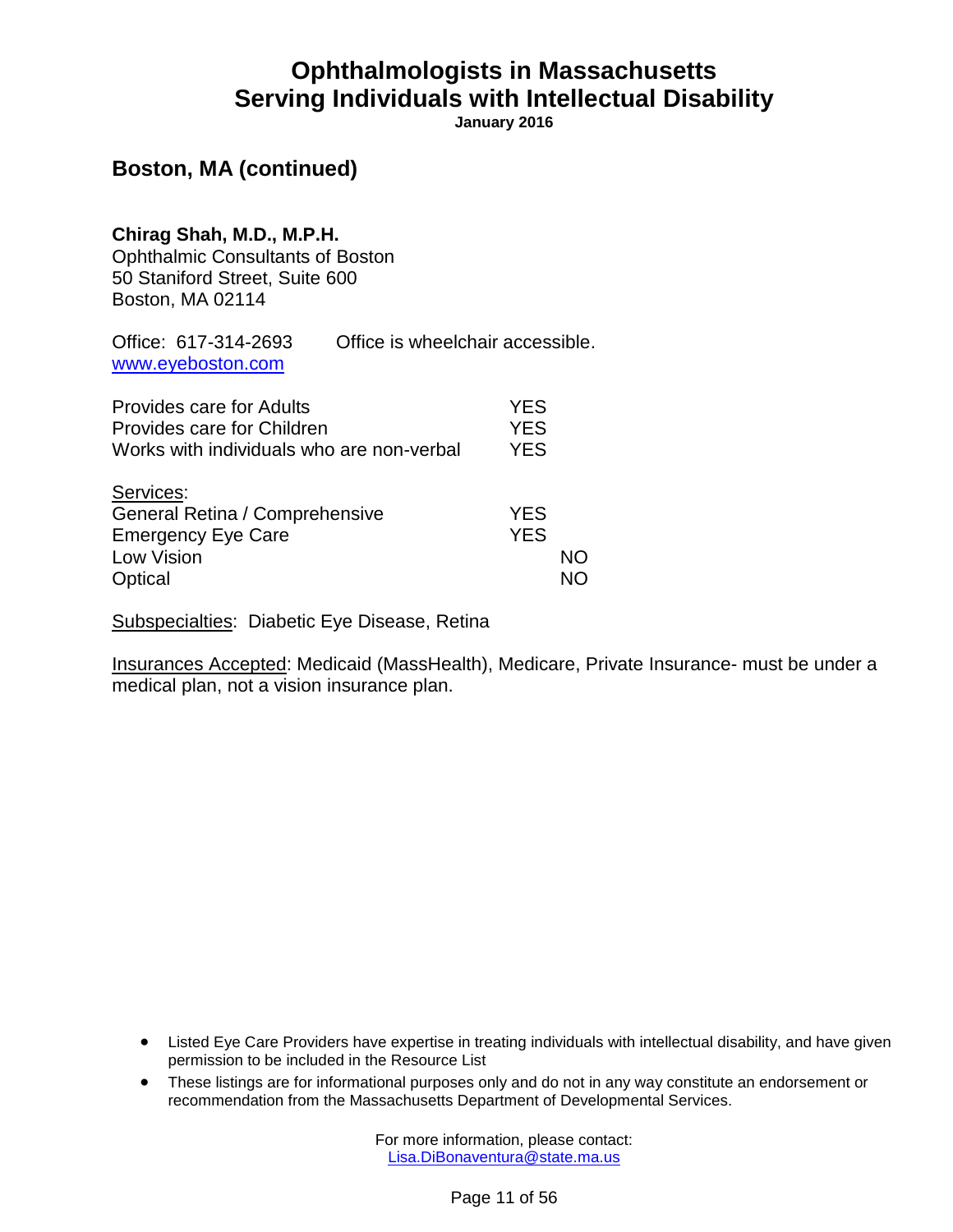**January 2016**

#### **Boston, MA (continued)**

**Mitchell Strominger, M.D. Sylvia Yoo, M.D. (Pediatric Ophthalmologist) Vicki Chen, M.D. (Pediatric Ophthalmologist) Paul D. Reese, M.D. (Pediatric Ophthalmologist)** New England Eye Center Tufts Medical Center 800 Washington St., #450 Boston, MA 02111

Office: 617-636-6769 Office is wheelchair accessible. [www.neec.com](http://www.neec.com/)

| <b>Provides care for Adults</b>           | <b>YES</b> |
|-------------------------------------------|------------|
| Provides care for Children                | <b>YES</b> |
| Works with individuals who are non-verbal | YES.       |
| Services:                                 |            |
| General / Comprehensive                   | <b>YES</b> |
| <b>Emergency Eye Care</b>                 | <b>YES</b> |
| Low Vision                                | YFS.       |

Optical YES

Subspecialties: Cataract, Cornea, Diabetic Eye Disease, Glaucoma, Neuro Ophthalmology, Oculoplastic, Pediatrics, Strabismus, Refraction, Retina

Insurances Accepted: Medicaid (MassHealth), Medicare, Private Insurance.

Please also see listing in Framingham, MA.

- Listed Eye Care Providers have expertise in treating individuals with intellectual disability, and have given permission to be included in the Resource List
- These listings are for informational purposes only and do not in any way constitute an endorsement or recommendation from the Massachusetts Department of Developmental Services.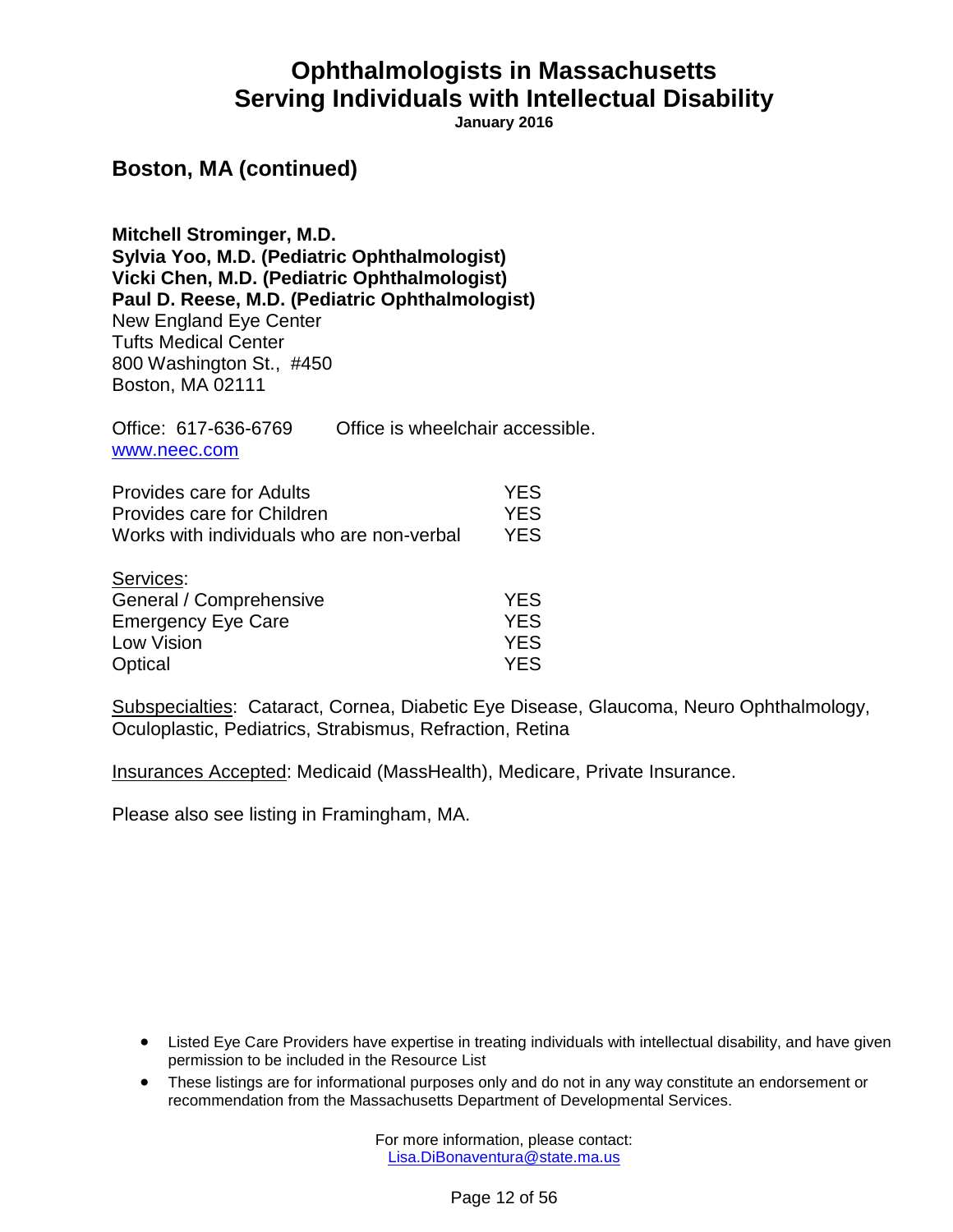**January 2016**

### **Boston, MA (continued)**

**Lucy H. Young, M.D.** Massachusetts Eye & Ear Infirmary 243 Charles St. Boston, MA 02114

Office: 617-573-3710 Office is wheelchair accessible.

| <b>Provides care for Adults</b>                                                                   | <b>YES</b>                                           | NΟ |
|---------------------------------------------------------------------------------------------------|------------------------------------------------------|----|
| Provides care for Children<br>Works with individuals who are non-verbal                           | <b>YES</b>                                           |    |
| Services:<br>General / Comprehensive<br><b>Emergency Eye Care</b><br><b>Low Vision</b><br>Optical | <b>YES</b><br><b>YES</b><br><b>YES</b><br><b>YFS</b> |    |

Subspecialties: Retina

Insurances Accepted: Medicaid (MassHealth), Medicare, Private Insurance.

- Listed Eye Care Providers have expertise in treating individuals with intellectual disability, and have given permission to be included in the Resource List
- These listings are for informational purposes only and do not in any way constitute an endorsement or recommendation from the Massachusetts Department of Developmental Services.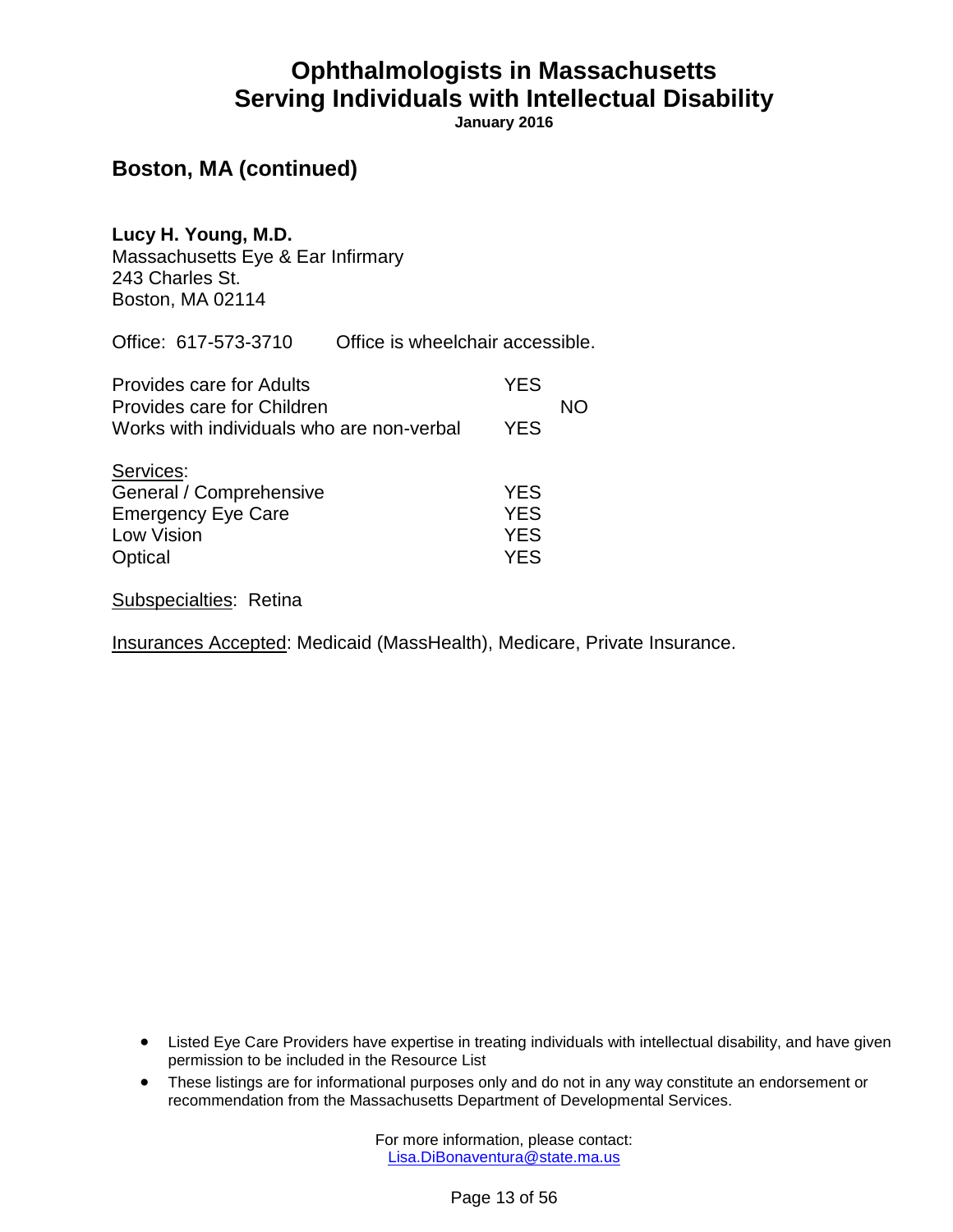**January 2016**

**Chelmsford, MA**

**Glen A. Bolliger, M.D. John Constantine, M.D. James Kim, M.D. David M. Tracy, M.D. David H. Yi, M.D.** Massachusetts Eye Associates, P.C. 19 Village Square Chelmsford, MA 01824

Office: 978-256-5600 Office is wheelchair accessible. [www.masseyeassociates.com](http://www.masseyeassociates.com/)

| <b>Provides care for Adults</b>           | <b>YES</b> |
|-------------------------------------------|------------|
| Provides care for Children                | <b>YES</b> |
| Works with individuals who are non-verbal | <b>YES</b> |
| Services:                                 |            |
| General / Comprehensive                   | <b>YES</b> |
| <b>Emergency Eye Care</b>                 | <b>YES</b> |
| Low Vision                                | <b>YES</b> |
| Optical                                   | YES        |

Subspecialties: Cataract, Cornea, Diabetic Eye Disease, Glaucoma, Oculoplastic, Pediatrics, Strabismus, Refraction, Retina

Insurances Accepted: Medicaid (MassHealth), Medicare, Private Insurance

Please also see listings in Lowell and Tewksbury, MA.

- Listed Eye Care Providers have expertise in treating individuals with intellectual disability, and have given permission to be included in the Resource List
- These listings are for informational purposes only and do not in any way constitute an endorsement or recommendation from the Massachusetts Department of Developmental Services.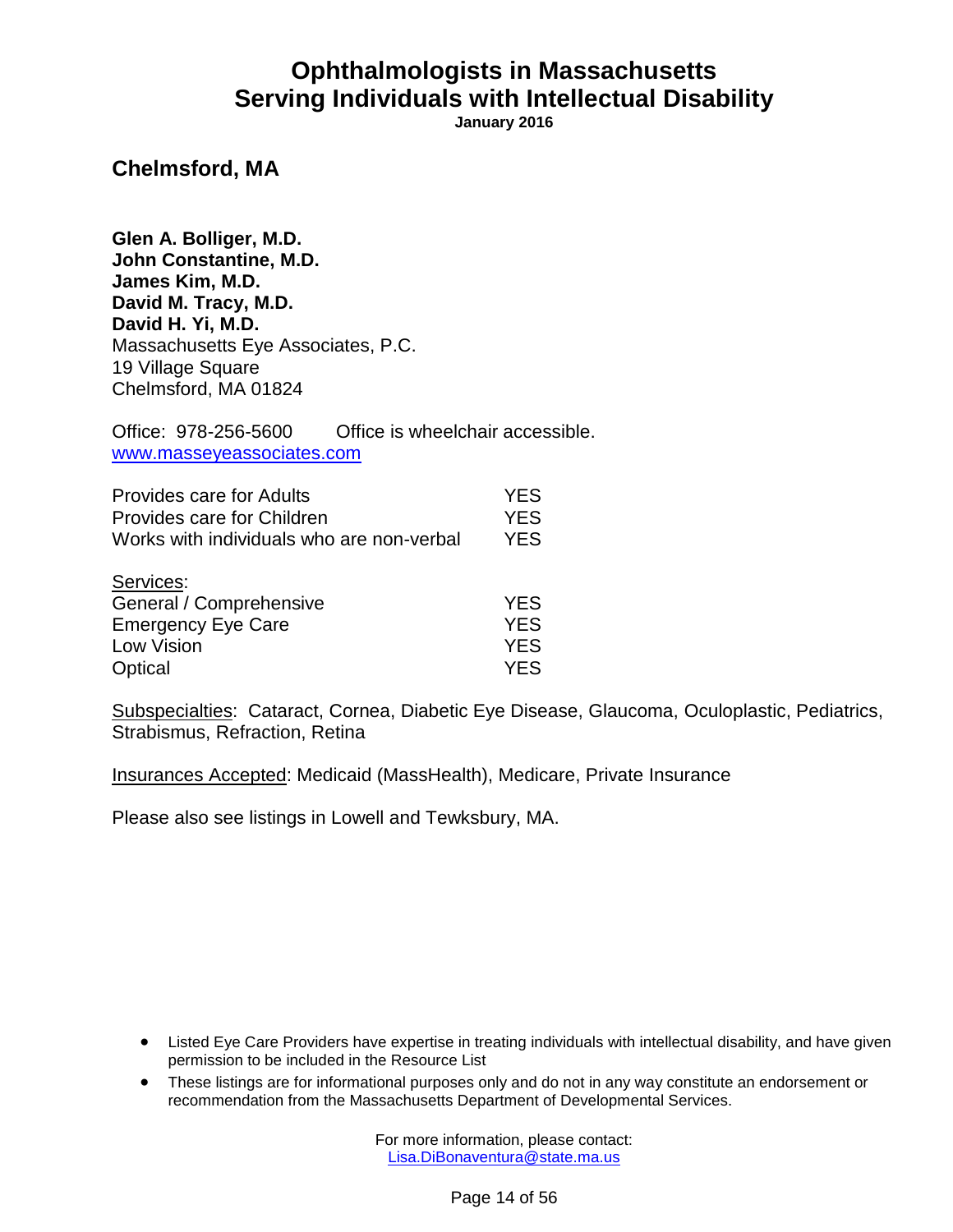**January 2016**

### **Chelmsford, MA (continued)**

**Stephen J. Poor III, M.D. P.C.**

17 Village Square Chelmsford, MA 01824

Office: 978-250-8001 Office is wheelchair accessible.

| <b>Provides care for Adults</b>           | YES        |    |
|-------------------------------------------|------------|----|
| Provides care for Children                | <b>YES</b> |    |
| Works with individuals who are non-verbal | <b>YES</b> |    |
| Services:                                 |            |    |
| General / Comprehensive                   | <b>YES</b> |    |
| <b>Emergency Eye Care</b>                 | <b>YES</b> |    |
| Low Vision                                |            | NN |
| Optical                                   | <b>YFS</b> |    |

Subspecialties: Cataract, Cornea, Diabetic Eye Disease, Glaucoma, Neuro Ophthalmology, Pediatrics, Strabismus, Refraction, Retina

Insurances Accepted: Medicaid (MassHealth), Medicare, Private Insurance.

- Listed Eye Care Providers have expertise in treating individuals with intellectual disability, and have given permission to be included in the Resource List
- These listings are for informational purposes only and do not in any way constitute an endorsement or recommendation from the Massachusetts Department of Developmental Services.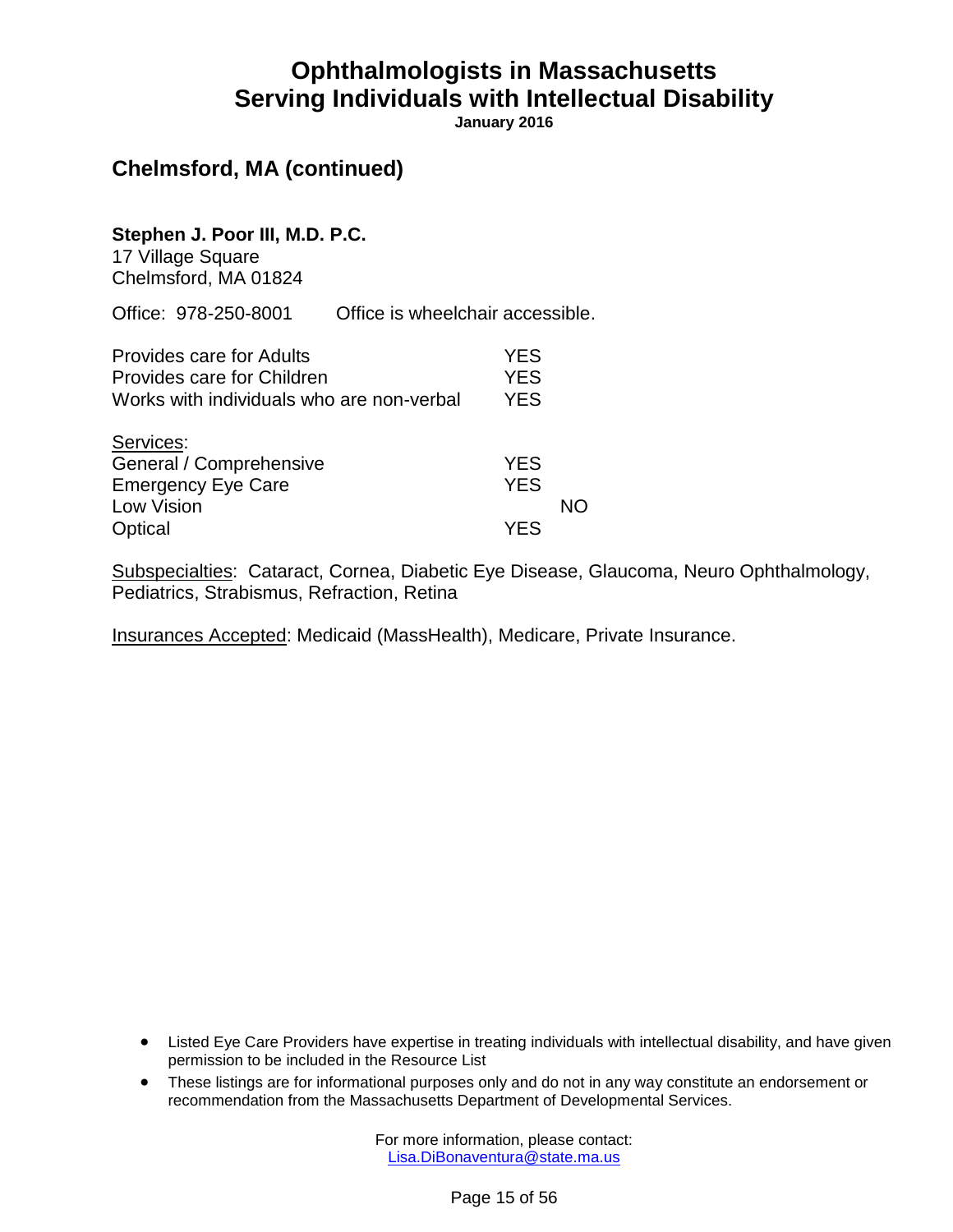**January 2016**

**Chelsea, MA**

**James R. Lee, M.D.** 1000 Broadway Chelsea, MA 02150

Office: 617-846-7950 Office is wheelchair accessible. [www.jamesrleemd.com](http://www.jamesrleemd.com/)

| Provides care for Adults                  | <b>YES</b> |
|-------------------------------------------|------------|
| Provides care for Children                | <b>YES</b> |
| Works with individuals who are non-verbal | <b>YES</b> |
| Services:                                 |            |
| General / Comprehensive                   | <b>YES</b> |
| <b>Emergency Eye Care</b>                 | <b>YES</b> |
| Low Vision                                | <b>YES</b> |
| Optical                                   | YES.       |

Subspecialties: Diabetic Eye Disease, Glaucoma, Pediatrics, Refraction

Insurances Accepted: Medicaid (MassHealth), Medicare, Private Insurance.

Please also see listings in Winthrop, MA

- Listed Eye Care Providers have expertise in treating individuals with intellectual disability, and have given permission to be included in the Resource List
- These listings are for informational purposes only and do not in any way constitute an endorsement or recommendation from the Massachusetts Department of Developmental Services.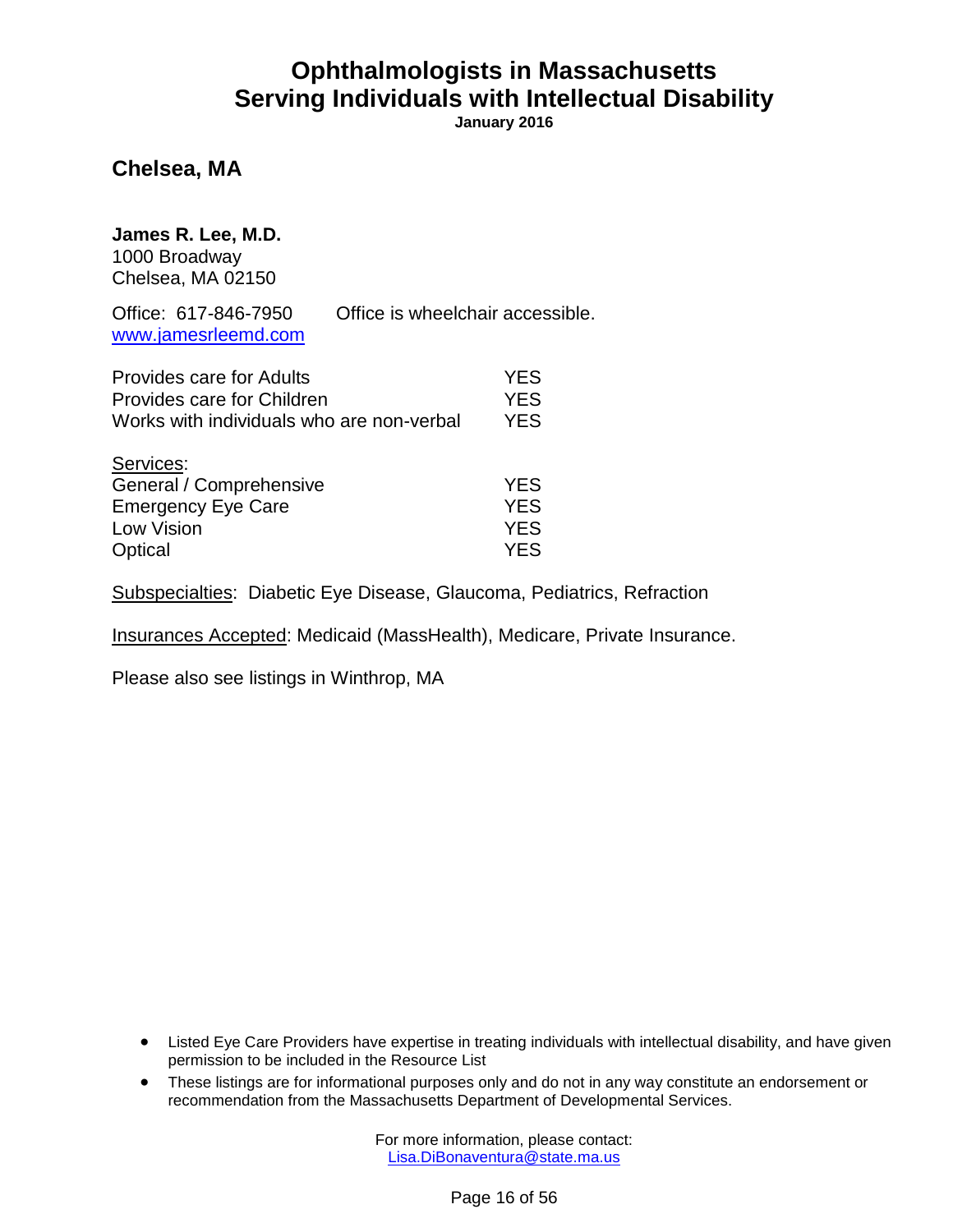**January 2016**

#### **Fairhaven, MA**

#### **Alex Gerber, D.O.**

Eye Health Vision Centers 70 Huttleston Ave Fairhaven, MA 02719 Office: 508-994-2020 Office is wheelchair accessible.

| <b>Provides care for Adults</b>           | <b>YES</b> |
|-------------------------------------------|------------|
| Provides care for Children                | <b>YES</b> |
| Works with individuals who are non-verbal | <b>YES</b> |
| Services:                                 |            |
| General / Comprehensive                   | <b>YES</b> |
| <b>Emergency Eye Care</b>                 | <b>YES</b> |
| Low Vision                                | <b>YES</b> |
| Optical                                   | <b>YES</b> |

Subspecialties: Cataract, Cornea, Diabetic Eye Disease, Glaucoma, Neuro Ophthalmology, Oculoplastic, Refraction, Retina, Refractive Surgery, Ocuplastics Surgery, Contact Lenses, Ocular Allery Screening, Dry Eye, Age Related Macular Degeneration, Audiology

Insurances Accepted: Medicaid (MassHealth), Medicare, Private Insurance including Blue Cross Blue Shield of MA, Aetna, Cigna, United Health Care, Harvard Pilgrim, Neighborhood Health Plan, BMC, Fallon

Please also see listings in Fall River, North Dartmouth, and Taunton, MA.

- Listed Eye Care Providers have expertise in treating individuals with intellectual disability, and have given permission to be included in the Resource List
- These listings are for informational purposes only and do not in any way constitute an endorsement or recommendation from the Massachusetts Department of Developmental Services.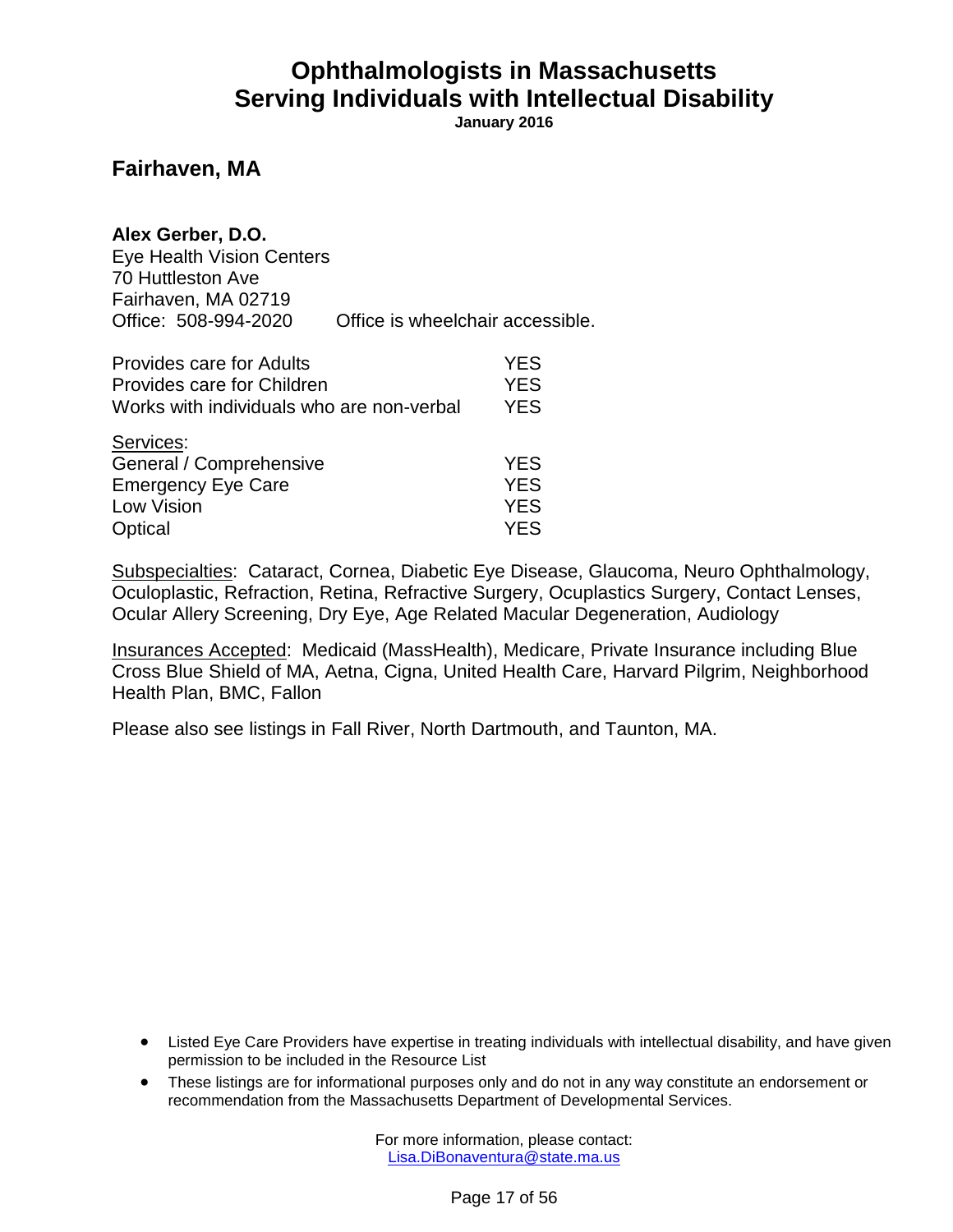**January 2016**

#### **Fall River, MA**

| Office is wheelchair accessible.          |                                                      |
|-------------------------------------------|------------------------------------------------------|
| Works with individuals who are non-verbal | <b>YES</b><br><b>YES</b><br><b>YES</b>               |
|                                           | <b>YES</b><br><b>YES</b><br><b>YES</b><br><b>YES</b> |
|                                           |                                                      |

Subspecialties: Cataract, Cornea, Diabetic Eye Disease, Glaucoma, Neuro Ophthalmology, Oculoplastic, Pediatrics, Strabismus, Refraction, Retina

Insurances Accepted: Medicaid (MassHealth), Medicare, Private Insurance including HMO and all major insurances.

- Listed Eye Care Providers have expertise in treating individuals with intellectual disability, and have given permission to be included in the Resource List
- These listings are for informational purposes only and do not in any way constitute an endorsement or recommendation from the Massachusetts Department of Developmental Services.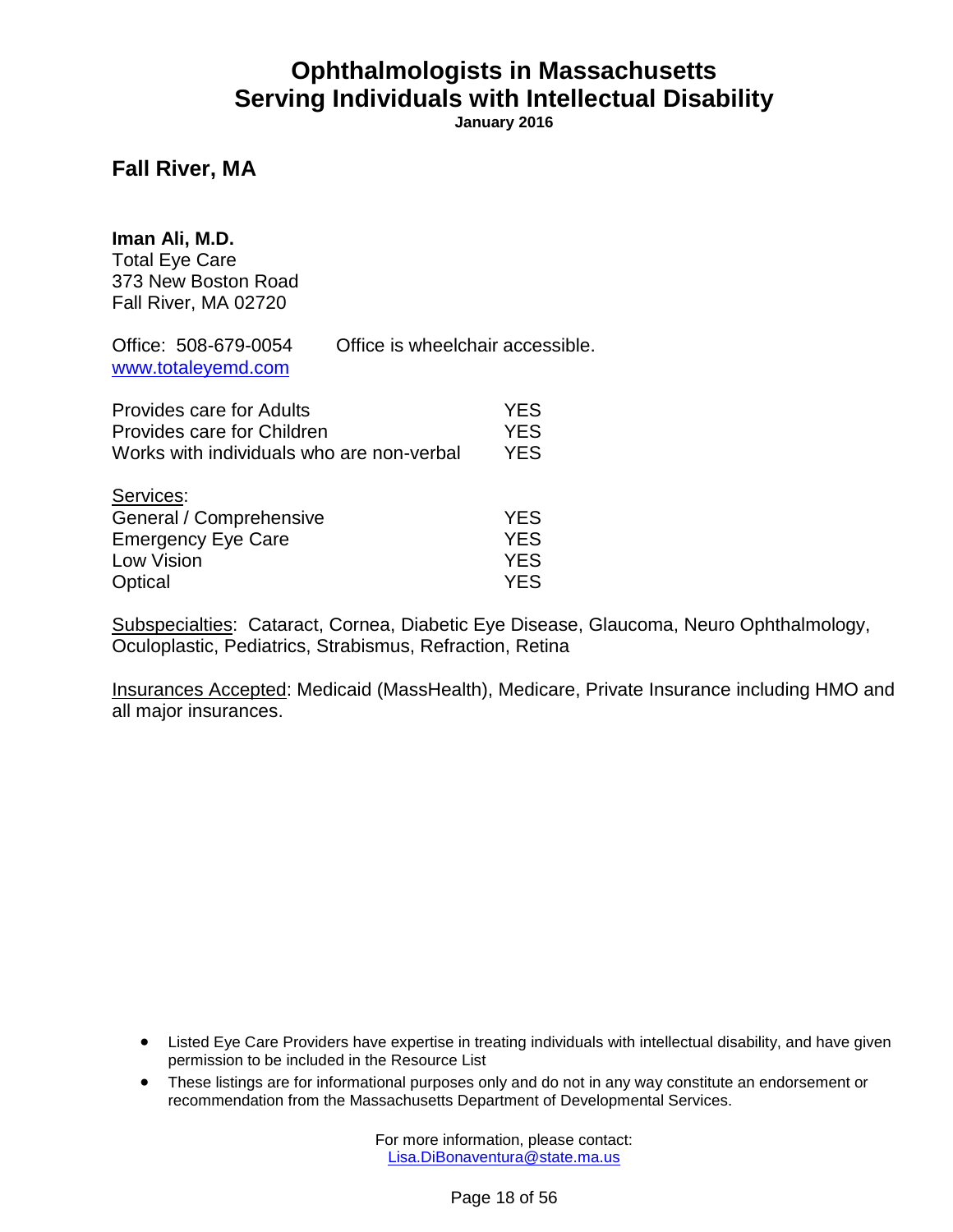**January 2016**

### **Fall River, MA (continued)**

#### **Paul Beade, M.D.**

Center for Eye Health 1030 President Ave. Fall River, MA 02720

Office: 508-235-6303 Office is wheelchair accessible.

| <b>Provides care for Adults</b>           | <b>YES</b> |
|-------------------------------------------|------------|
| Provides care for Children                | <b>YES</b> |
| Works with individuals who are non-verbal | <b>YES</b> |
| Services:                                 |            |
| General / Comprehensive                   | <b>YES</b> |
|                                           |            |
| <b>Emergency Eye Care</b>                 | <b>YES</b> |
| <b>Low Vision</b>                         | <b>YES</b> |
| Optical                                   | YES.       |

Subspecialties: Cataract, Cornea, Diabetic Eye Disease, Glaucoma, Oculoplastic, Pediatrics, Strabismus, Refraction, Retina

Insurances Accepted: Medicaid (MassHealth), Medicare, Private Insurance including HMO and all major insurances.

- Listed Eye Care Providers have expertise in treating individuals with intellectual disability, and have given permission to be included in the Resource List
- These listings are for informational purposes only and do not in any way constitute an endorsement or recommendation from the Massachusetts Department of Developmental Services.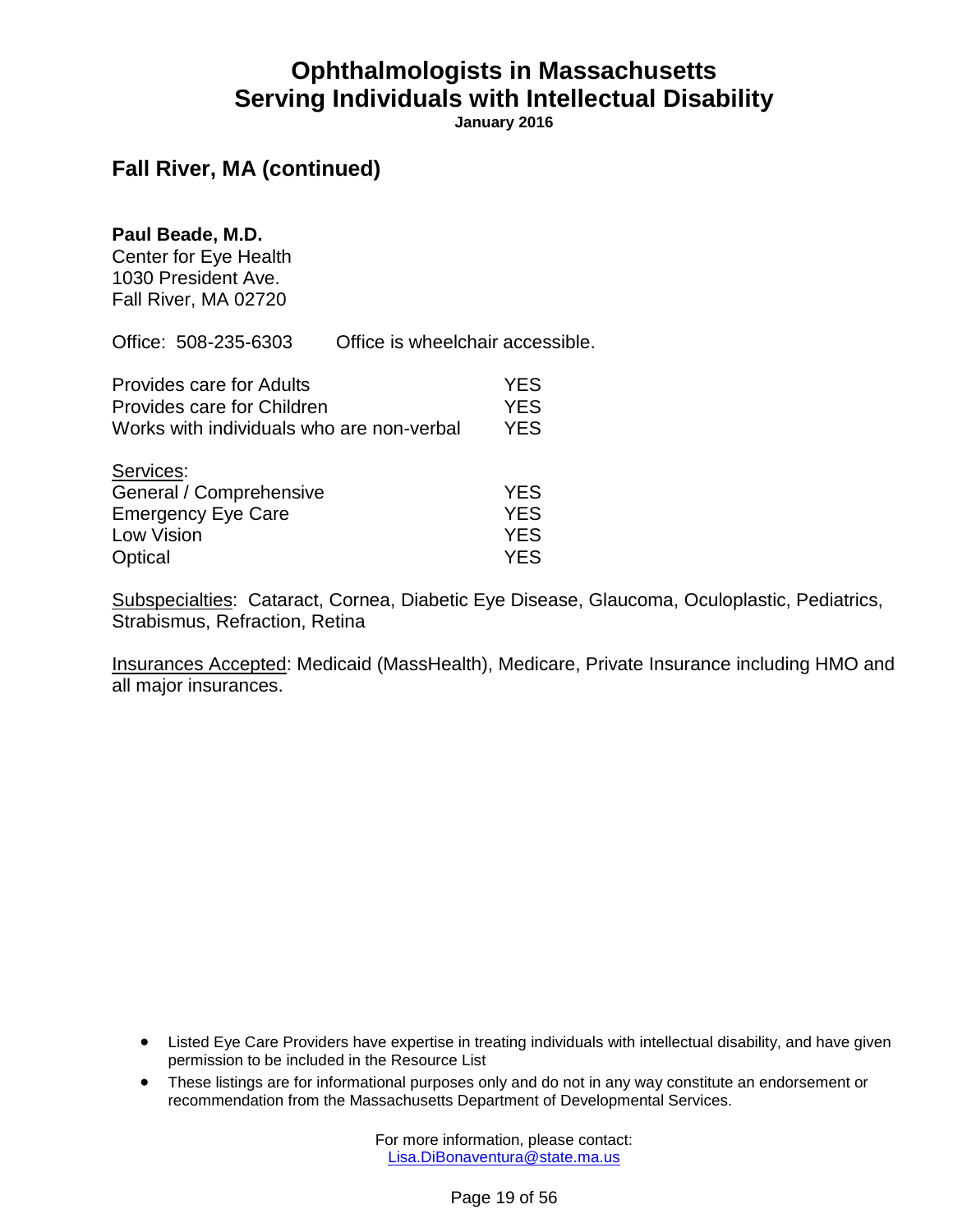**January 2016**

#### **Fall River, MA (continued)**

**Alex Gerber, D.O.**

Eye Health Vision Centers 933 Pleasant Street Fall River, MA 02723 Office: 508-673-2020 Office is wheelchair accessible.

| <b>Provides care for Adults</b>           | <b>YES</b> |
|-------------------------------------------|------------|
| Provides care for Children                | <b>YES</b> |
| Works with individuals who are non-verbal | <b>YES</b> |
| Services:                                 |            |
| General / Comprehensive                   | <b>YES</b> |
| <b>Emergency Eye Care</b>                 | <b>YES</b> |
| Low Vision                                | <b>YES</b> |
| Optical                                   | <b>YES</b> |

Subspecialties: Cataract, Cornea, Diabetic Eye Disease, Glaucoma, Neuro Ophthalmology, Oculoplastic, Refraction, Retina, Refractive Surgery, Ocuplastics Surgery, Contact Lenses, Ocular Allery Screening, Dry Eye, Age Related Macular Degeneration, Audiology

Insurances Accepted: Medicaid (MassHealth), Medicare, Private Insurance including Blue Cross Blue Shield of MA, Aetna, Cigna, United Health Care, Harvard Pilgrim, Neighborhood Health Plan, BMC, Fallon

Please also see listings in Fairhaven, North Dartmouth, and Taunton, MA.

- Listed Eye Care Providers have expertise in treating individuals with intellectual disability, and have given permission to be included in the Resource List
- These listings are for informational purposes only and do not in any way constitute an endorsement or recommendation from the Massachusetts Department of Developmental Services.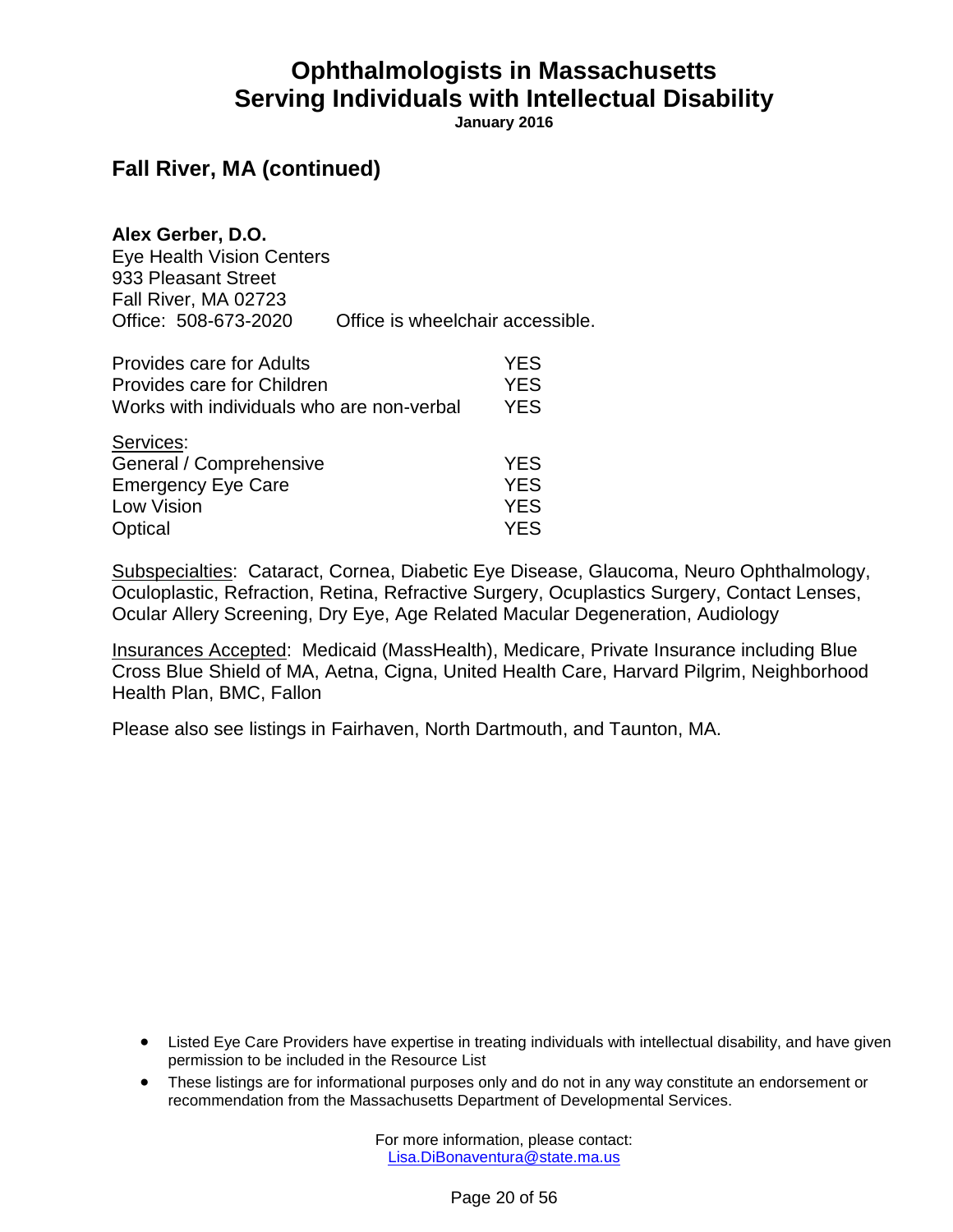**January 2016**

### **Fall River, MA (continued)**

**Marc P. Wladis, M.D. Scott M. Corin, M.D.** Advanced Eye Centers 1741 President Ave Fall River, MA 02720

Office: 508-674-2020 Office is wheelchair accessible. [www.2020aec.com](http://www.2020aec.com/)

| <b>Provides care for Adults</b>           | <b>YES</b> |
|-------------------------------------------|------------|
| Provides care for Children                | <b>YES</b> |
| Works with individuals who are non-verbal | <b>YES</b> |
| Services:                                 |            |
| General / Comprehensive                   | <b>YES</b> |
| <b>Emergency Eye Care</b>                 | <b>YES</b> |
| Low Vision                                | <b>YES</b> |
| Optical                                   | <b>YES</b> |

Subspecialties: Cataract, Cornea, Diabetic Eye Disease, Glaucoma, Neuro Ophthalmology, Oculoplastic, Pediatrics, Strabismus, Refraction, Retina

Insurances Accepted: Medicaid (MassHealth), Medicare, Private Insurance.

Please also see listings in New Bedford, North Dartmouth and Taunton, MA.

- Listed Eye Care Providers have expertise in treating individuals with intellectual disability, and have given permission to be included in the Resource List
- These listings are for informational purposes only and do not in any way constitute an endorsement or recommendation from the Massachusetts Department of Developmental Services.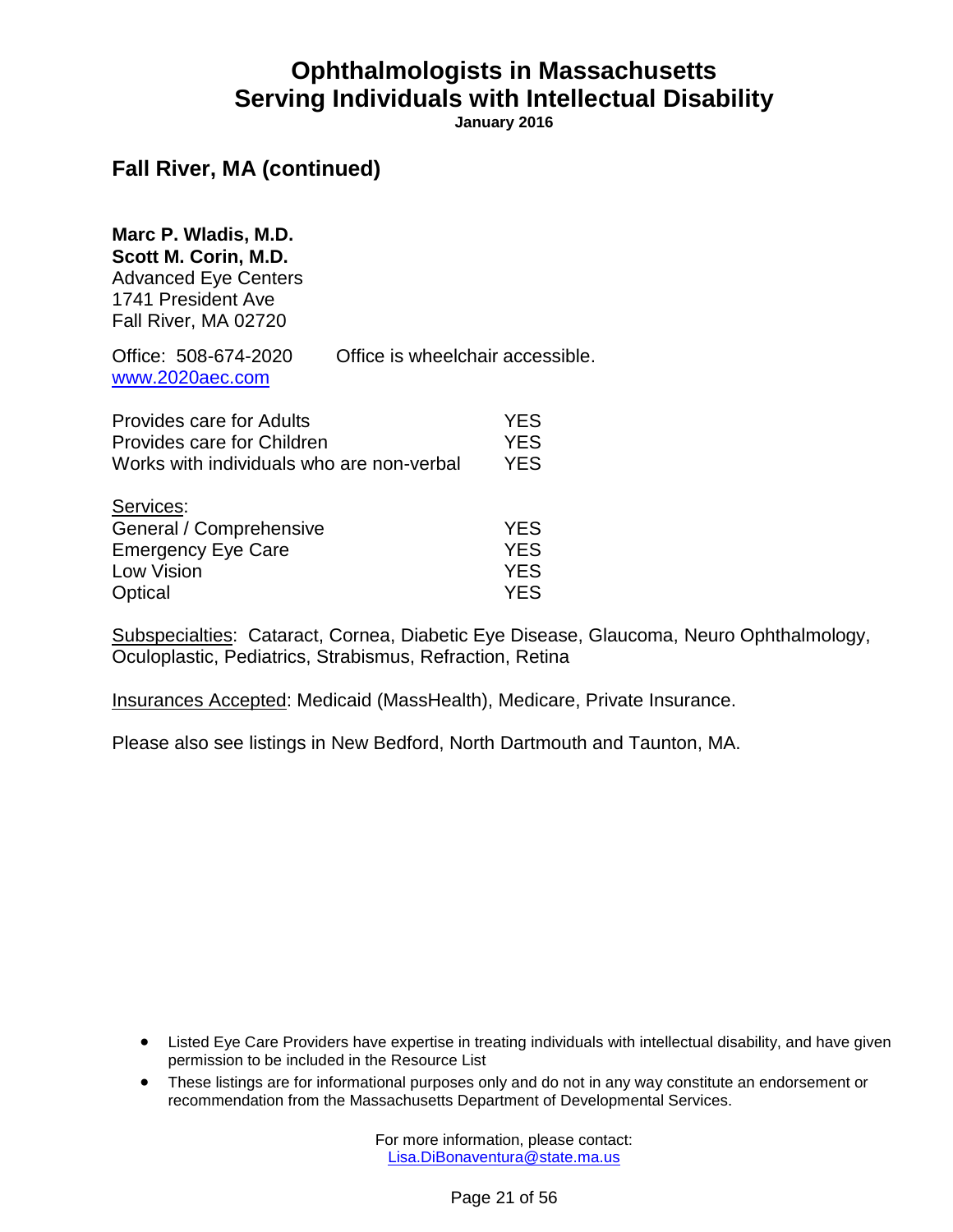**January 2016**

#### **Falmouth, MA**

### **Timothy E. Goslee, M.D.**

Upper Cape Ophthalmology 14 Bramblebush Park Falmouth, MA 02540

Office: 508-540-0511 Office is wheelchair accessible. [www.uppercapeophthalmology.com](http://www.uppercapeophthalmology.com/)

| <b>Provides care for Adults</b><br>Provides care for Children (depends on age)<br>Works with individuals who are non-verbal | <b>YES</b><br><b>YES</b> | NΩ              |
|-----------------------------------------------------------------------------------------------------------------------------|--------------------------|-----------------|
| Services:<br>General / Comprehensive<br><b>Emergency Eye Care</b><br><b>Low Vision</b>                                      | <b>YES</b>               | NΟ<br><b>NO</b> |
| Optical                                                                                                                     | YF.S                     |                 |

Subspecialties: Cataract, Diabetic Eye Disease, Glaucoma, Refraction.

Insurances Accepted: Medicaid (MassHealth), Medicare, Private Insurance-BCBS, Harvard-Pilgrim, and TUFTS.

- Listed Eye Care Providers have expertise in treating individuals with intellectual disability, and have given permission to be included in the Resource List
- These listings are for informational purposes only and do not in any way constitute an endorsement or recommendation from the Massachusetts Department of Developmental Services.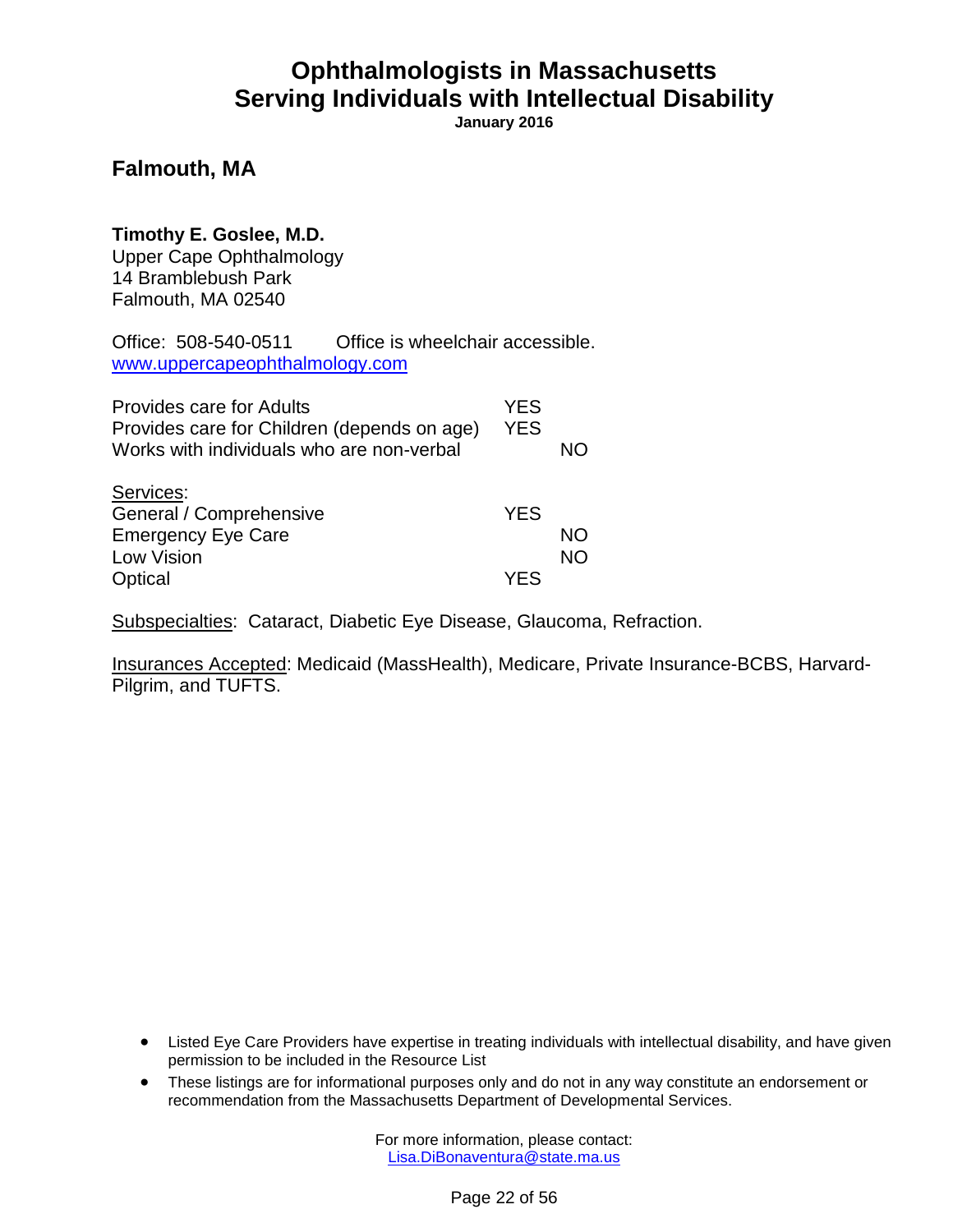**January 2016**

### **Fitchburg, MA**

#### **Stuart S. Fay, MD**

33 Electric Ave., Suite 104 Fitchburg, MA 01420

Office: 978-342-8752 Office is wheelchair accessible.

| <b>Provides care for Adults</b>           | YES        |    |
|-------------------------------------------|------------|----|
| Provides care for Children                | <b>YES</b> |    |
| Works with individuals who are non-verbal |            | NΟ |
| Services:                                 |            |    |
| General / Comprehensive                   | <b>YES</b> |    |
| <b>Emergency Eye Care</b>                 | <b>YES</b> |    |
| Low Vision                                |            | NΟ |
| Optical                                   |            |    |

Subspecialties: Cataract, Diabetic Eye Disease, Glaucoma, Oculoplastic, Pediatrics, Refraction.

Insurances Accepted: Medicaid (MassHealth), Medicare, Private Insurance

- Listed Eye Care Providers have expertise in treating individuals with intellectual disability, and have given permission to be included in the Resource List
- These listings are for informational purposes only and do not in any way constitute an endorsement or recommendation from the Massachusetts Department of Developmental Services.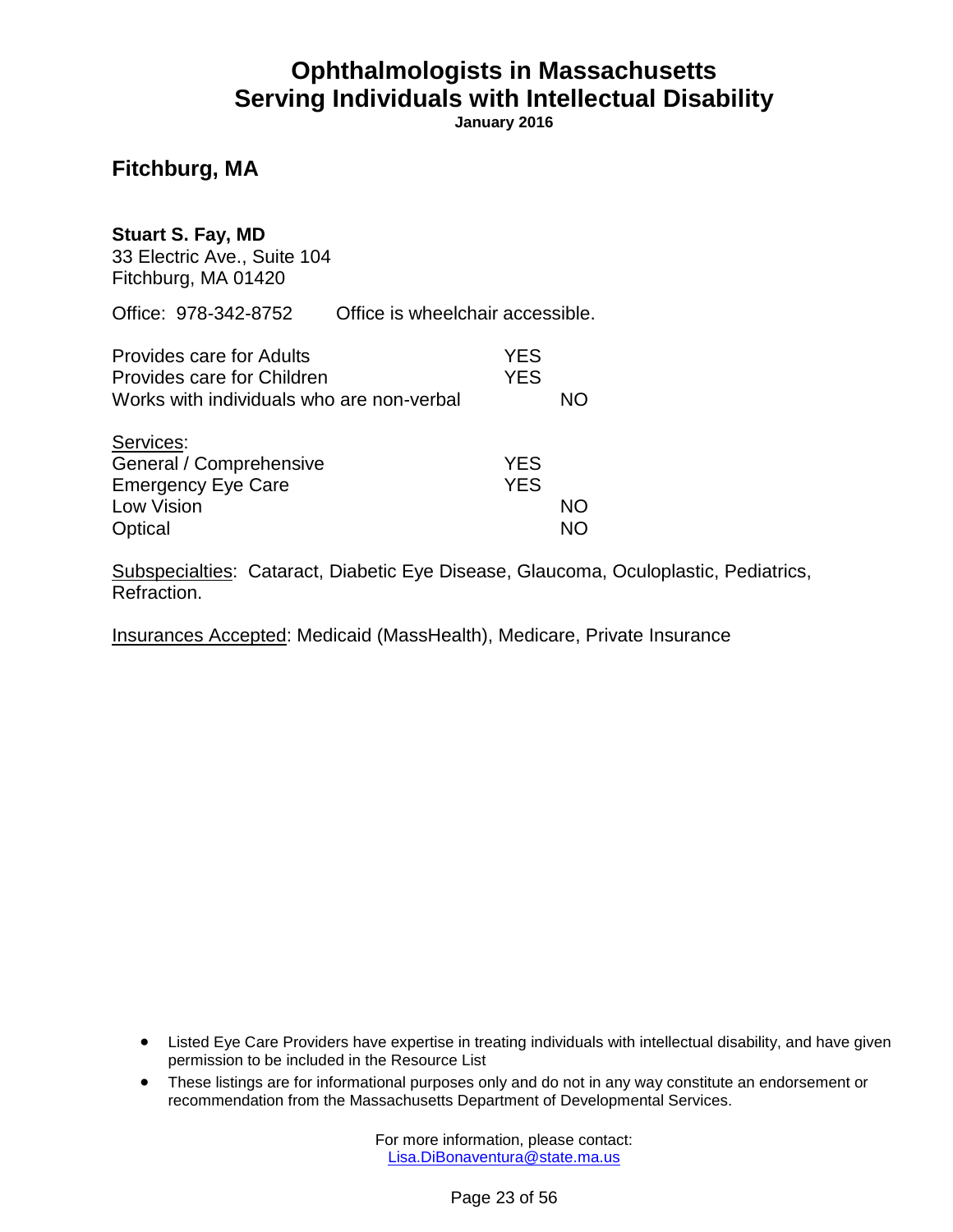**January 2016**

### **Fitchburg, MA (continued)**

#### **Aaron Fay, MD**

Stuart S. Fay, M.D. P.C. 33 Electric Ave Suite 104 Fitchburg, MA 01420

Office: 978-342-8752 Office is wheelchair accessible.

| <b>Provides care for Adults</b>           | <b>YES</b> |           |
|-------------------------------------------|------------|-----------|
| Provides care for Children                |            | NΟ        |
| Works with individuals who are non-verbal |            | <b>NO</b> |
| Services:                                 |            |           |
| General / Comprehensive                   | <b>YES</b> |           |
| <b>Emergency Eye Care</b>                 | <b>YES</b> |           |
| Low Vision                                |            | <b>NO</b> |
| Optical                                   |            |           |

Subspecialties: Oculoplastic.

Insurances Accepted: Medicaid (MassHealth), Medicare, Private Insurance

Please also see listing in Boston, MA.

- Listed Eye Care Providers have expertise in treating individuals with intellectual disability, and have given permission to be included in the Resource List
- These listings are for informational purposes only and do not in any way constitute an endorsement or recommendation from the Massachusetts Department of Developmental Services.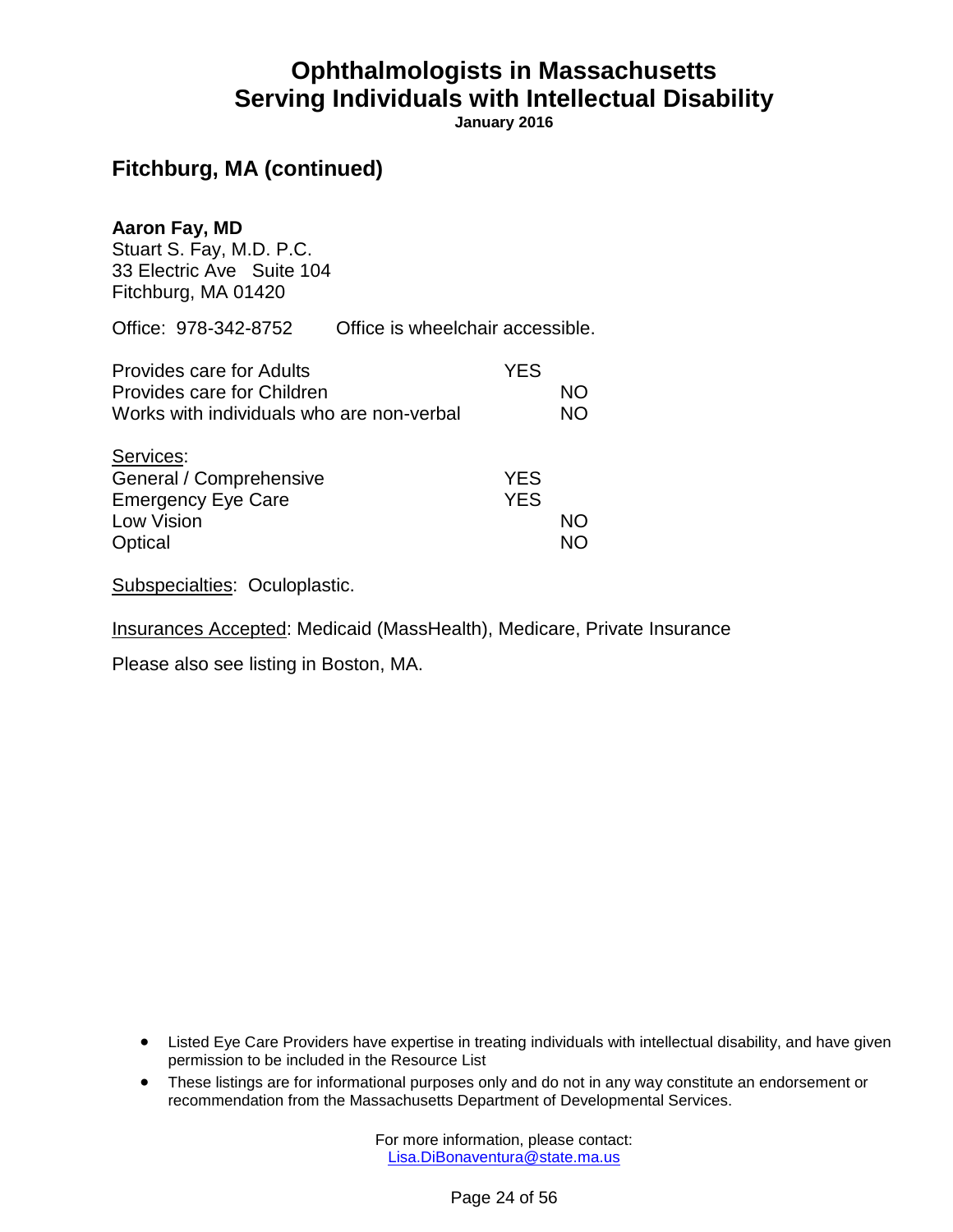**January 2016**

#### **Framingham, MA**

**Mitchell Strominger, M.D. Sylvia Yoo, M.D. Vicki Chen, M.D. Paul D. Reese, M.D.** New England Eye Center- Framingham 959 Concord Street, Suite 302 Framingham, MA 01701

Office: 508-879-3204 Office is wheelchair accessible. [www.neec.com](http://www.neec.com/)

| <b>Provides care for Adults</b><br>Provides care for Children<br>Works with individuals who are non-verbal | <b>YES</b><br><b>YES</b><br><b>YES</b> |
|------------------------------------------------------------------------------------------------------------|----------------------------------------|
| Services:                                                                                                  |                                        |
| General / Comprehensive                                                                                    | <b>YES</b>                             |
| <b>Emergency Eye Care</b>                                                                                  | <b>YES</b>                             |
| Low Vision                                                                                                 | <b>YES</b>                             |
| Optical                                                                                                    | YES.                                   |

Subspecialties: Cataract, Cornea, Diabetic Eye Disease, Glaucoma, Neuro Ophthalmology, Oculoplastic, Pediatrics, Strabismus, Refraction, Retina

Insurances Accepted: Medicaid (MassHealth), Medicare, Private Insurance.

Please also see listing in Boston, MA.

- Listed Eye Care Providers have expertise in treating individuals with intellectual disability, and have given permission to be included in the Resource List
- These listings are for informational purposes only and do not in any way constitute an endorsement or recommendation from the Massachusetts Department of Developmental Services.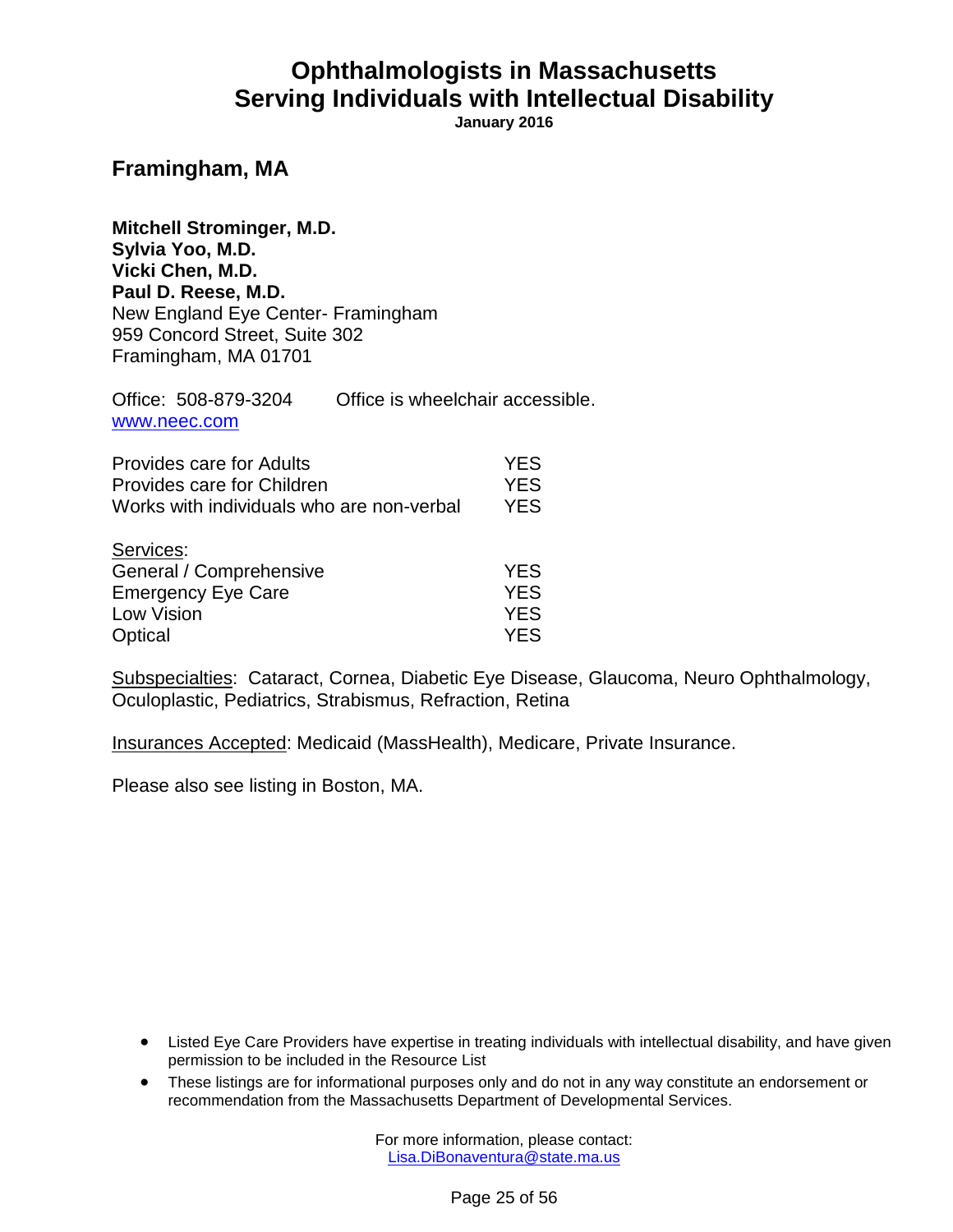**January 2016**

#### **Franklin, MA**

| Robert Gushard, M.D., FACS<br>500 Franklin Village Drive, Suite 103<br>Franklin, MA 02038           |                                  |                                 |    |
|-----------------------------------------------------------------------------------------------------|----------------------------------|---------------------------------|----|
| Office: 508-520-0577<br>www.drgushard.com                                                           | Office is wheelchair accessible. |                                 |    |
| Provides care for Adults<br>Provides care for Children<br>Works with individuals who are non-verbal |                                  | YFS<br><b>YES</b><br><b>YES</b> |    |
| Services:<br>General / Comprehensive<br><b>Emergency Eye Care</b><br>Low Vision<br>Optical          |                                  | <b>YES</b><br><b>YES</b><br>YFS | NΟ |
|                                                                                                     |                                  |                                 |    |

Subspecialties: Cataract, Diabetic Eye Disease, Glaucoma, Refraction

Insurances Accepted: Medicaid (MassHealth), Medicare, Private Insurance.

- Listed Eye Care Providers have expertise in treating individuals with intellectual disability, and have given permission to be included in the Resource List
- These listings are for informational purposes only and do not in any way constitute an endorsement or recommendation from the Massachusetts Department of Developmental Services.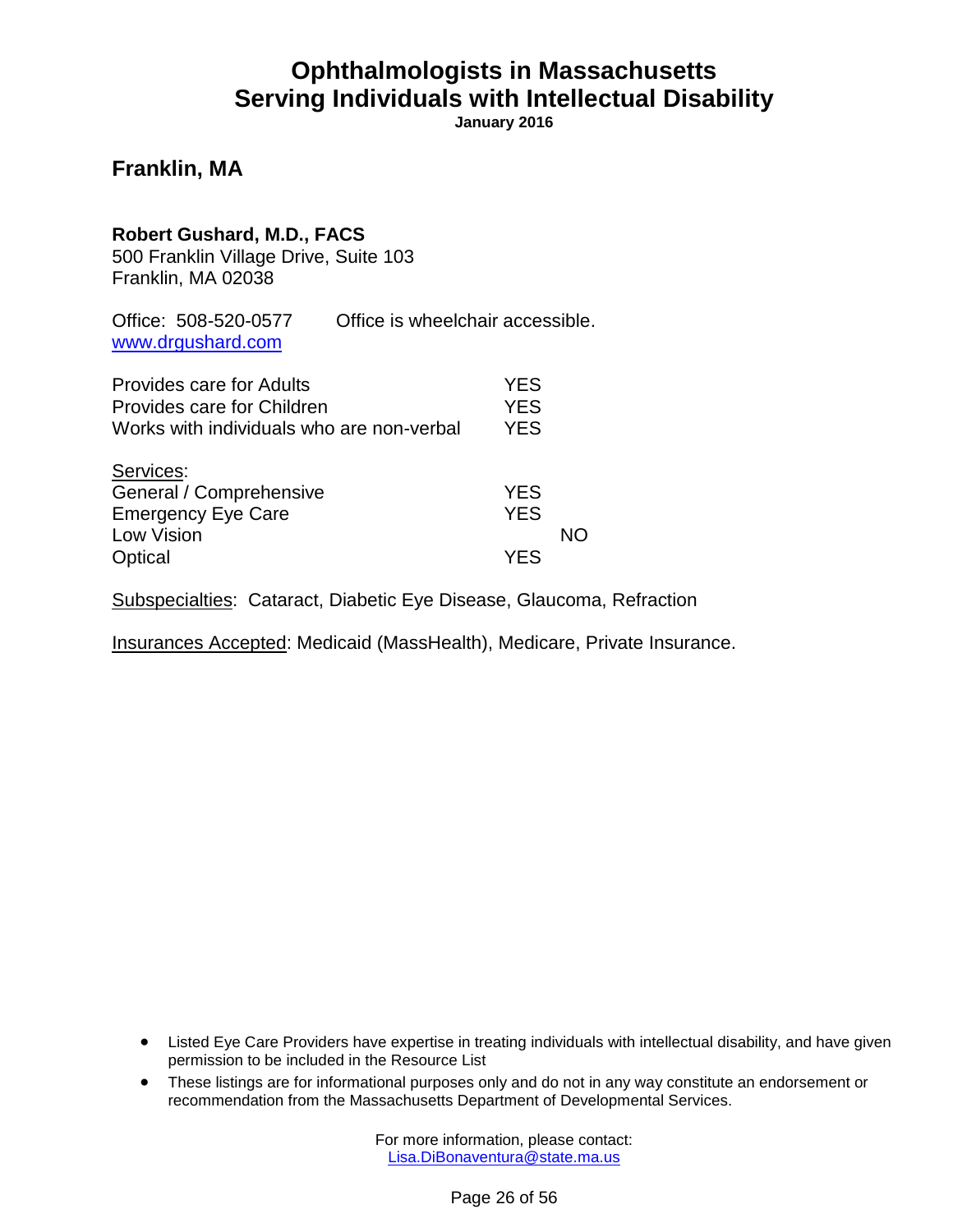**January 2016**

#### **Gardner, MA**

**Pierre R. Alfred, M.D. Fotios N. Ganias, M.D. Michal A. Golden, M.D. Alfred Hutt, M.D. David G. Lotufo, M.D. Rattul K. Patel, M.D. John F. Warren, M.D.** Eye & Lasik Center 354 Main Street Gardner, MA 01440 Office: 413-774-7016 Office is wheelchair accessible. [www.eyeandlasik.com](http://www.eyeandlasik.com/) Provides care for Adults **YES** Provides care for Children The Manuscript Children WES Works with individuals who are non-verbal NO Services: General / Comprehensive **YES** Emergency Eye Care The Manuscript Control of the YES Low Vision NO Optical YES

Subspecialties: Cataract, Cornea, Diabetic Eye Disease, Glaucoma, Refraction

Insurances Accepted: Medicaid (MassHealth), Medicare, Private Insurance including most medical and vision plans.

Please also see listing in Athol, Greenfield, Holyoke, Shelburne Falls, and West Springfield, MA.

- Listed Eye Care Providers have expertise in treating individuals with intellectual disability, and have given permission to be included in the Resource List
- These listings are for informational purposes only and do not in any way constitute an endorsement or recommendation from the Massachusetts Department of Developmental Services.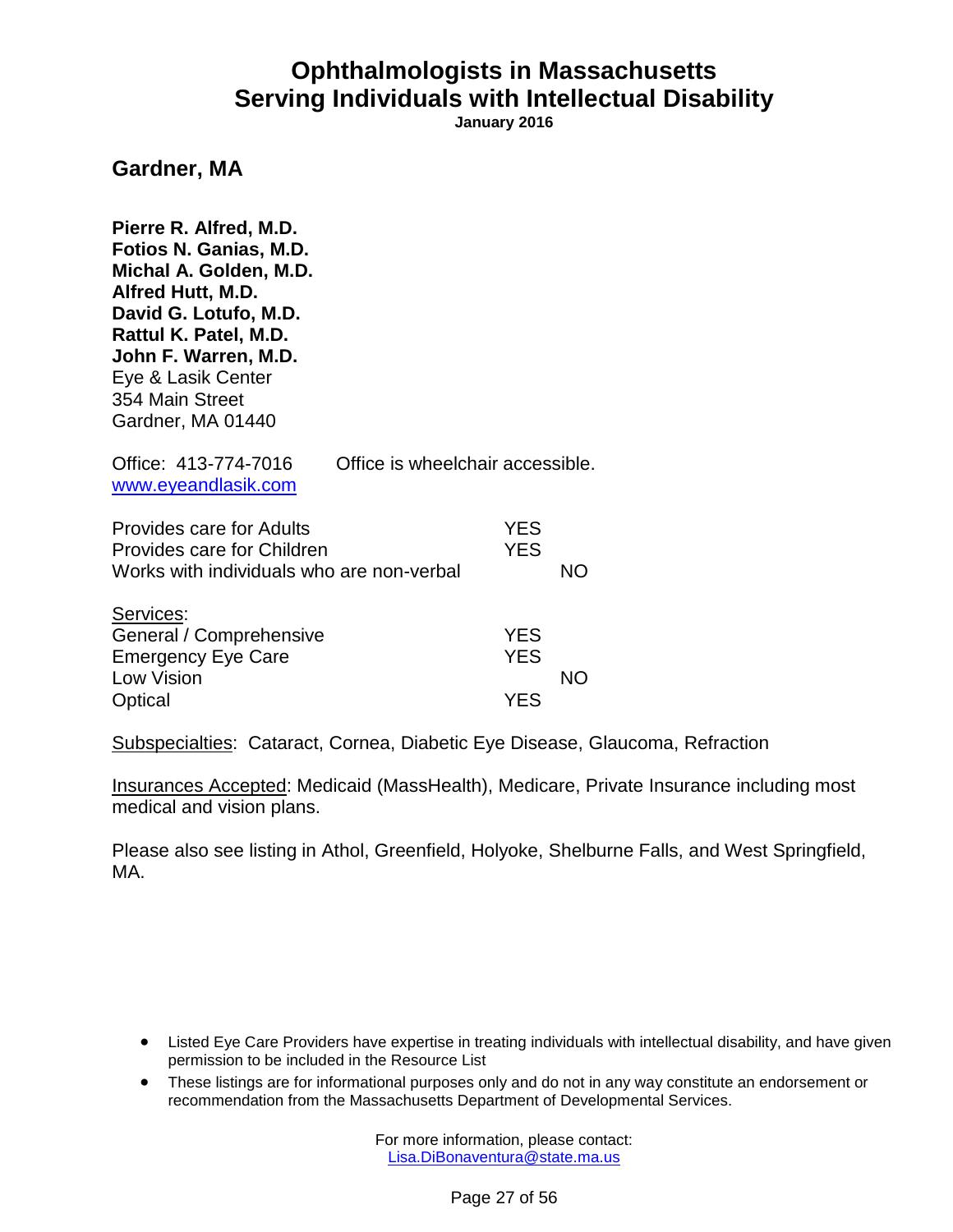**January 2016**

#### **Greenfield, MA**

**Pierre R. Alfred, M.D. Fotios N. Ganias, M.D. Michal A. Golden, M.D. Alfred Hutt, M.D. David G. Lotufo, M.D. Rattul K. Patel, M.D. John F. Warren, M.D.** Eye & Lasik Center 33 Riddell Street Greenfield, MA 01301 Office: 413-774-7016 Office is wheelchair accessible. [www.eyeandlasik.com](http://www.eyeandlasik.com/) Provides care for Adults **YES** Provides care for Children The Manuscript Children WES Works with individuals who are non-verbal NO Services: General / Comprehensive The Manus YES Emergency Eye Care The Manuscript Control of the YES Low Vision NO Optical YES

Subspecialties: Cataract, Cornea, Diabetic Eye Disease, Glaucoma, Refraction

Insurances Accepted: Medicaid (MassHealth), Medicare, Private Insurance including most medical and vision plans.

Please also see listing in Athol, Gardner, Holyoke, Shelburne Falls, and West Springfield, MA.

- Listed Eye Care Providers have expertise in treating individuals with intellectual disability, and have given permission to be included in the Resource List
- These listings are for informational purposes only and do not in any way constitute an endorsement or recommendation from the Massachusetts Department of Developmental Services.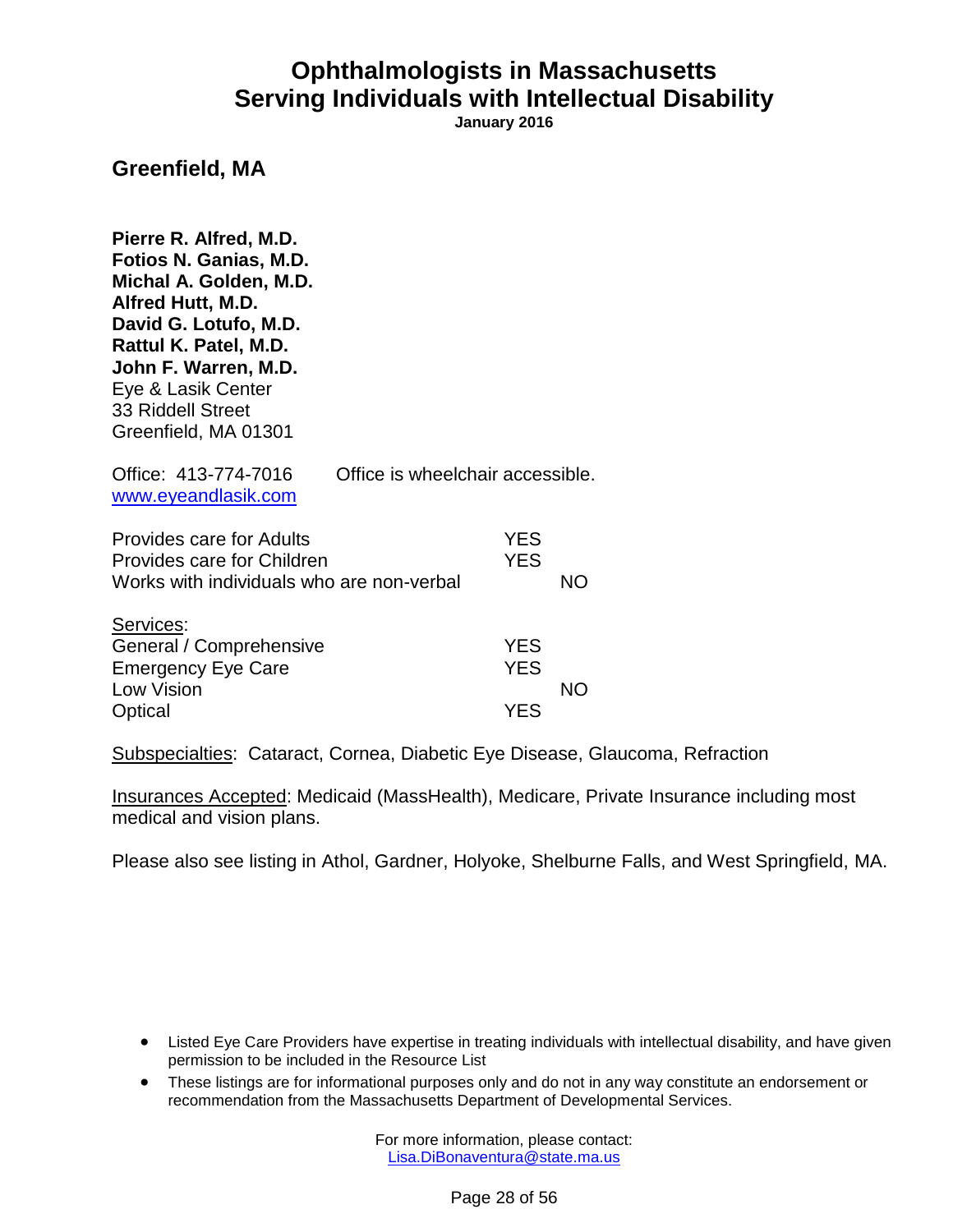**January 2016**

#### **Holyoke, MA**

**Pierre R. Alfred, M.D. Fotios N. Ganias, M.D. Michal A. Golden, M.D. Alfred Hutt, M.D. David G. Lotufo, M.D. Rattul K. Patel, M.D. John F. Warren, M.D.** Eye & Lasik Center 10 Hospital Drive, Ste. 205 Holyoke, MA 01040

| Office: 413-774-7016<br>www.eyeandlasik.com                                                                | Office is wheelchair accessible. |    |
|------------------------------------------------------------------------------------------------------------|----------------------------------|----|
| <b>Provides care for Adults</b><br>Provides care for Children<br>Works with individuals who are non-verbal | <b>YES</b><br><b>YES</b>         | NΟ |
| Services:<br>General / Comprehensive<br><b>Emergency Eye Care</b><br>Low Vision                            | <b>YES</b><br><b>YES</b>         | NΩ |
| Optical                                                                                                    | YFS                              |    |

Subspecialties: Cataract, Cornea, Diabetic Eye Disease, Glaucoma, Refraction

Insurances Accepted: Medicaid (MassHealth), Medicare, Private Insurance including most medical and vision plans.

Please also see listing in Athol, Gardner, Greenfield, Shelburne Falls, and West Springfield, MA.

- Listed Eye Care Providers have expertise in treating individuals with intellectual disability, and have given permission to be included in the Resource List
- These listings are for informational purposes only and do not in any way constitute an endorsement or recommendation from the Massachusetts Department of Developmental Services.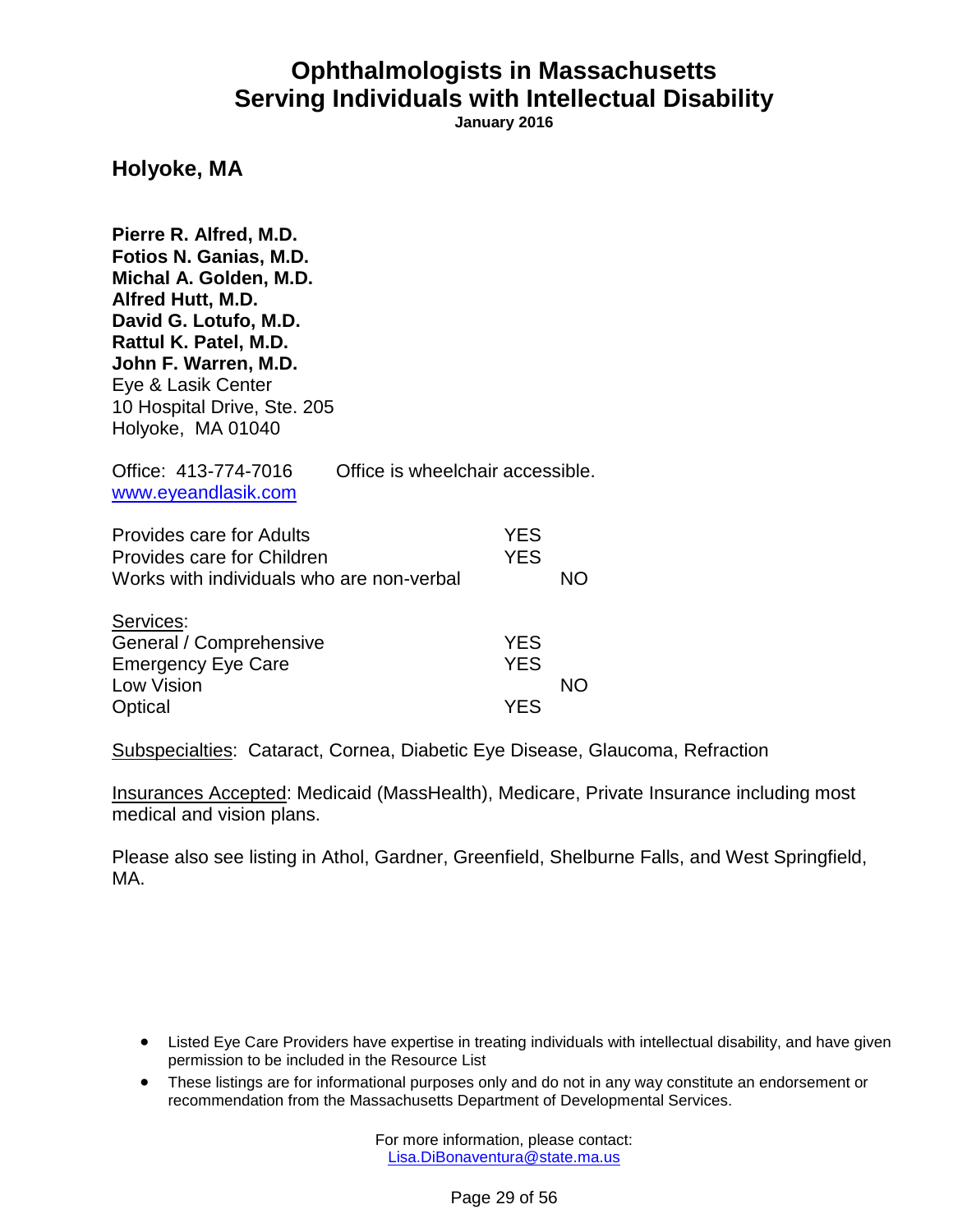**January 2016**

### **Holyoke, MA (continued)**

**Kevin Hulseberg, M.D.** Pioneer Valley Eye Associates, PC 2 Hospital Drive, Ste. 201 Holyoke, MA 01040

Office: 413-536-8670 Office is wheelchair accessible. [www.pioneervalleyeye.com](http://www.pioneervalleyeye.com/)

| Provides care for Adults                  | <b>YES</b> |    |
|-------------------------------------------|------------|----|
| Provides care for Children                | <b>YES</b> |    |
| Works with individuals who are non-verbal | <b>YES</b> |    |
| Services:                                 |            |    |
| General / Comprehensive                   | <b>YES</b> |    |
| <b>Emergency Eye Care</b>                 | <b>YES</b> |    |
| Low Vision                                |            | NN |
| Optical                                   | YES        |    |

Subspecialties: Cataract, Cornea, Diabetic Eye Disease, Glaucoma, Pediatrics, Strabismus, Refraction, Retina

Insurances Accepted: Medicaid (MassHealth), Medicare, Private Insurance

- Listed Eye Care Providers have expertise in treating individuals with intellectual disability, and have given permission to be included in the Resource List
- These listings are for informational purposes only and do not in any way constitute an endorsement or recommendation from the Massachusetts Department of Developmental Services.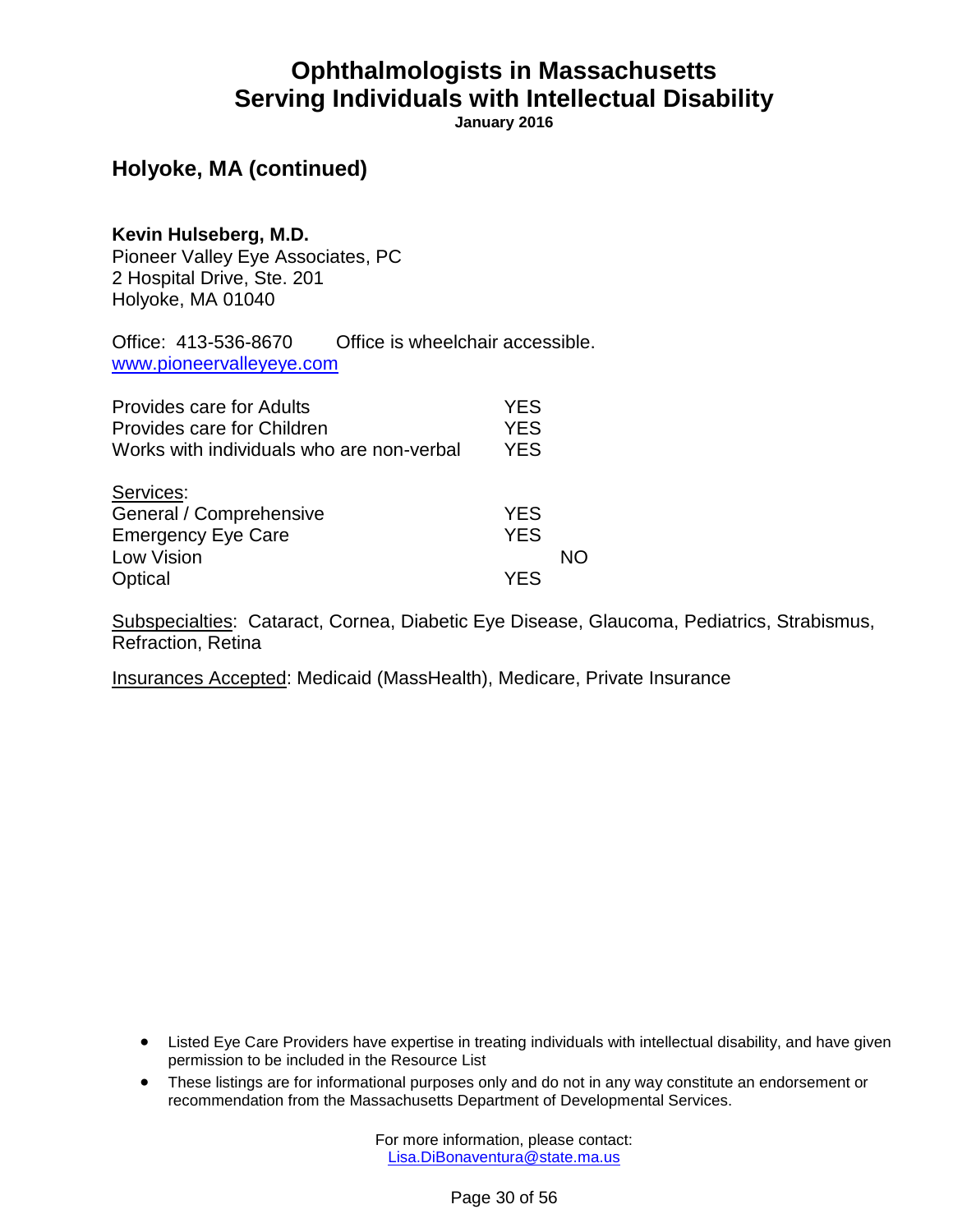**January 2016**

#### **Lexington, MA**

#### **Robert Petersen, M.D.**

Children's Hospital Ophthalmology Foundation 482 Bedford Street Lexington, MA 02420

Office: 781-216-2940 Office is wheelchair accessible. [www.childrenshospital.org](http://www.childrenshospital.org/)

| Provides care for Adults only with Strabismus | <b>YES</b> |
|-----------------------------------------------|------------|
| Provides care for Children                    | <b>YES</b> |
| Works with individuals who are non-verbal     | <b>YES</b> |
| Services:                                     |            |
| General / Comprehensive                       | <b>YES</b> |
| <b>Emergency Eye Care</b>                     | <b>YES</b> |
| Low Vision                                    | <b>YES</b> |
| Optical                                       | <b>YES</b> |

Subspecialties: Cataract, Cornea, Diabetic Eye Disease, Glaucoma, Neuro Ophthalmology, Oculoplastic, Pediatrics, Strabismus, Refraction, Retina

Insurances Accepted: Medicaid (MassHealth), Medicare, Private Insurance, Self-Pay.

Please also see listings in Boston and Waltham, MA.

- Listed Eye Care Providers have expertise in treating individuals with intellectual disability, and have given permission to be included in the Resource List
- These listings are for informational purposes only and do not in any way constitute an endorsement or recommendation from the Massachusetts Department of Developmental Services.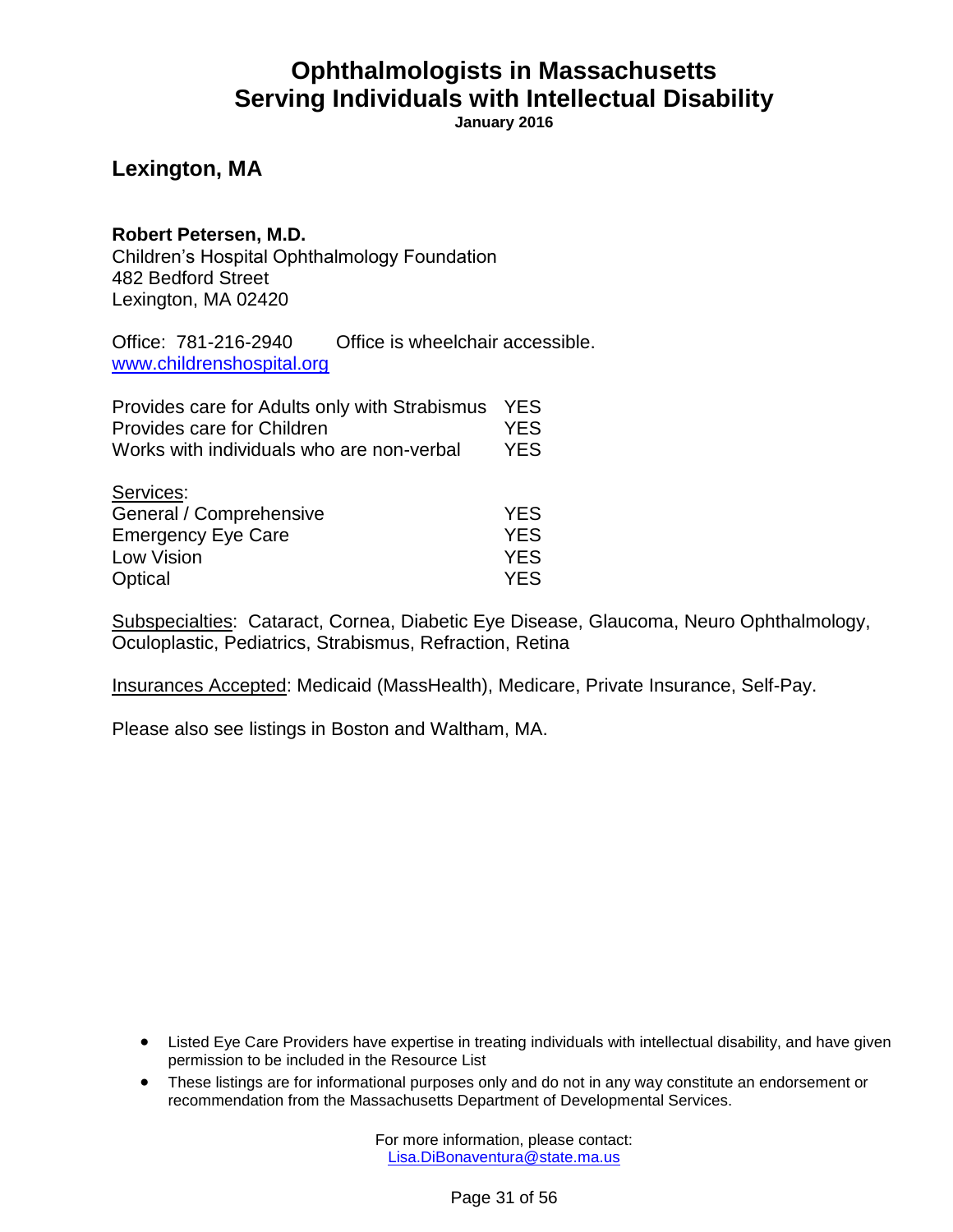**January 2016**

**Lowell, MA**

**Glen A. Bolliger, M.D. John Constantine, M.D. James Kim, M.D. David M. Tracy, M.D. David H. Yi, M.D.** Massachusetts Eye Associates, P.C. 33 Bartlett Street Ste. 101 Lowell, MA 01852

Office: 978-256-5600 Office is wheelchair accessible. [www.masseyeassociates.com](http://www.masseyeassociates.com/)

| <b>Provides care for Adults</b>           | <b>YES</b> |
|-------------------------------------------|------------|
| Provides care for Children                | <b>YES</b> |
| Works with individuals who are non-verbal | <b>YES</b> |
| Services:                                 |            |
| General / Comprehensive                   | <b>YES</b> |
| <b>Emergency Eye Care</b>                 | <b>YES</b> |
| Low Vision                                | <b>YES</b> |
| Optical                                   | YES        |

Subspecialties: Cataract, Cornea, Diabetic Eye Disease, Glaucoma, Oculoplastic, Pediatrics, Strabismus, Refraction, Retina

Insurances Accepted: Medicaid (MassHealth), Medicare, Private Insurance

Please also see listings in Chelmsford and Tewksbury, MA.

- Listed Eye Care Providers have expertise in treating individuals with intellectual disability, and have given permission to be included in the Resource List
- These listings are for informational purposes only and do not in any way constitute an endorsement or recommendation from the Massachusetts Department of Developmental Services.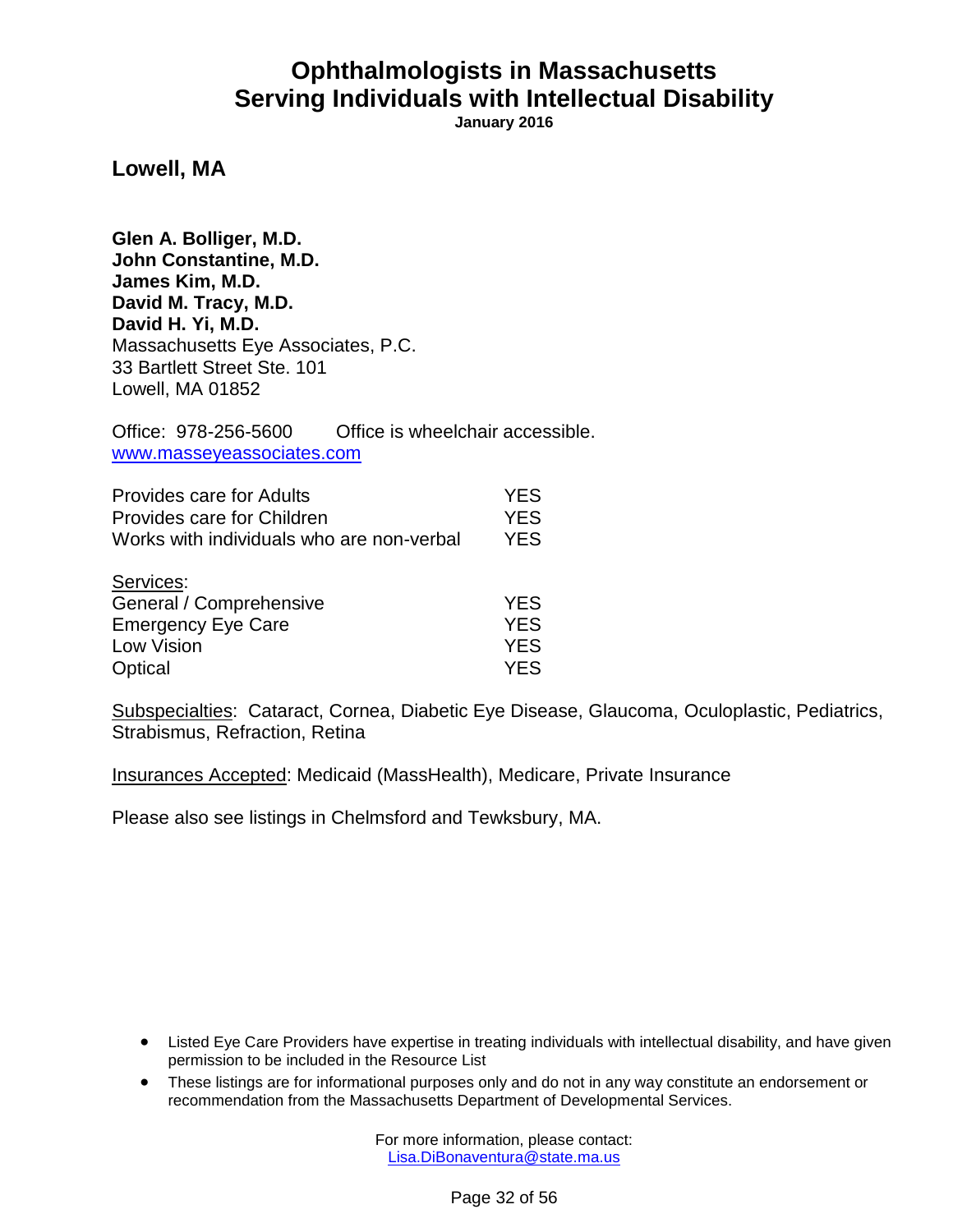**January 2016**

#### **Marlborough, MA**

#### **Jeffrey D. Levine, M.D.**

65 Fremont Street Marlborough, MA 01752

Office: 508-485-6653 Office is wheelchair accessible.

| <b>Provides care for Adults</b><br>Provides care for Children<br>Works with individuals who are non-verbal | <b>YES</b><br><b>YES</b><br><b>YES</b> |  |
|------------------------------------------------------------------------------------------------------------|----------------------------------------|--|
| Services:<br>General / Comprehensive<br><b>Emergency Eye Care</b><br>Low Vision<br>Optical                 | <b>YES</b><br><b>YES</b><br><b>YES</b> |  |

Subspecialties: Cataract, Diabetic Eye Disease, Glaucoma

Insurances Accepted: Medicaid (MassHealth), Medicare, Private Insurance

Please also see listings in Worcester, MA.

- Listed Eye Care Providers have expertise in treating individuals with intellectual disability, and have given permission to be included in the Resource List
- These listings are for informational purposes only and do not in any way constitute an endorsement or recommendation from the Massachusetts Department of Developmental Services.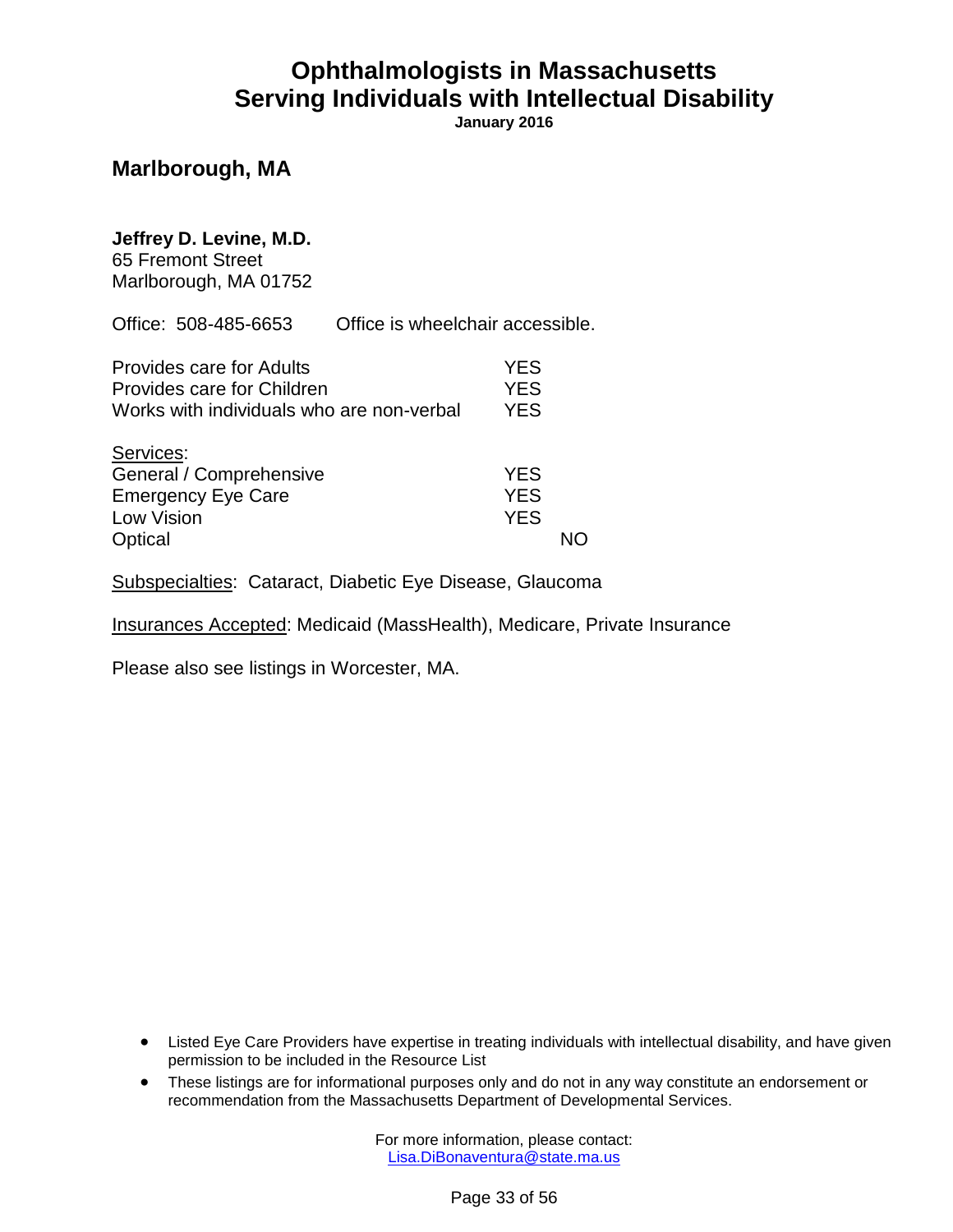**January 2016**

#### **New Bedford, MA**

**Marc P. Wladis, M.D. Scott M. Corin, M.D.** Advanced Eye Centers, Inc. 854 Purchase Street New Bedford, MA 02740

Office: 508-717-0477 Office is wheelchair accessible. [www.2020aec.com](http://www.2020aec.com/)

| Provides care for Adults<br>Provides care for Children<br>Works with individuals who are non-verbal | <b>YES</b><br><b>YES</b><br><b>YES</b> |
|-----------------------------------------------------------------------------------------------------|----------------------------------------|
| Services:                                                                                           | <b>YES</b>                             |
| General / Comprehensive<br><b>Emergency Eye Care</b>                                                | <b>YES</b>                             |
| Low Vision                                                                                          | <b>YES</b>                             |
| Optical                                                                                             | <b>YES</b>                             |

Subspecialties: Cataract, Cornea, Diabetic Eye Disease, Glaucoma, Neuro Ophthalmology, Oculoplastic, Pediatrics, Strabismus, Refraction, Retina

Insurances Accepted: Medicaid (MassHealth), Medicare, Private Insurance

Please also see listings in Fall River, North Dartmouth and Taunton, MA.

- Listed Eye Care Providers have expertise in treating individuals with intellectual disability, and have given permission to be included in the Resource List
- These listings are for informational purposes only and do not in any way constitute an endorsement or recommendation from the Massachusetts Department of Developmental Services.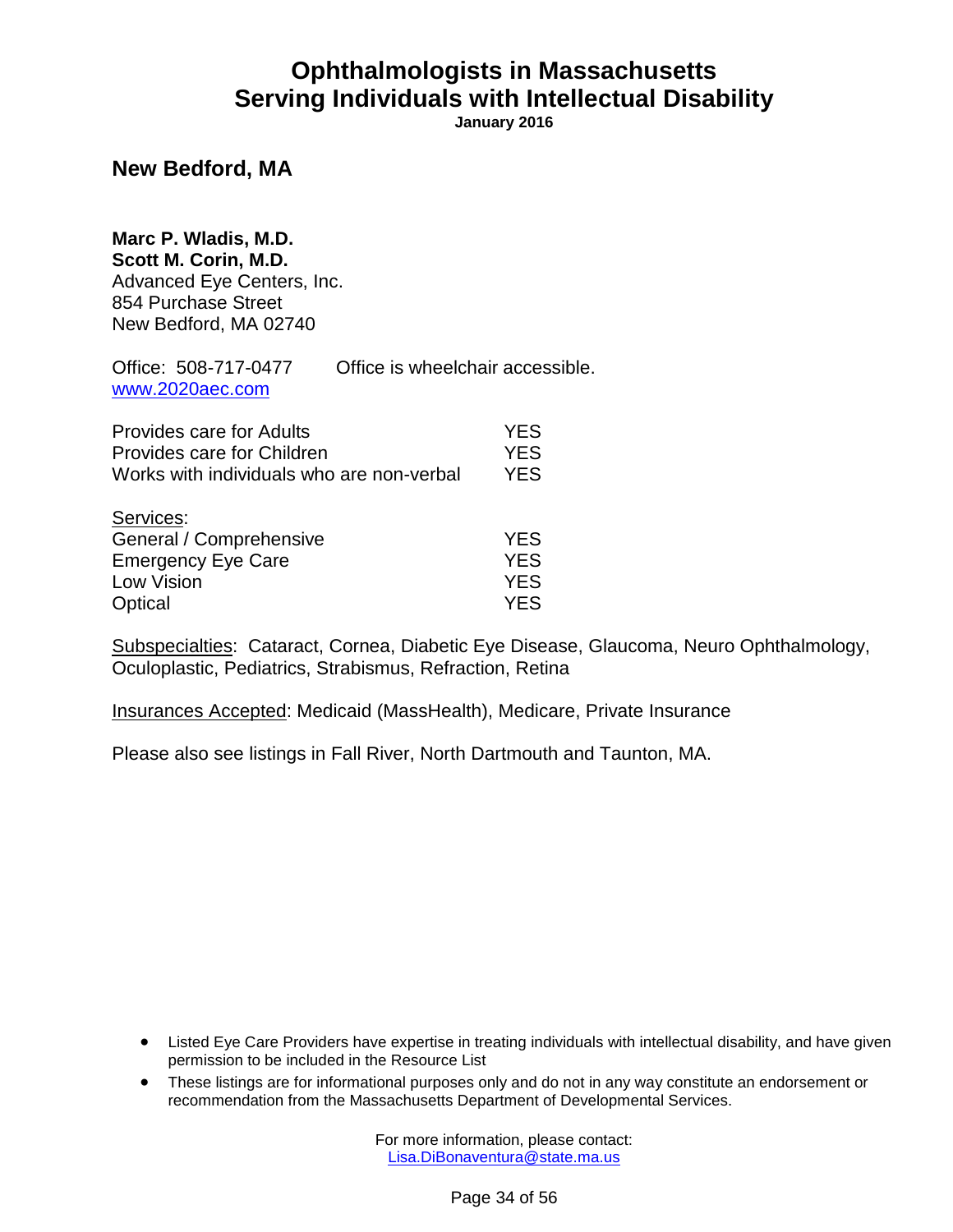**January 2016**

#### **North Dartmouth, MA**

| Alex Gerber, D.O.         |                                  |
|---------------------------|----------------------------------|
| Eye Health Vision Centers |                                  |
| 51 State Road             |                                  |
| North Dartmouth, MA 02747 |                                  |
| Office: 508-994-1400      | Office is wheelchair accessible. |

| <b>Provides care for Adults</b>           | <b>YES</b> |
|-------------------------------------------|------------|
| Provides care for Children                | <b>YES</b> |
| Works with individuals who are non-verbal | <b>YES</b> |
| Services:                                 |            |
| General / Comprehensive                   | <b>YES</b> |
| <b>Emergency Eye Care</b>                 | <b>YES</b> |
| Low Vision                                | <b>YES</b> |
| Optical                                   | <b>YES</b> |

Subspecialties: Cataract, Cornea, Diabetic Eye Disease, Glaucoma, Neuro Ophthalmology, Oculoplastic, Refraction, Retina, Refractive Surgery, Ocuplastics Surgery, Contact Lenses, Ocular Allery Screening, Dry Eye, Age Related Macular Degeneration, Audiology

Insurances Accepted: Medicaid (MassHealth), Medicare, Private Insurance including Blue Cross Blue Shield of MA, Aetna, Cigna, United Health Care, Harvard Pilgrim, Neighborhood Health Plan, BMC, Fallon

Please also see listings in Fairhaven, Fall River, and Taunton, MA.

- Listed Eye Care Providers have expertise in treating individuals with intellectual disability, and have given permission to be included in the Resource List
- These listings are for informational purposes only and do not in any way constitute an endorsement or recommendation from the Massachusetts Department of Developmental Services.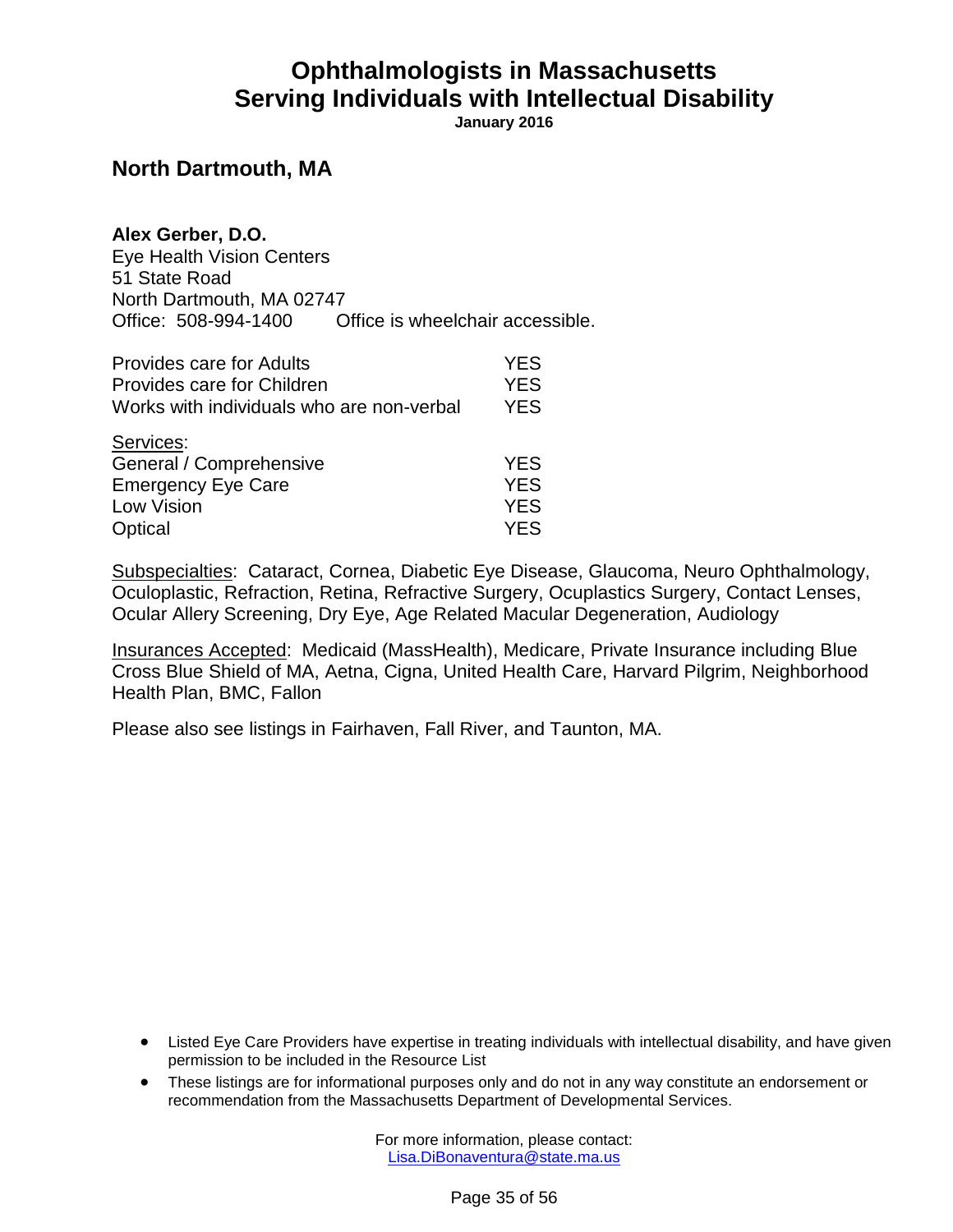**January 2016**

### **North Dartmouth, MA (continued)**

**David W. Kielty, OD., M.D.** Independence Eye Associates, LLC. 365 Faunce Corner Rd. North Dartmouth, MA 02747

Office: 508-985-6600 Office is wheelchair accessible. [www.independenceeye.com](http://www.independenceeye.com/)

| <b>Provides care for Adults</b><br>Provides care for Children<br>Works with individuals who are non-verbal | <b>YES</b><br><b>YES</b><br><b>YES</b> |    |
|------------------------------------------------------------------------------------------------------------|----------------------------------------|----|
| Services:<br>General / Comprehensive<br><b>Emergency Eye Care</b><br>Low Vision<br>Optical                 | <b>YES</b><br><b>YES</b>               | NΟ |

Subspecialties: Cataract, Cornea, Diabetic Eye Disease, Glaucoma

Insurances Accepted: Medicaid (MassHealth), Medicare, Private Insurance

Please also see listings in Wareham, MA.

- Listed Eye Care Providers have expertise in treating individuals with intellectual disability, and have given permission to be included in the Resource List
- These listings are for informational purposes only and do not in any way constitute an endorsement or recommendation from the Massachusetts Department of Developmental Services.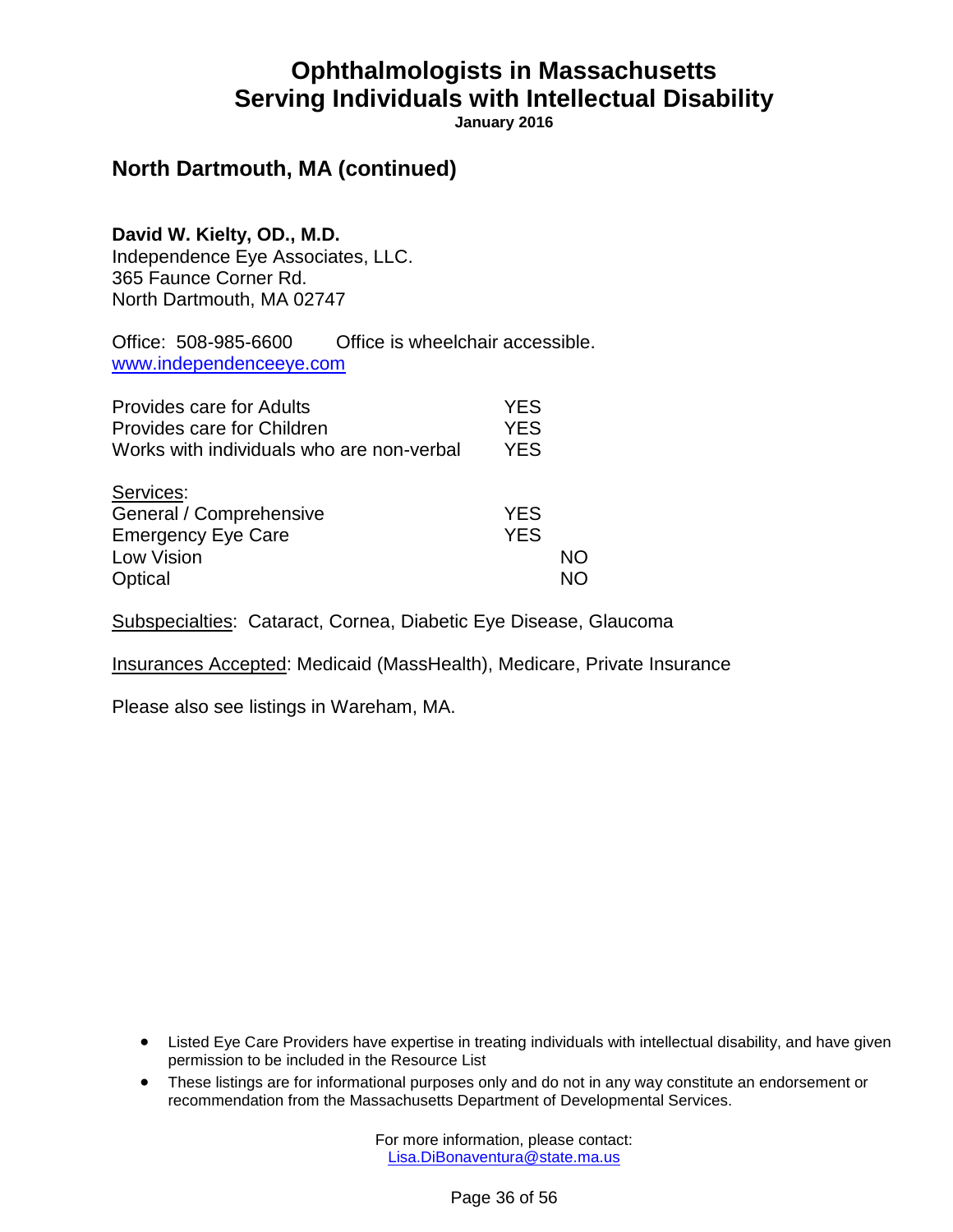**January 2016**

#### **North Dartmouth, MA (Continued)**

**Marc P. Wladis, M.D. Scott M. Corin, M.D.** Advanced Eye Centers, Inc. 500 Faunce Corner Rd., Suite 110 North Dartmouth, MA 02747

Office: 508-717-0270 Office is wheelchair accessible. [www.2020aec.com](http://www.2020aec.com/)

| <b>Provides care for Adults</b><br>Provides care for Children<br>Works with individuals who are non-verbal | <b>YES</b><br><b>YES</b><br><b>YES</b> |
|------------------------------------------------------------------------------------------------------------|----------------------------------------|
| Services:<br>General / Comprehensive                                                                       | <b>YES</b>                             |
| <b>Emergency Eye Care</b>                                                                                  | <b>YES</b>                             |
| Low Vision                                                                                                 | <b>YES</b>                             |
| Optical                                                                                                    | <b>YES</b>                             |

Subspecialties: Cataract, Cornea, Diabetic Eye Disease, Glaucoma, Neuro Ophthalmology, Oculoplastic, Pediatrics, Strabismus, Refraction, Retina

Insurances Accepted: Medicaid (MassHealth), Medicare, Private Insurance

Please also see listings in Fall River, New Bedford and Taunton, MA.

- Listed Eye Care Providers have expertise in treating individuals with intellectual disability, and have given permission to be included in the Resource List
- These listings are for informational purposes only and do not in any way constitute an endorsement or recommendation from the Massachusetts Department of Developmental Services.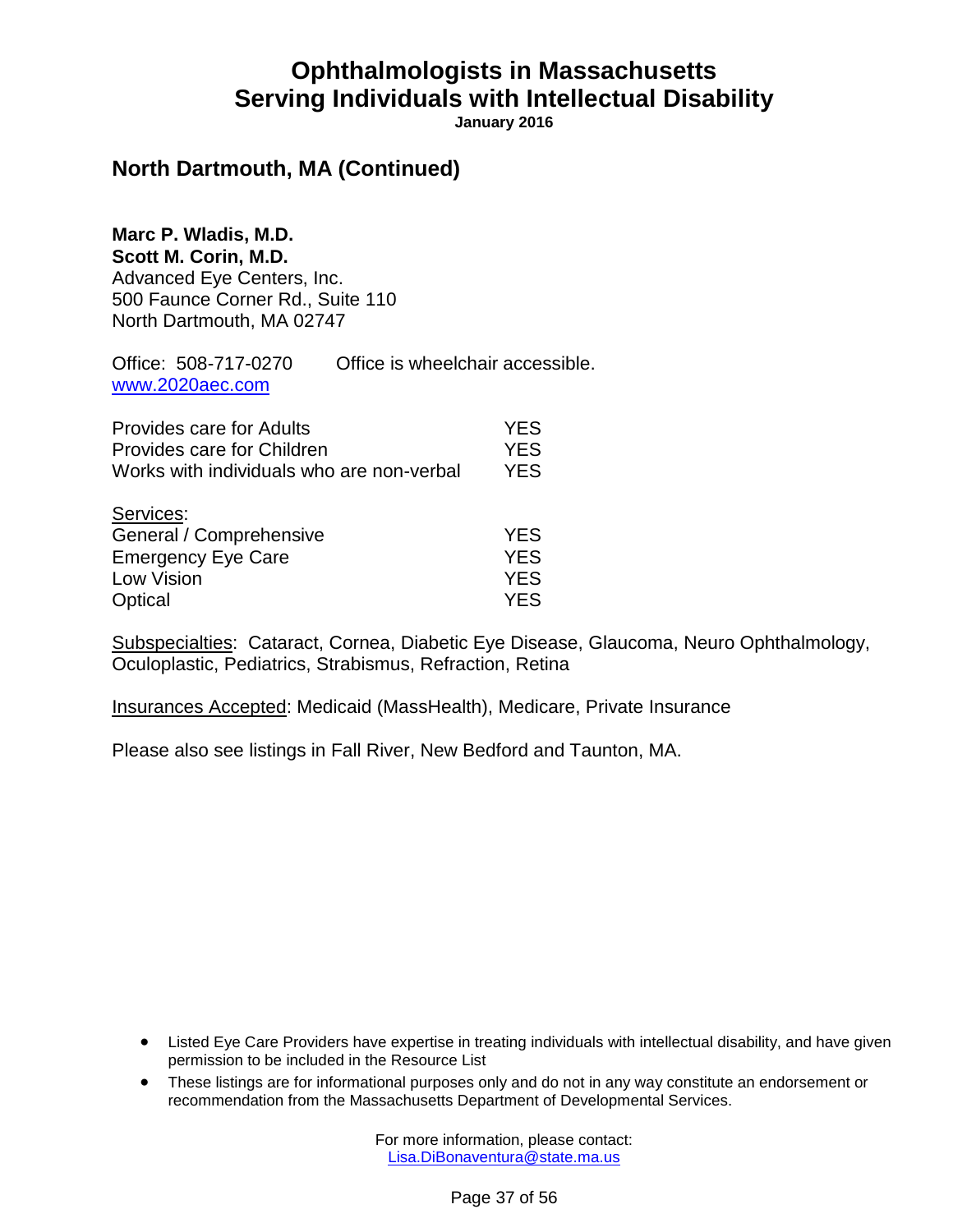**January 2016**

#### **Plymouth, MA**

#### **Lois M. Townshend, M.D.**

Associated Eye Surgeons 45 Resnick Road, Suite 301 Plymouth, MA 02360

Office: 508-747-4748 Office is wheelchair accessible. [www.associatedeyesurgeons.com](http://www.associatedeyesurgeons.com/)

| <b>Provides care for Adults</b>           | <b>YES</b> |    |
|-------------------------------------------|------------|----|
| Provides care for Children                | <b>YES</b> |    |
| Works with individuals who are non-verbal | <b>YES</b> |    |
| Services:                                 |            |    |
| General / Comprehensive                   | <b>YES</b> |    |
| <b>Emergency Eye Care</b>                 | <b>YES</b> |    |
| Low Vision                                |            | NO |
| Optical                                   |            |    |

Subspecialties: Cataract, Diabetic Eye Disease, Glaucoma, Neuro Ophthalmology, Oculoplastic, Pediatrics, Strabismus, Retina, Botox for Hemifacial Spasm Strabismus

Insurances Accepted: Medicaid (MassHealth), Medicare, Private Insurance

Please also see listings in Sandwich, MA.

- Listed Eye Care Providers have expertise in treating individuals with intellectual disability, and have given permission to be included in the Resource List
- These listings are for informational purposes only and do not in any way constitute an endorsement or recommendation from the Massachusetts Department of Developmental Services.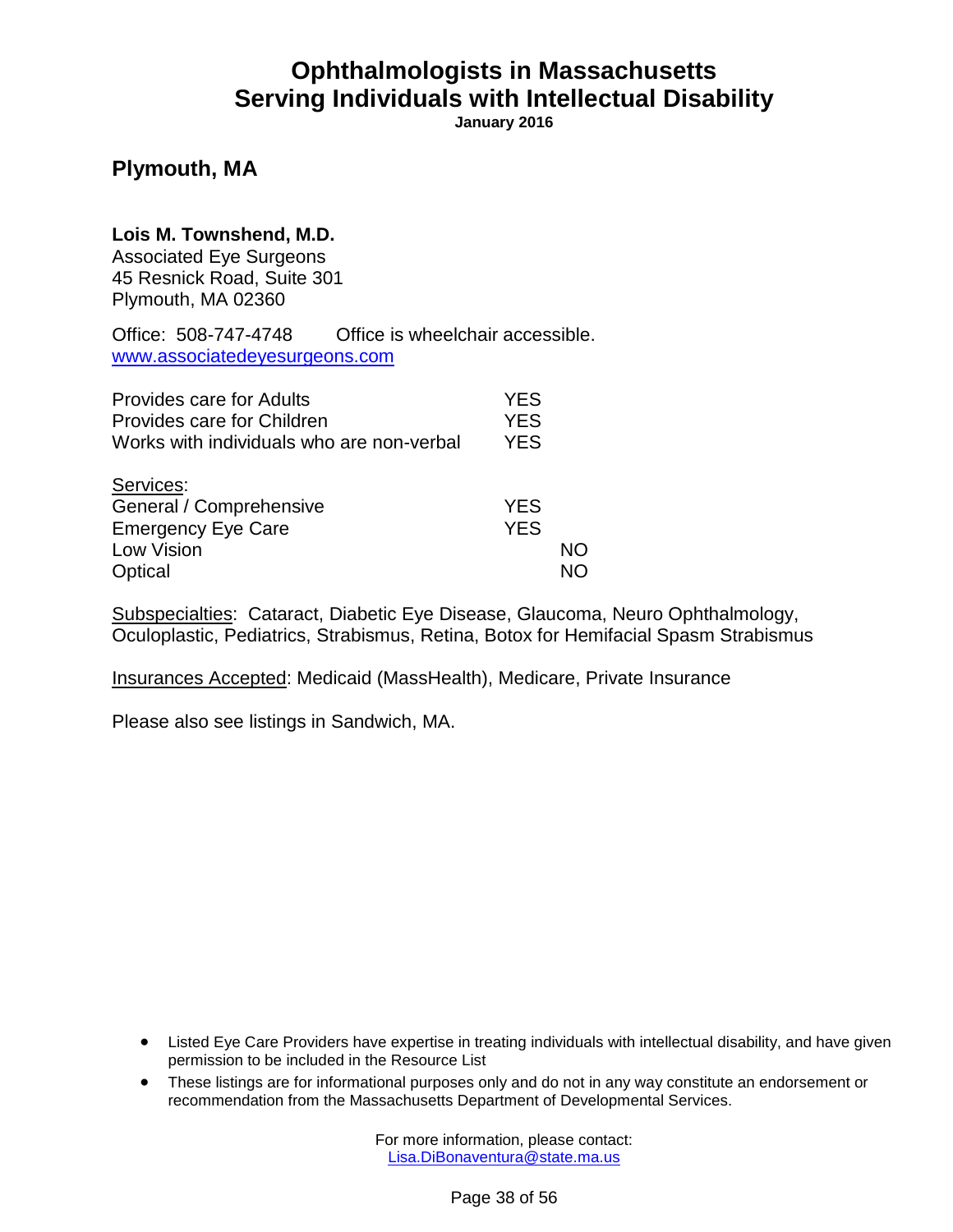**January 2016**

### **Quincy, MA**

**Nancy Kim M.D., Ph.D.** 1250 Hancock St.

Visual Services, 2<sup>nd</sup> Floor Quincy, MA 02067

Office: 617-774-0810 Office is wheelchair accessible. [www.harvardvanguard.org](http://www.harvardvanguard.org/)

| <b>Provides care for Adults</b><br>Provides care for Children<br>Works with individuals who are non-verbal | <b>YES</b><br><b>YES</b> | NΟ |
|------------------------------------------------------------------------------------------------------------|--------------------------|----|
| Services:<br>General / Comprehensive<br><b>Emergency Eye Care</b><br>Low Vision                            | <b>YES</b><br><b>YES</b> | NΟ |
| Optical                                                                                                    | YFS                      |    |

Subspecialties: Cornea, Diabetic Eye Disease, Glaucoma, Neuro Ophthalmology, Oculoplastic, Pediatrics, Refraction

Insurances Accepted: Medicaid (MassHealth), Medicare, Private Insurance

- Listed Eye Care Providers have expertise in treating individuals with intellectual disability, and have given permission to be included in the Resource List
- These listings are for informational purposes only and do not in any way constitute an endorsement or recommendation from the Massachusetts Department of Developmental Services.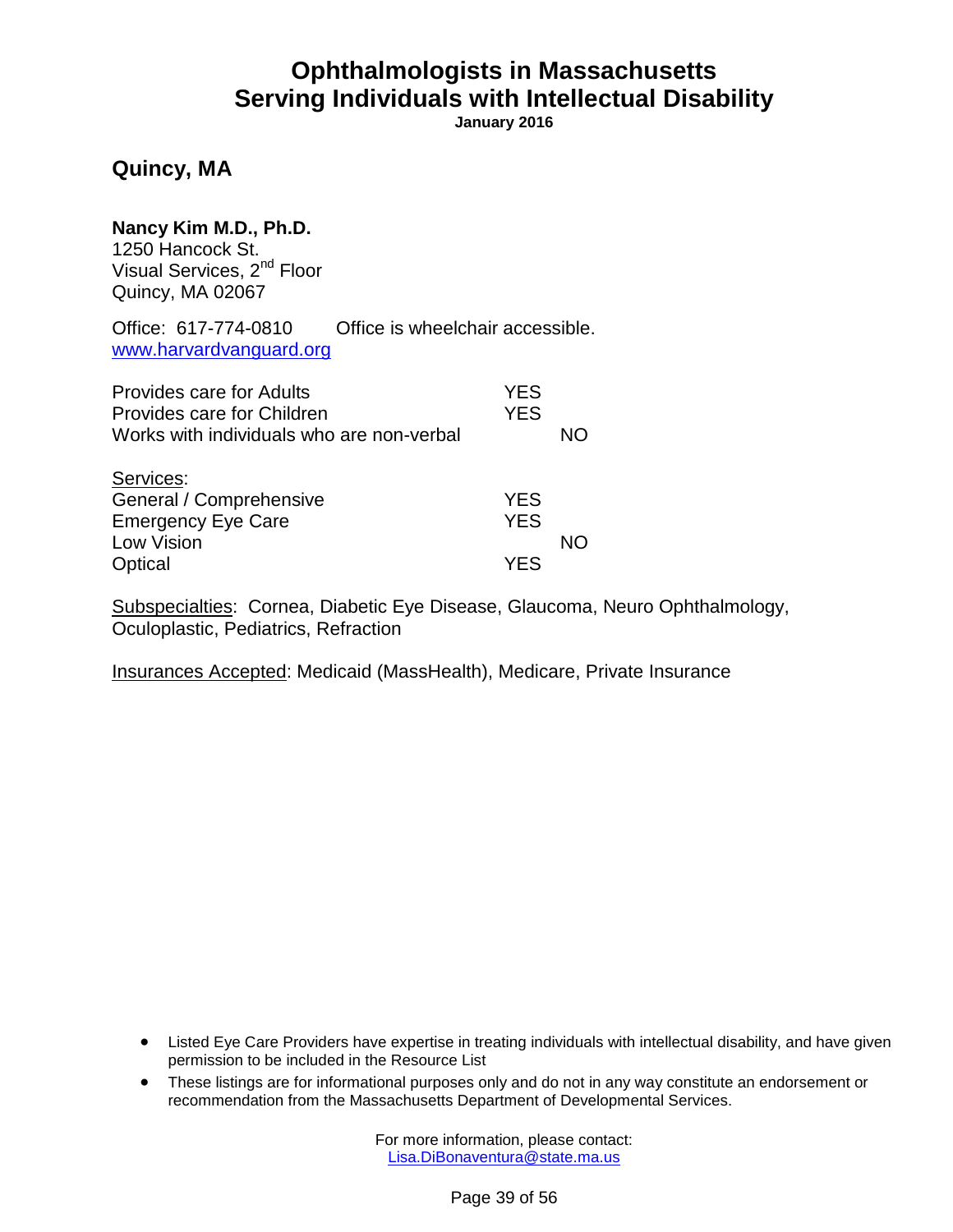**January 2016**

#### **Revere, MA**

#### **Kuldip K. Vaid M.D.**

454 Broadway Ste. 106 Revere, MA 02151

Office: 781-286-5854 Office is wheelchair accessible. [www.kenvaideyecare.com](http://www.kenvaideyecare.com/)

| <b>Provides care for Adults</b><br>Provides care for Children<br>Works with individuals who are non-verbal | <b>YES</b> | NΟ<br><b>NO</b> |
|------------------------------------------------------------------------------------------------------------|------------|-----------------|
| Services:<br>General / Comprehensive<br><b>Emergency Eye Care</b>                                          | <b>YES</b> | NΟ              |
| <b>Low Vision</b><br>Optical                                                                               | YFS        | <b>NO</b>       |

Subspecialties: Cataract, Cornea, Diabetic Eye Disease, Glaucoma, Refraction, Retina

Insurances Accepted: Medicaid (MassHealth), Medicare, Private Insurance

- Listed Eye Care Providers have expertise in treating individuals with intellectual disability, and have given permission to be included in the Resource List
- These listings are for informational purposes only and do not in any way constitute an endorsement or recommendation from the Massachusetts Department of Developmental Services.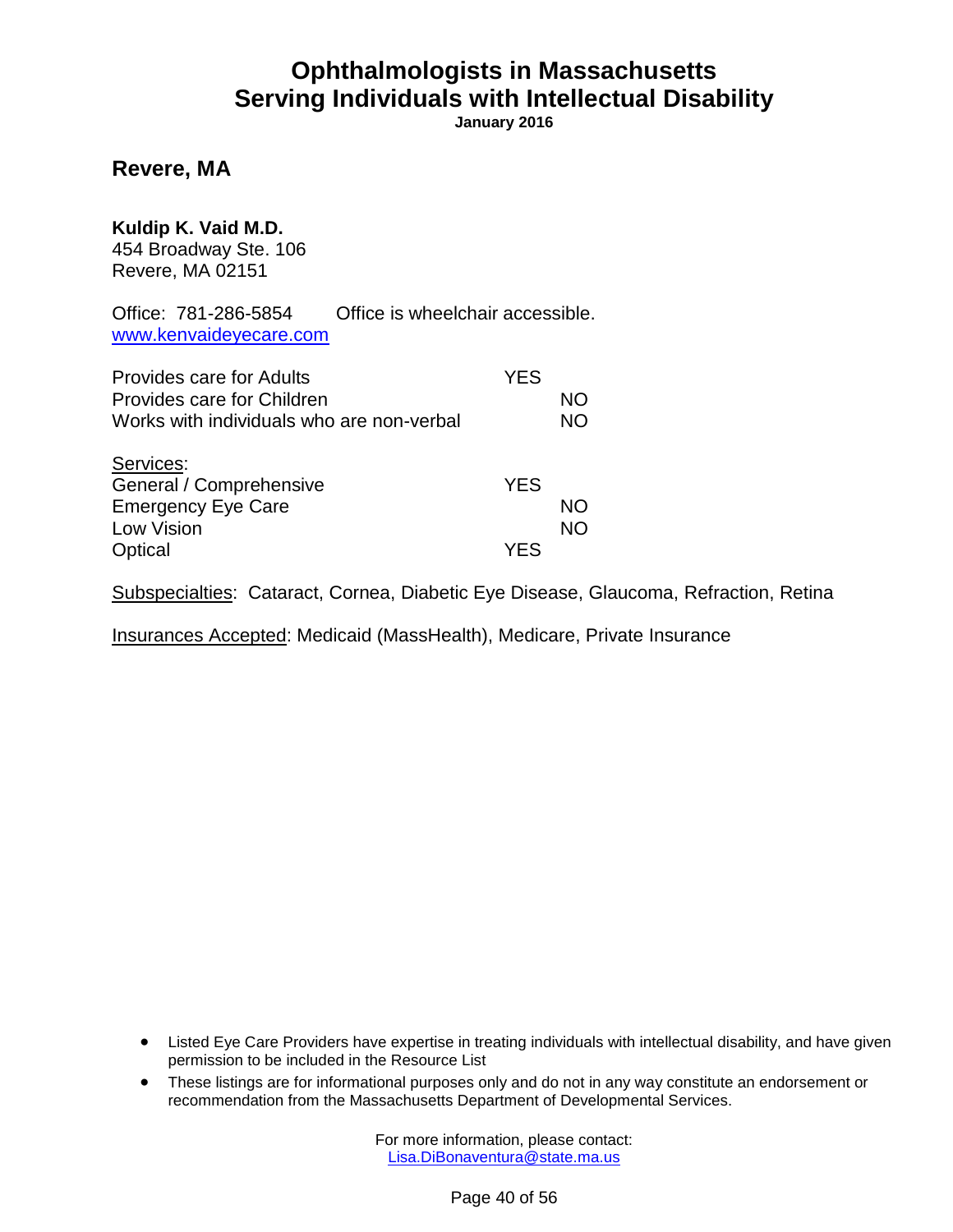**January 2016**

#### **Salem, MA**

#### **Robert A. Freedman, M.D.**

Eye Center of the North Shore 400 Highland Ave., Suite 20 Salem, MA 01970

Office: 978-744-1177 Office is wheelchair accessible. [www.eyecenternorthshore.com](http://www.eyecenternorthshore.com/)

| <b>Provides care for Adults</b>           | <b>YES</b> |
|-------------------------------------------|------------|
| Provides care for Children                | <b>YES</b> |
| Works with individuals who are non-verbal | <b>YES</b> |
| Services:                                 |            |
| General / Comprehensive                   | <b>YES</b> |
| <b>Emergency Eye Care</b>                 | <b>YES</b> |
| <b>Low Vision</b>                         | <b>YES</b> |
| Optical                                   | <b>YES</b> |

Subspecialties: Cataract, Diabetic Eye Disease, Glaucoma, Oculoplastic, Pediatrics, Strabismus, Refraction, Retina

Insurances Accepted: Medicaid (MassHealth), Medicare, Private Insurance.

- Listed Eye Care Providers have expertise in treating individuals with intellectual disability, and have given permission to be included in the Resource List
- These listings are for informational purposes only and do not in any way constitute an endorsement or recommendation from the Massachusetts Department of Developmental Services.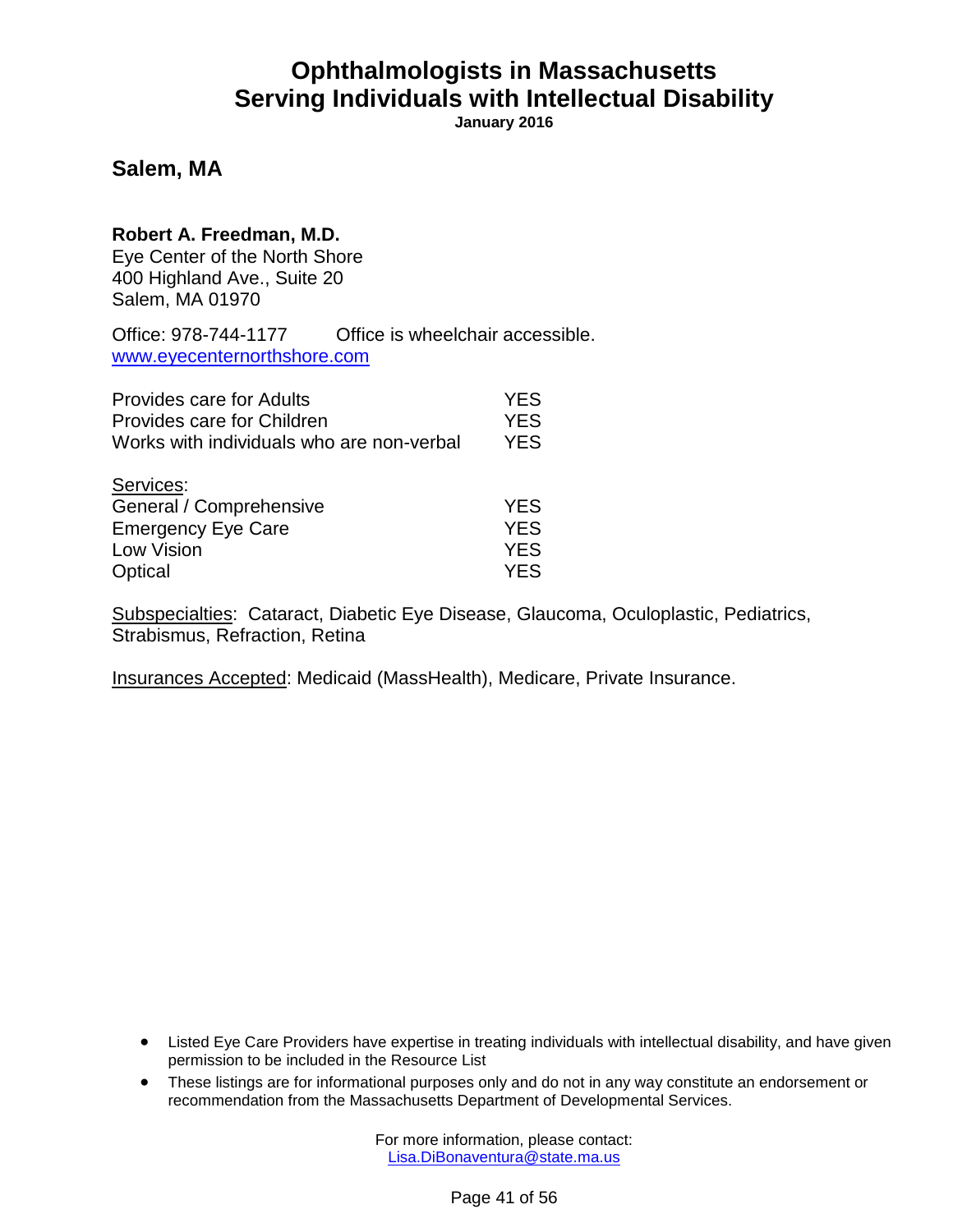**January 2016**

#### **Sandwich, MA**

**Lois M. Townshend M.D.** Associated Eye Surgeons #441 Rte. 130

Sandwich, MA 02363

Office: 508-888-8873 Office is wheelchair accessible. [www.associatedeyesurgeons.org](http://www.associatedeyesurgeons.org/)

| <b>Provides care for Adults</b>           | <b>YES</b> |    |
|-------------------------------------------|------------|----|
| Provides care for Children                | <b>YES</b> |    |
| Works with individuals who are non-verbal | <b>YES</b> |    |
| Services:                                 |            |    |
| General / Comprehensive                   | <b>YES</b> |    |
| <b>Emergency Eye Care</b>                 | <b>YES</b> |    |
| Low Vision                                |            | NO |
| Optical                                   |            |    |

Subspecialties: Cataract, Diabetic Eye Disease, Glaucoma, Neuro Ophthalmology, Oculoplastic, Pediatrics, Strabismus, Retina, Botox for Hemificial Spasm Strabismus

Insurances Accepted: Medicaid (MassHealth), Medicare, Private Insurance, Self-Pay.

Please also see listing in Plymouth, MA.

- Listed Eye Care Providers have expertise in treating individuals with intellectual disability, and have given permission to be included in the Resource List
- These listings are for informational purposes only and do not in any way constitute an endorsement or recommendation from the Massachusetts Department of Developmental Services.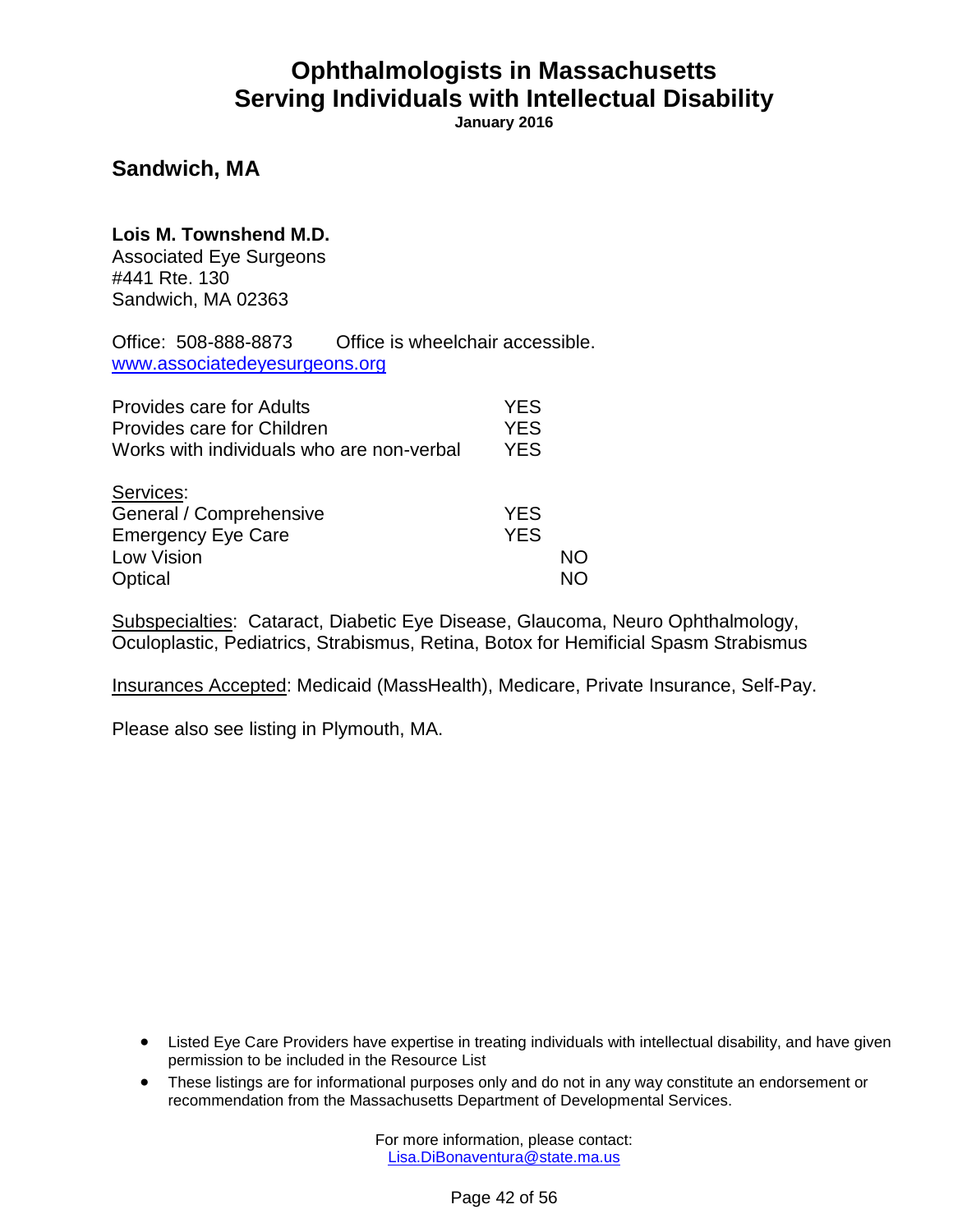**January 2016**

#### **Shelburne Falls, MA**

**Pierre R. Alfred, M.D. Fotios N. Ganias, M.D. Michal A. Golden, M.D. Alfred Hutt, M.D. David G. Lotufo, M.D. Rattul K. Patel, M.D. John F. Warren, M.D.** Eye & Lasik Center 27 Bridge Street Shelburne Falls, MA 01370

| Office: 413-774-7016<br>www.eyeandlasik.com                                                                | Office is wheelchair accessible. |                          |    |
|------------------------------------------------------------------------------------------------------------|----------------------------------|--------------------------|----|
| <b>Provides care for Adults</b><br>Provides care for Children<br>Works with individuals who are non-verbal |                                  | <b>YES</b><br><b>YES</b> | NΟ |
| Services:<br>General / Comprehensive<br><b>Emergency Eye Care</b>                                          |                                  | <b>YES</b><br>YES        |    |

Low Vision **NO** Optical **YES** 

Subspecialties: Cataract, Cornea, Diabetic Eye Disease, Glaucoma, Refraction

Insurances Accepted: Medicaid (MassHealth), Medicare, Private Insurance including most medical and vision plans.

Please also see listing in Athol, Gardner, Greenfield, Holyoke, and West Springfield, MA.

- Listed Eye Care Providers have expertise in treating individuals with intellectual disability, and have given permission to be included in the Resource List
- These listings are for informational purposes only and do not in any way constitute an endorsement or recommendation from the Massachusetts Department of Developmental Services.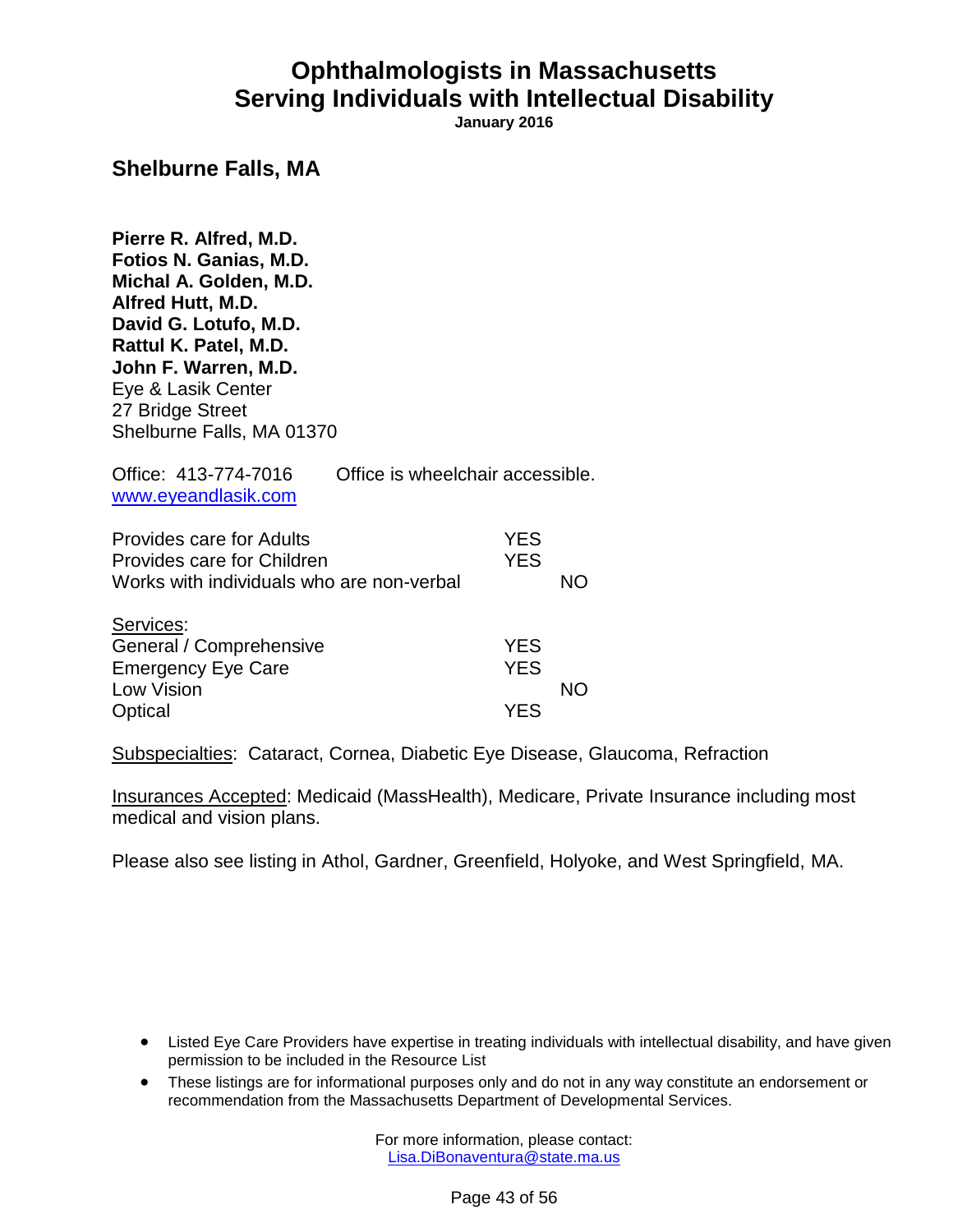**January 2016**

### **Springfield, MA**

#### **William C. Seefeld, M.D.**

Bay State Eye Care Group 275 Bicentennial Highway Springfield, MA 01118

Office: 413-783-3100 Office is wheelchair accessible.

| Provides care for Adults                                                                   | <b>YES</b>                                           |
|--------------------------------------------------------------------------------------------|------------------------------------------------------|
| Provides care for Children                                                                 | <b>YES</b>                                           |
| Works with individuals who are non-verbal                                                  | <b>YES</b>                                           |
| Services:<br>General / Comprehensive<br><b>Emergency Eye Care</b><br>Low Vision<br>Optical | <b>YES</b><br><b>YES</b><br><b>YES</b><br><b>YFS</b> |

Subspecialties: Pediatrics

Insurances Accepted: Medicaid (MassHealth), Medicare, Private Insurance

- Listed Eye Care Providers have expertise in treating individuals with intellectual disability, and have given permission to be included in the Resource List
- These listings are for informational purposes only and do not in any way constitute an endorsement or recommendation from the Massachusetts Department of Developmental Services.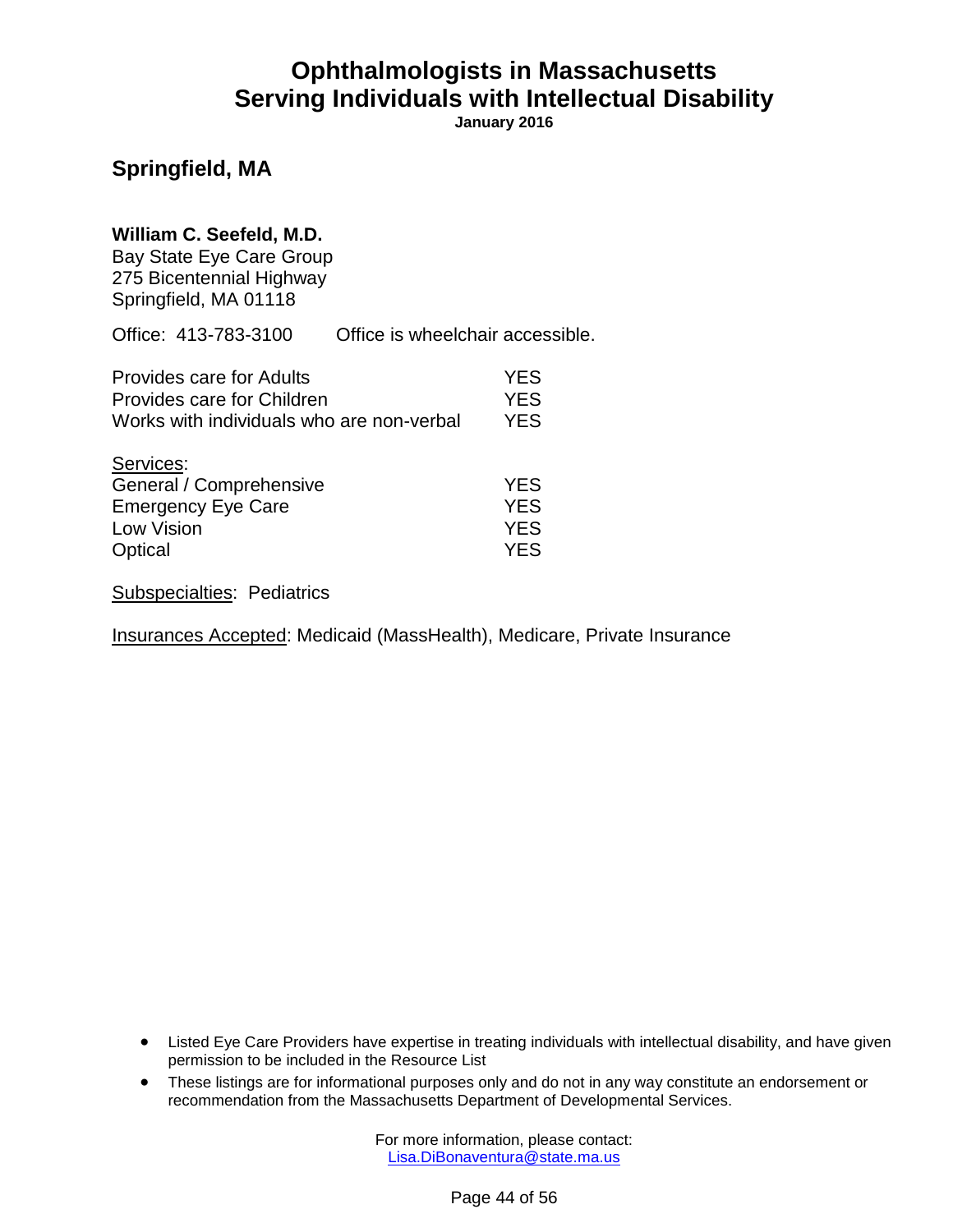**January 2016**

#### **Taunton, MA**

#### **Alex Gerber, D.O.**

Eye Health Vision Centers 64 Winthrop Street Taunton, MA 02780 Office: 508-823-5536 Office is wheelchair accessible.

| <b>Provides care for Adults</b>           | <b>YES</b> |
|-------------------------------------------|------------|
| Provides care for Children                | <b>YES</b> |
| Works with individuals who are non-verbal | <b>YES</b> |
| Services:                                 |            |
| General / Comprehensive                   | <b>YES</b> |
| <b>Emergency Eye Care</b>                 | <b>YES</b> |
| Low Vision                                | <b>YES</b> |
| Optical                                   | <b>YES</b> |

Subspecialties: Cataract, Cornea, Diabetic Eye Disease, Glaucoma, Neuro Ophthalmology, Oculoplastic, Refraction, Retina, Refractive Surgery, Ocuplastics Surgery, Contact Lenses, Ocular Allery Screening, Dry Eye, Age Related Macular Degeneration, Audiology

Insurances Accepted: Medicaid (MassHealth), Medicare, Private Insurance including Blue Cross Blue Shield of MA, Aetna, Cigna, United Health Care, Harvard Pilgrim, Neighborhood Health Plan, BMC, Fallon

Please also see listings in Fairhaven, Fall River, and North Dartmouth, MA.

- Listed Eye Care Providers have expertise in treating individuals with intellectual disability, and have given permission to be included in the Resource List
- These listings are for informational purposes only and do not in any way constitute an endorsement or recommendation from the Massachusetts Department of Developmental Services.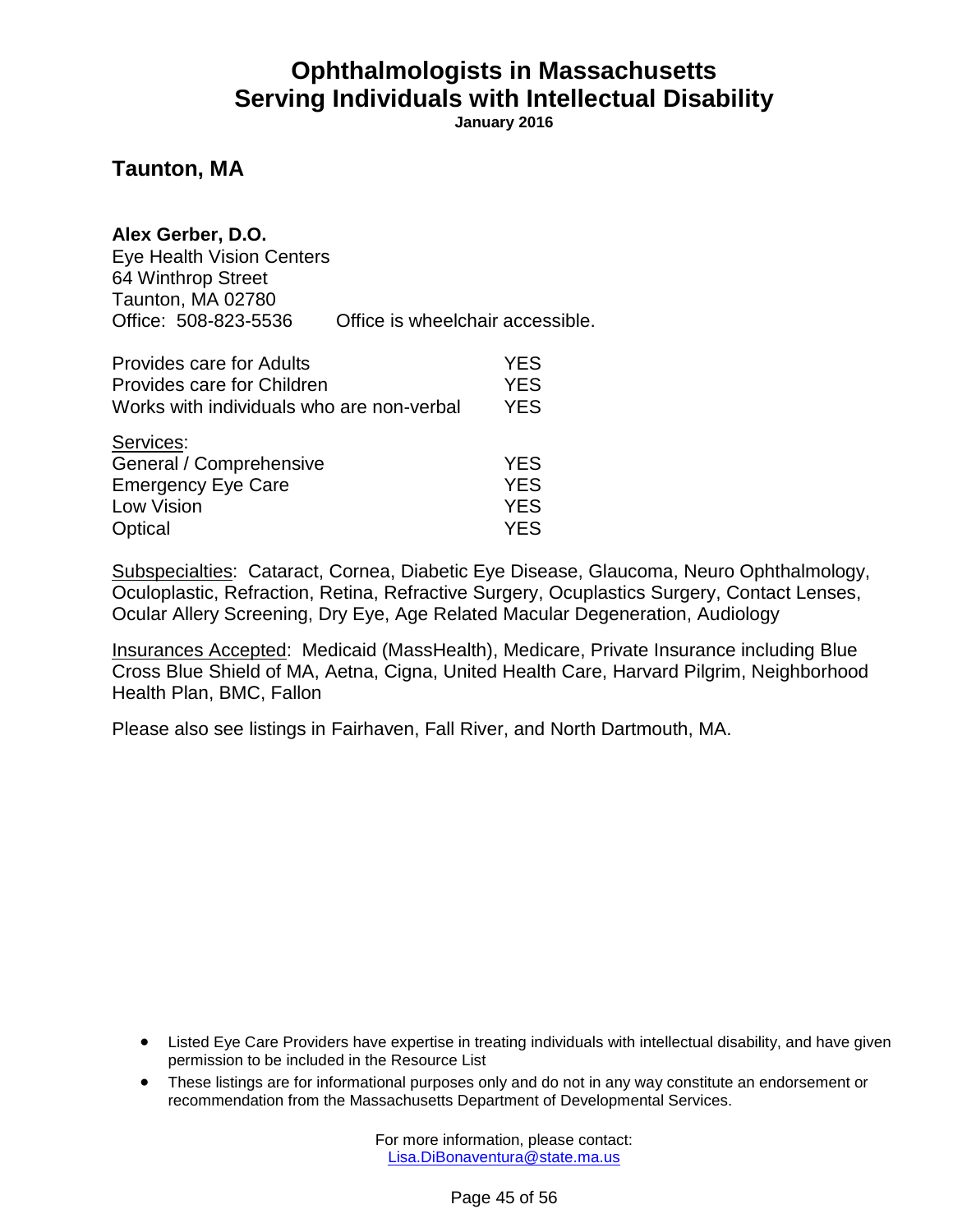**January 2016**

### **Taunton, MA (continued)**

**Marc P. Wladis, M.D. Scott M. Corin, M.D.** Advanced Eye Centers, Inc. 1 Washington Street Taunton, MA 02780

Office: 508-802-6770 Office is wheelchair accessible. [www.2020aec.com](http://www.2020aec.com/)

| <b>Provides care for Adults</b>           | <b>YES</b> |
|-------------------------------------------|------------|
| Provides care for Children                | <b>YES</b> |
| Works with individuals who are non-verbal | <b>YES</b> |
| Services:                                 |            |
| General / Comprehensive                   | <b>YES</b> |
| <b>Emergency Eye Care</b>                 | <b>YES</b> |
| Low Vision                                | <b>YES</b> |
| Optical                                   | <b>YES</b> |

Subspecialties: Cataract, Cornea, Diabetic Eye Disease, Glaucoma, Neuro Ophthalmology, Oculoplastic, Pediatrics, Strabismus, Refraction, Retina

Insurances Accepted: Medicaid (MassHealth), Medicare, Private Insurance

Please also see listings in Fall River, New Bedford and North Dartmouth, MA.

- Listed Eye Care Providers have expertise in treating individuals with intellectual disability, and have given permission to be included in the Resource List
- These listings are for informational purposes only and do not in any way constitute an endorsement or recommendation from the Massachusetts Department of Developmental Services.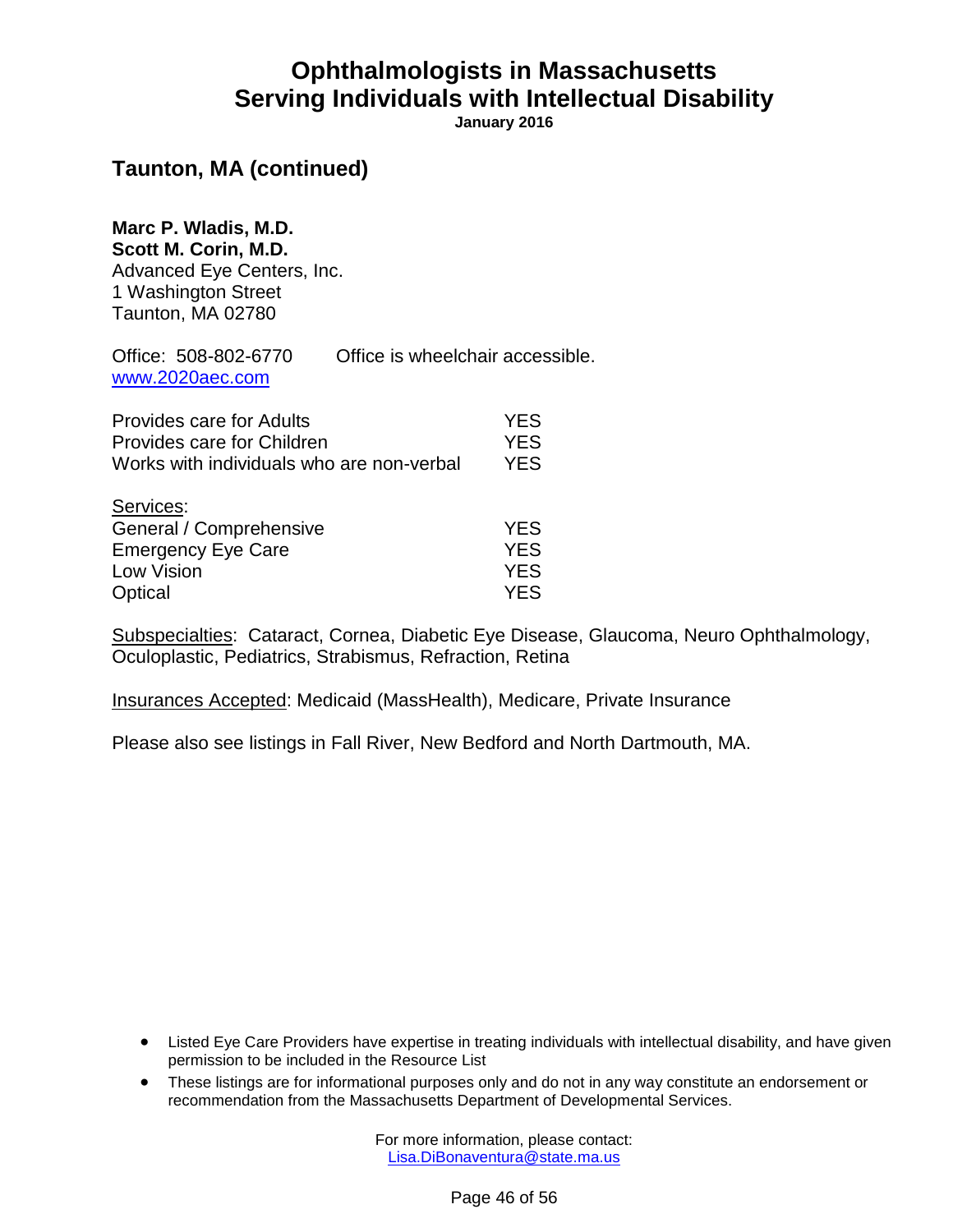**January 2016**

**Tewksbury, MA**

**Glen A. Bolliger, M.D. John Constantine, M.D. James Kim, M.D. David M. Tracy, M.D. David H. Yi, M.D.** Massachusetts Eye Associates, P.C. 500 Clark Road, Ste. 3B Tewksbury, MA 01876

Office: 978-256-5600 Office is wheelchair accessible. [www.masseyeassociates.com](http://www.masseyeassociates.com/)

| Provides care for Adults                  | <b>YES</b> |
|-------------------------------------------|------------|
| Provides care for Children                | <b>YES</b> |
| Works with individuals who are non-verbal | <b>YFS</b> |
| O <sub>nm</sub>                           |            |

| <b>YES</b> |
|------------|
| YES.       |
| <b>YES</b> |
| YFS.       |
|            |

Subspecialties: Cataract, Cornea, Diabetic Eye Disease, Glaucoma, Oculoplastic, Pediatrics, Strabismus, Refraction, Retina

Insurances Accepted: Medicaid (MassHealth), Medicare, Private Insurance

Please also see listings in Chelmsford and Lowell, MA

- Listed Eye Care Providers have expertise in treating individuals with intellectual disability, and have given permission to be included in the Resource List
- These listings are for informational purposes only and do not in any way constitute an endorsement or recommendation from the Massachusetts Department of Developmental Services.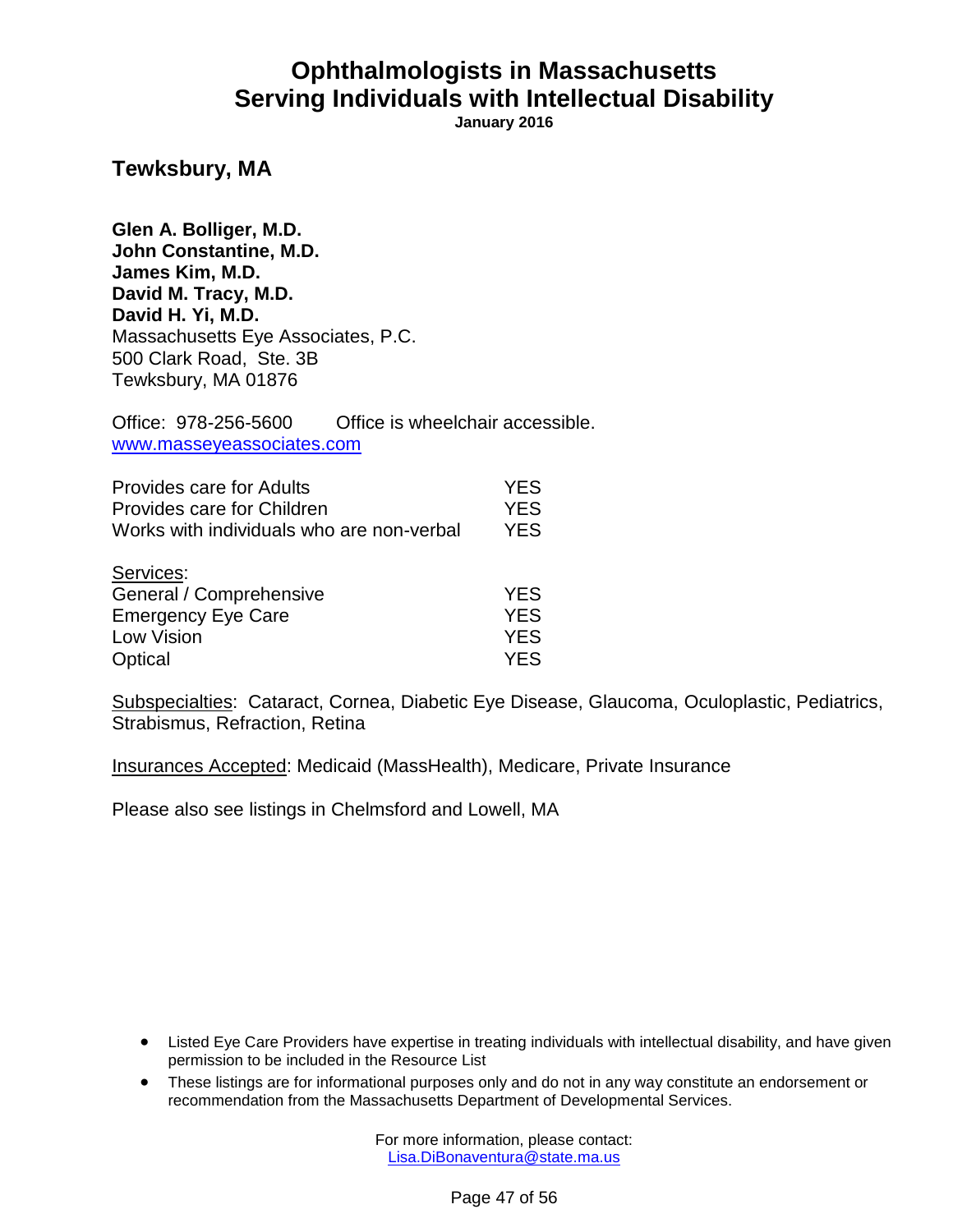**January 2016**

#### **Waltham, MA**

#### **Robert Petersen, M.D.**

Children's Hospital Ophthalmology Foundation 9 Hope Avenue Waltham, MA 02453

Office: 781-216-1420 Office is wheelchair accessible. [www.childrenshospital.org](http://www.childrenshospital.org/)

| Provides care for Adults only with Strabismus | <b>YES</b> |
|-----------------------------------------------|------------|
| Provides care for Children                    | <b>YES</b> |
| Works with individuals who are non-verbal     | <b>YES</b> |
| Services:                                     |            |
| General / Comprehensive                       | <b>YES</b> |
| <b>Emergency Eye Care</b>                     | <b>YES</b> |
| Low Vision                                    | YES.       |

Optical YES

Subspecialties: Cataract, Diabetic Eye Disease, Glaucoma, Neuro Ophthalmology, Oculoplastic, Pediatrics, Strabismus, Refraction, Retina

Insurances Accepted: Medicaid (MassHealth), Medicare, Private Insurance, Self-Pay.

Please also see listings in Boston and Lexington, MA.

- Listed Eye Care Providers have expertise in treating individuals with intellectual disability, and have given permission to be included in the Resource List
- These listings are for informational purposes only and do not in any way constitute an endorsement or recommendation from the Massachusetts Department of Developmental Services.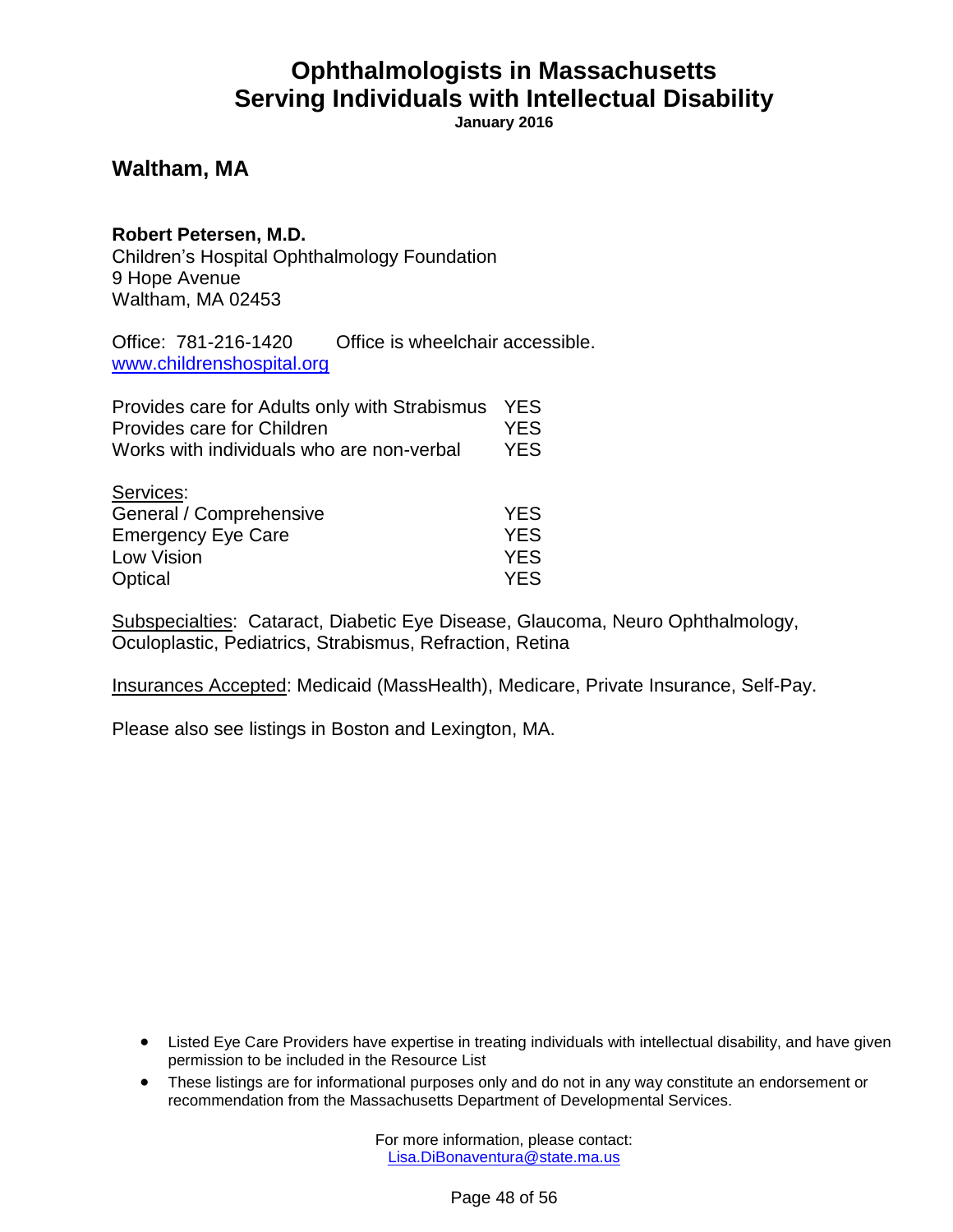**January 2016**

#### **Waltham, MA (continued)**

#### **Martin Richler, M.D.**

20 Hope Ave #212 Waltham, MA 02453

Office: 781-891-1447 Office is wheelchair accessible. [www.richlereye.com](http://www.richlereye.com/)

| Provides care for Adults<br>Provides care for Children | <b>YES</b><br><b>YES</b> |
|--------------------------------------------------------|--------------------------|
| Works with individuals who are non-verbal              | <b>YES</b>               |
| Services:                                              |                          |
| General / Comprehensive                                | <b>YES</b>               |
| <b>Emergency Eye Care</b>                              | <b>YES</b>               |
| Low Vision                                             | <b>YES</b>               |
| Optical                                                | YFS.                     |

Subspecialties: Cataract, Cornea, Diabetic Eye Disease, Glaucoma, Pediatrics, Refraction

Insurances Accepted: Medicaid (MassHealth), Medicare, Private Insurance

- Listed Eye Care Providers have expertise in treating individuals with intellectual disability, and have given permission to be included in the Resource List
- These listings are for informational purposes only and do not in any way constitute an endorsement or recommendation from the Massachusetts Department of Developmental Services.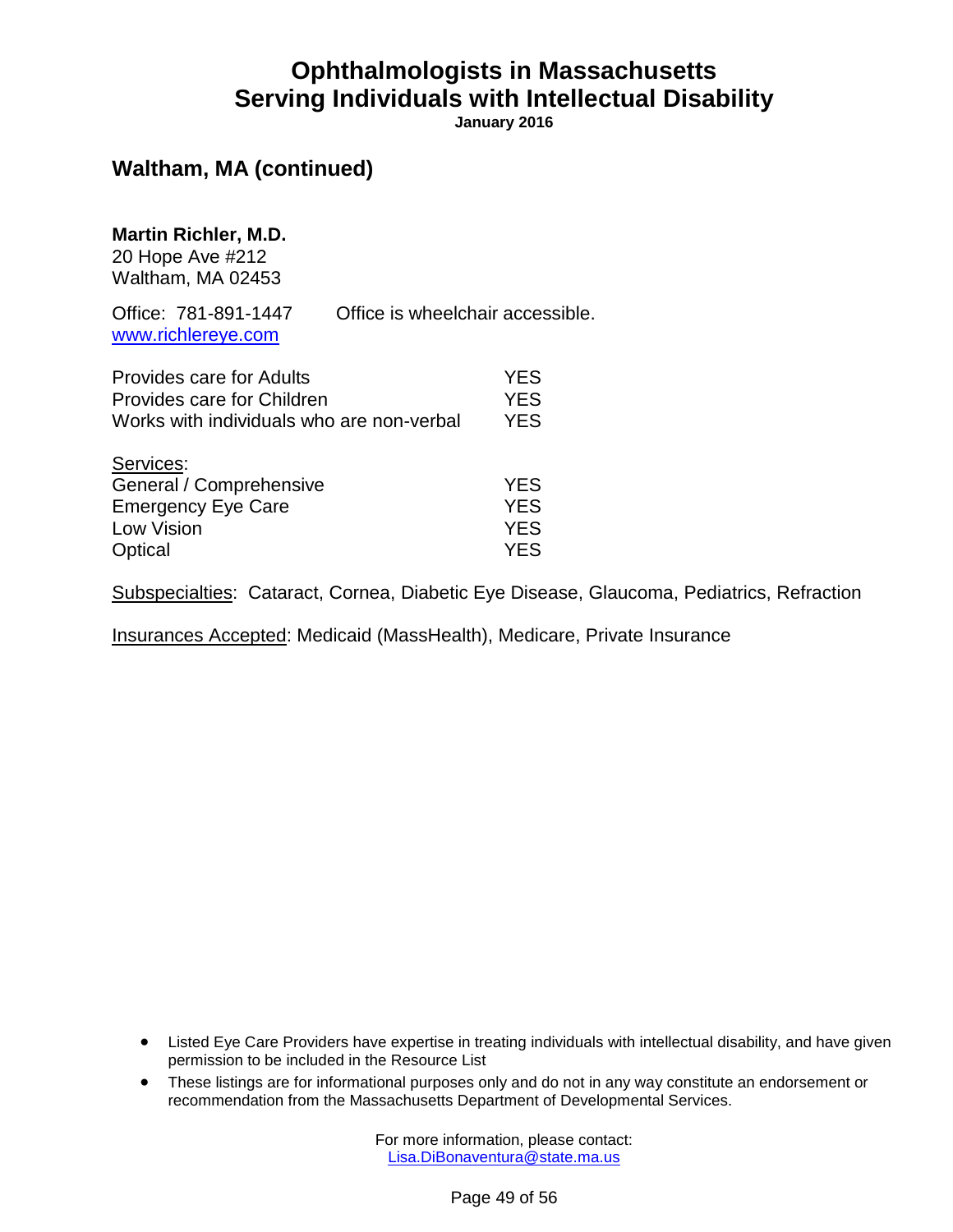**January 2016**

#### **Waltham, MA (continued)**

**Claudia U. Richter, M.D.** Ophthalmic Consultants of Boston 52 Second Ave, Suite 2500 Waltham, MA 02452

Office: 800-635-0489 Office is wheelchair accessible. [www.eyeboston.com](http://www.eyeboston.com/)

| <b>Provides care for Adults</b>                                         | <b>YES</b>               |    |
|-------------------------------------------------------------------------|--------------------------|----|
| Provides care for Children<br>Works with individuals who are non-verbal | <b>YES</b>               | NΟ |
| Services:<br>General / Comprehensive<br><b>Emergency Eye Care</b>       | <b>YES</b>               | NΟ |
| Low Vision<br>Optical                                                   | <b>YES</b><br><b>YFS</b> |    |

Subspecialties: Cataract, Cornea, Diabetic Eye Disease, Glaucoma, Neuro Ophthalmology, Oculoplastic, Strabismus, Refraction, Retina

Insurances Accepted: Medicaid (MassHealth), Medicare, Private Insurance

Please also see listing in Boston, MA.

- Listed Eye Care Providers have expertise in treating individuals with intellectual disability, and have given permission to be included in the Resource List
- These listings are for informational purposes only and do not in any way constitute an endorsement or recommendation from the Massachusetts Department of Developmental Services.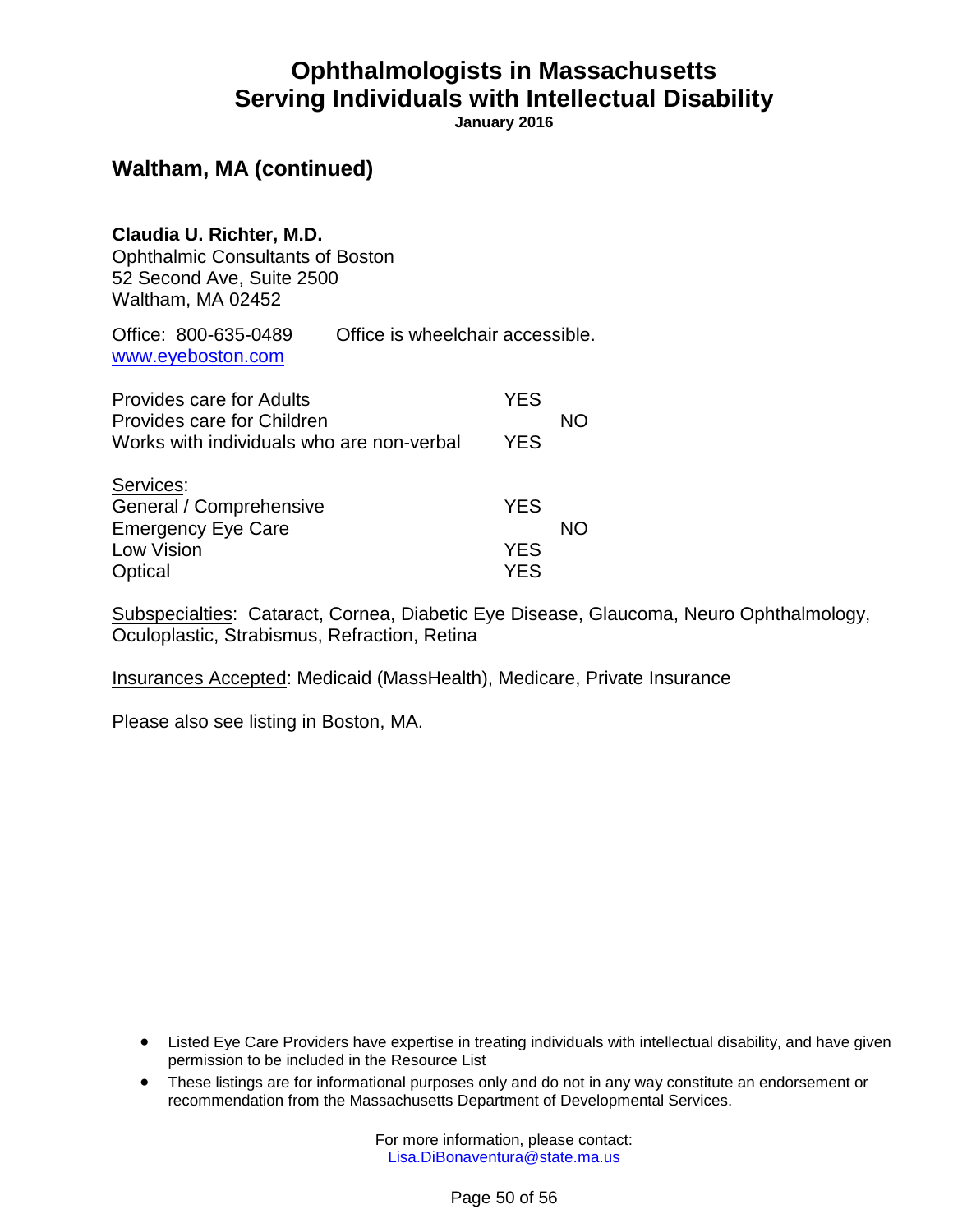**January 2016**

#### **Wareham, MA**

#### **David W. Kielty, OD., M.D.**

Independence Eye Associates, LLC. 100 Rosebrook Way Wareham, MA

Office: 508-985-6600 Office is wheelchair accessible. [www.independenceeye.com](http://www.independenceeye.com/)

| <b>Provides care for Adults</b><br>Provides care for Children<br>Works with individuals who are non-verbal | <b>YES</b><br><b>YES</b><br><b>YES</b> |    |
|------------------------------------------------------------------------------------------------------------|----------------------------------------|----|
| Services:<br>General / Comprehensive<br><b>Emergency Eye Care</b><br>Low Vision<br>Optical                 | <b>YES</b><br><b>YES</b>               | NΟ |

Subspecialties: Cataract, Cornea, Diabetic Eye Disease, Glaucoma

Insurances Accepted: Medicaid (MassHealth), Medicare, Private Insurance

Please also see listing in North Dartmouth

- Listed Eye Care Providers have expertise in treating individuals with intellectual disability, and have given permission to be included in the Resource List
- These listings are for informational purposes only and do not in any way constitute an endorsement or recommendation from the Massachusetts Department of Developmental Services.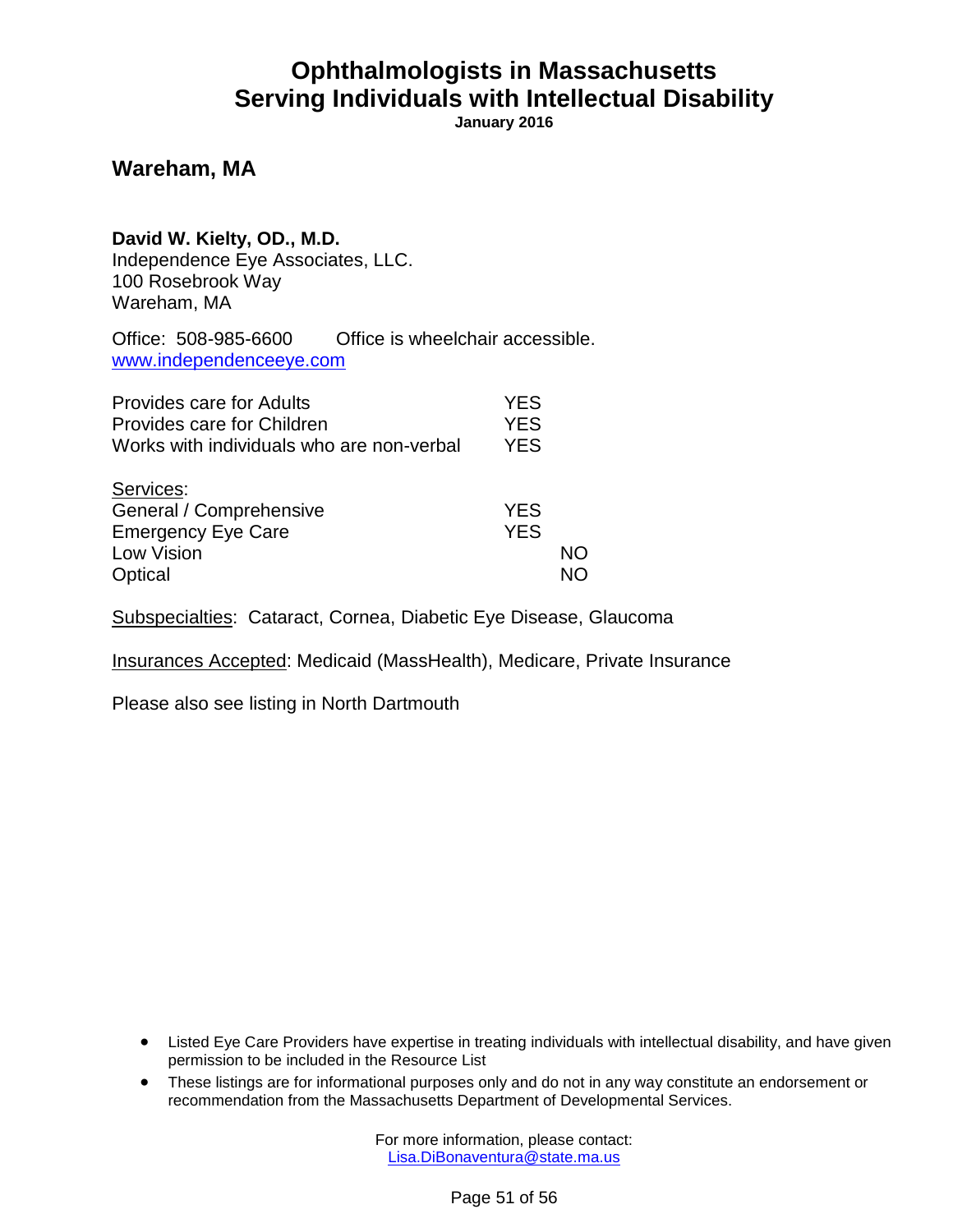**January 2016**

#### **Wellesley, MA**

#### **Deborah S. Eappen, M.D.**

Harvard Vanguard Medical Associates 230 Worcester St. Wellesley, MA 02481

Office: 781-431-5265 Office is wheelchair accessible. [www.harvardvanguard.org](file:///C:/Users/kkenney/AppData/Local/Microsoft/Windows/Temporary%20Internet%20Files/Content.Outlook/URHXM8IE/www.harvardvanguard.org)

| <b>Provides care for Adults</b><br>Provides care for Children                              | <b>YES</b>               | NΟ |
|--------------------------------------------------------------------------------------------|--------------------------|----|
| Works with individuals who are non-verbal                                                  | <b>YES</b>               |    |
| Services:<br>General / Comprehensive<br><b>Emergency Eye Care</b><br>Low Vision<br>Optical | <b>YES</b><br><b>YES</b> | NΟ |

Subspecialties: Cataract, Cornea, Diabetic Eye Disease, Glaucoma, Retina

Insurances Accepted: Medicaid (MassHealth), Medicare, Private Insurance

- Listed Eye Care Providers have expertise in treating individuals with intellectual disability, and have given permission to be included in the Resource List
- These listings are for informational purposes only and do not in any way constitute an endorsement or recommendation from the Massachusetts Department of Developmental Services.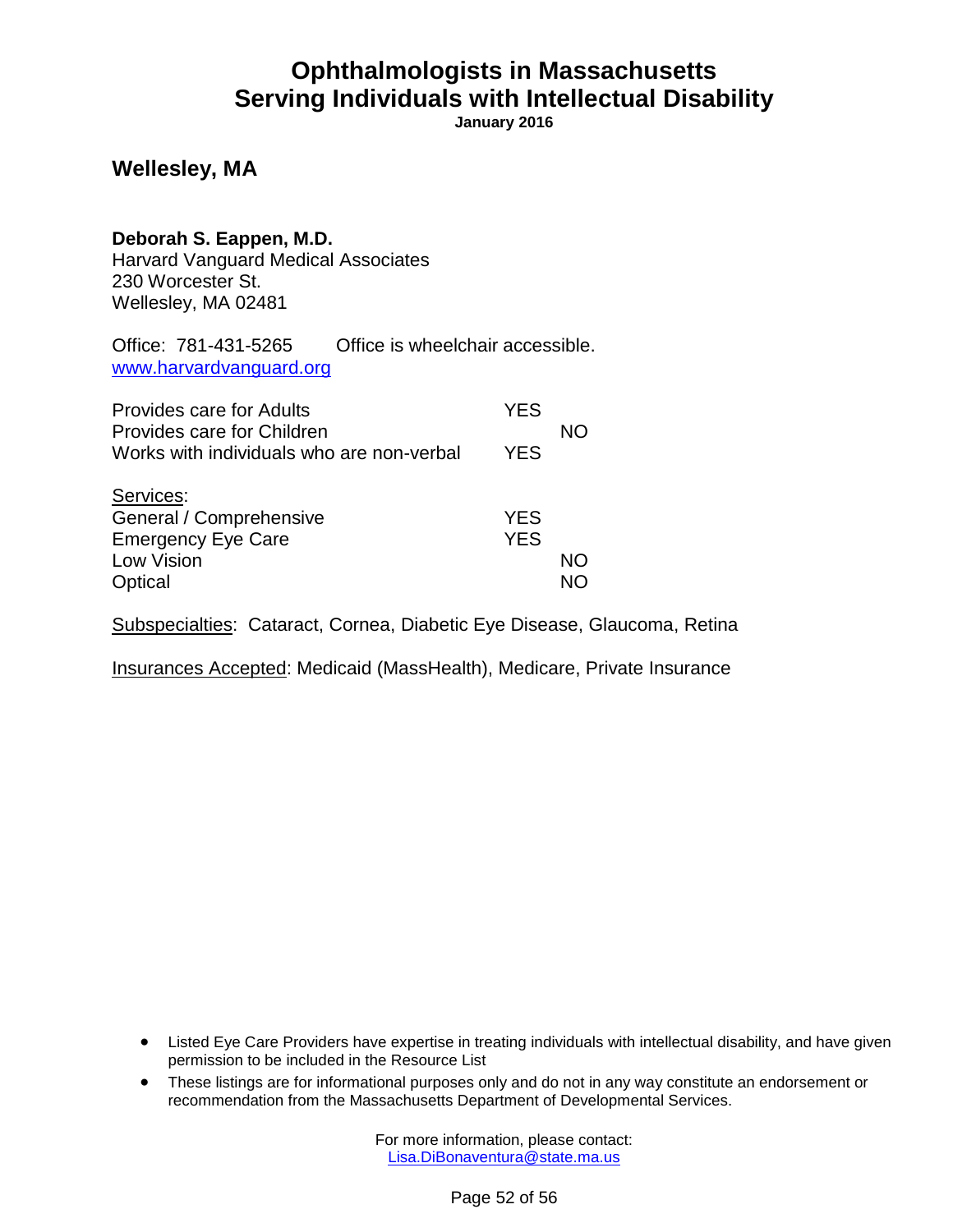**January 2016**

#### **Wellesley Hills, MA**

#### **Ernest A. Sutcliffe, M.D.**

Wellesley Eye P.C. 65 Walnut Street, Ste. 330 Wellesley Hills, MA 02481

| Office: 781-237-1580<br>www.wellesleyeye.com                                                        | Office is wheelchair accessible. |                                        |    |
|-----------------------------------------------------------------------------------------------------|----------------------------------|----------------------------------------|----|
| Provides care for Adults<br>Provides care for Children<br>Works with individuals who are non-verbal |                                  | <b>YES</b><br><b>YES</b><br><b>YES</b> |    |
| Services:<br>General / Comprehensive<br><b>Emergency Eye Care</b><br>Low Vision<br>Optical          |                                  | <b>YES</b><br><b>YES</b>               | NΟ |

Subspecialties: Cataract, Diabetic Eye Disease, Glaucoma, Refraction

Insurances Accepted: Medicaid (MassHealth), Medicare, Private Insurance

- Listed Eye Care Providers have expertise in treating individuals with intellectual disability, and have given permission to be included in the Resource List
- These listings are for informational purposes only and do not in any way constitute an endorsement or recommendation from the Massachusetts Department of Developmental Services.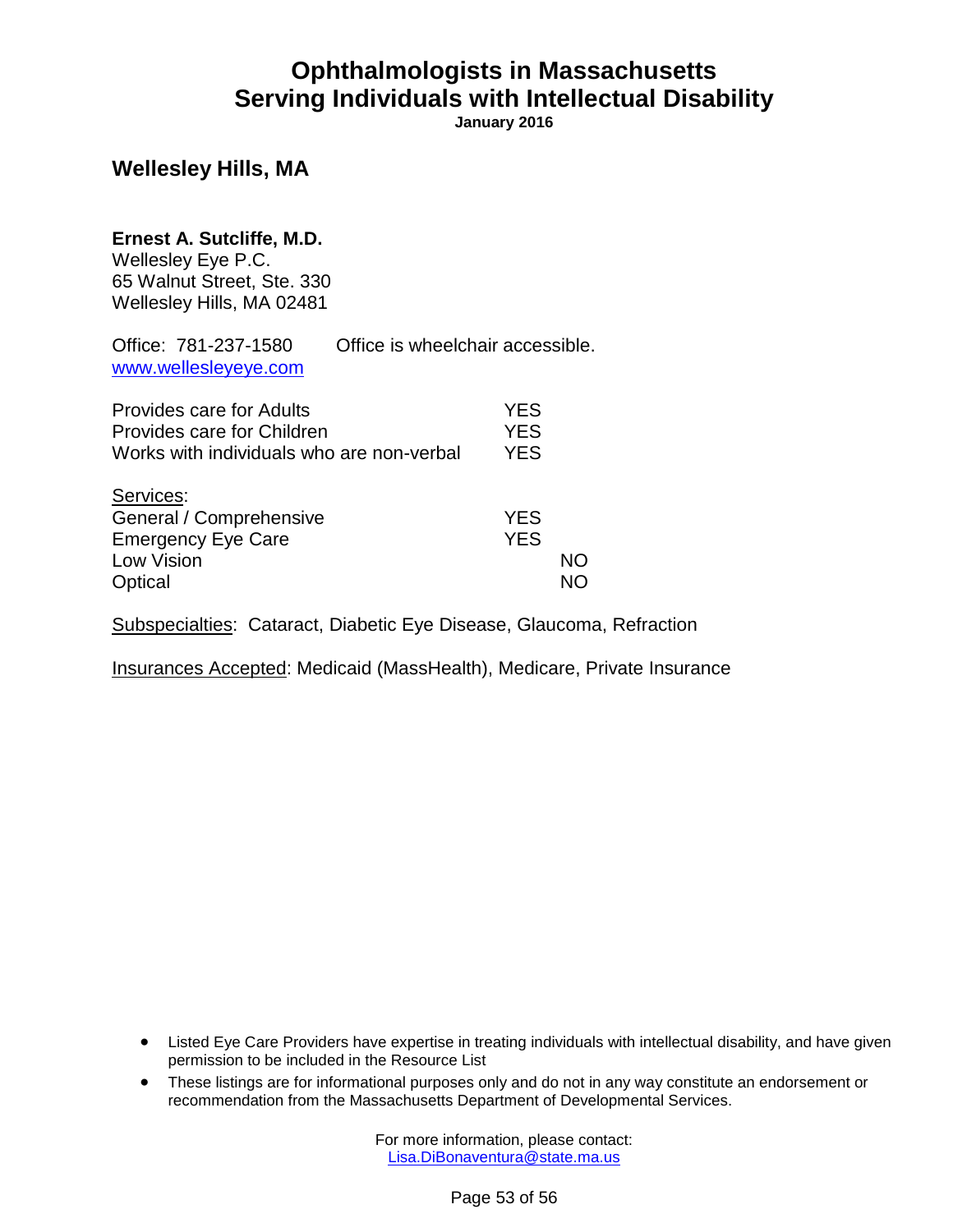**January 2016**

#### **West Springfield, MA**

**Pierre R. Alfred, M.D. Fotios N. Ganias, M.D. Michal A. Golden, M.D. Alfred Hutt, M.D. David G. Lotufo, M.D. Rattul K. Patel, M.D. John F. Warren, M.D.** Eye & Lasik Center 46 Daggett Drive West Springfield, MA 01089

| Office: 413-774-7016<br>www.eyeandlasik.com                                                                | Office is wheelchair accessible. |                          |    |
|------------------------------------------------------------------------------------------------------------|----------------------------------|--------------------------|----|
| <b>Provides care for Adults</b><br>Provides care for Children<br>Works with individuals who are non-verbal |                                  | <b>YES</b><br><b>YES</b> | NΟ |
| Services:<br>General / Comprehensive<br><b>Emergency Eye Care</b><br>Low Vision                            |                                  | <b>YES</b><br><b>YES</b> |    |

Optical YES

Subspecialties: Cataract, Cornea, Diabetic Eye Disease, Glaucoma, Refraction

Insurances Accepted: Medicaid (MassHealth), Medicare, Private Insurance including most medical and vision plans.

Please also see listing in Athol, Gardner, Greenfield, Holyoke, and Shelburne Falls, MA.

- Listed Eye Care Providers have expertise in treating individuals with intellectual disability, and have given permission to be included in the Resource List
- These listings are for informational purposes only and do not in any way constitute an endorsement or recommendation from the Massachusetts Department of Developmental Services.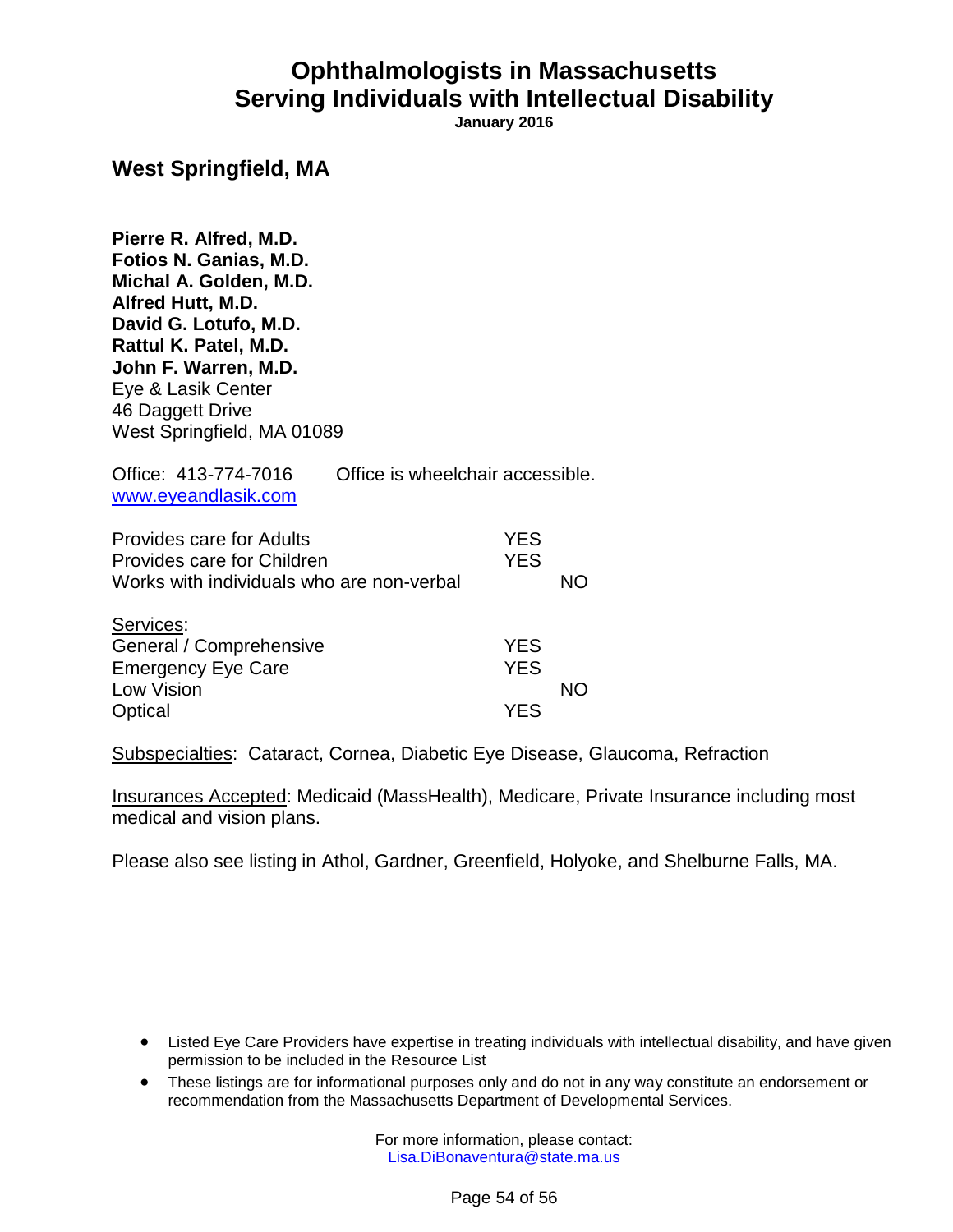**January 2016**

### **Winthrop, MA**

#### **James R. Lee M.D.**

52 Crest Avenue Suite 4 Winthrop, MA 02152

Office: 617-846-7950 Office is wheelchair accessible. [www.jamesrleemd.com](http://www.jamesrleemd.com/)

| <b>Provides care for Adults</b>           | <b>YES</b> |
|-------------------------------------------|------------|
| Provides care for Children                | <b>YES</b> |
| Works with individuals who are non-verbal | <b>YES</b> |
| Services:                                 |            |
| General / Comprehensive                   | <b>YES</b> |
| <b>Emergency Eye Care</b>                 | <b>YES</b> |
| Low Vision                                | <b>YES</b> |
| Optical                                   | YES.       |

Subspecialties: Diabetic Eye Disease, Glaucoma, Pediatrics, Refraction

Insurances Accepted: Medicaid (MassHealth), Medicare, Private Insurance

Please also see listing in Chelsea, MA.

- Listed Eye Care Providers have expertise in treating individuals with intellectual disability, and have given permission to be included in the Resource List
- These listings are for informational purposes only and do not in any way constitute an endorsement or recommendation from the Massachusetts Department of Developmental Services.